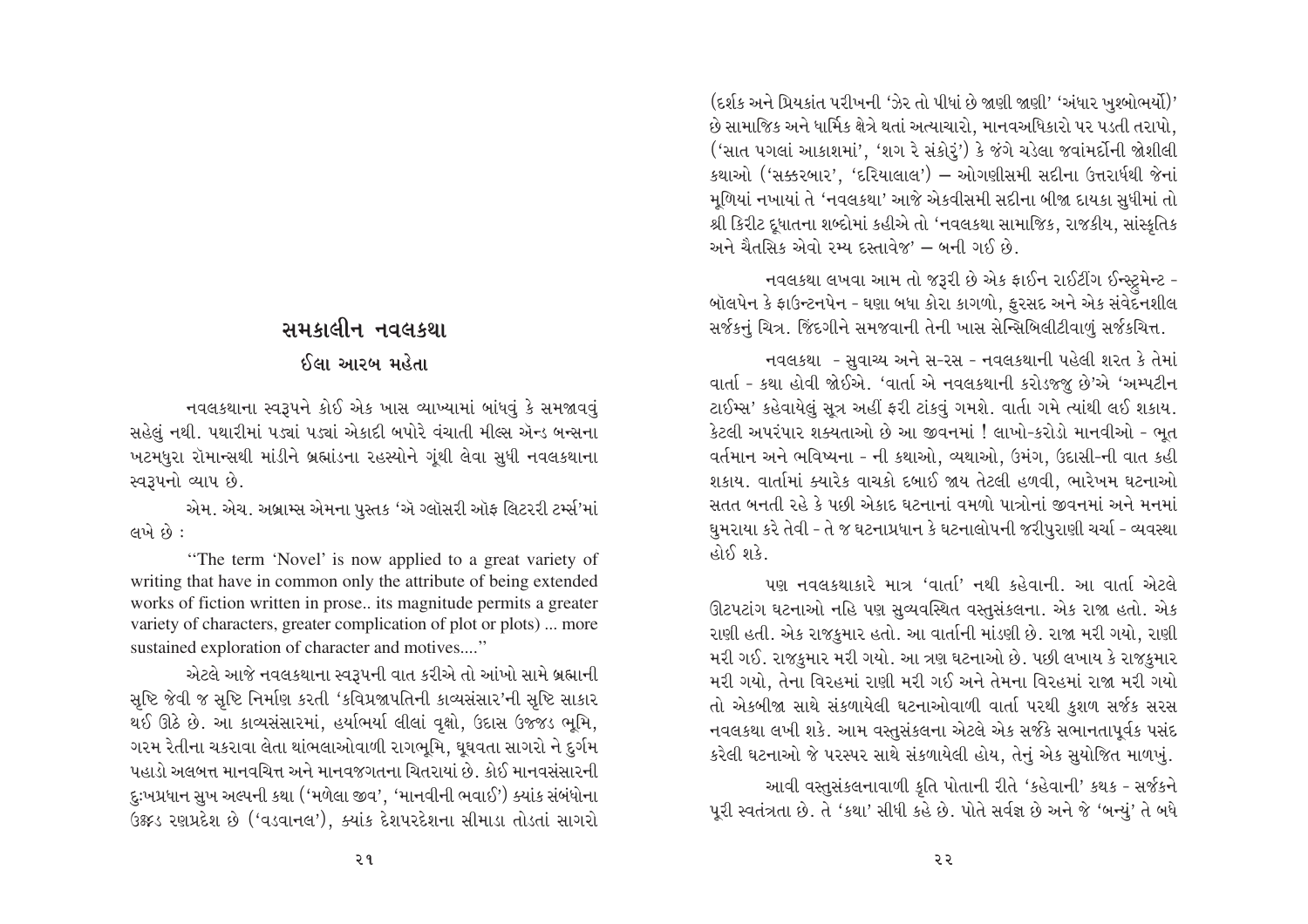વખતે ત્યાં હાજર રહી તેણે પ્રમાણ્યું, પાત્રોના હૃદયમાં પ્રવેશી તેની લાગણીઓ, મનોમંથનો અનુભવ્યા તે રીતે.

અથવા એક પાત્રના મુખે કહેવાતી 'આત્મકથા' રૂપે. ઘણીવાર પાત્રો વારાફરતી પોતાની વાત રજ કરે તે રીતે. વળી, ફ્લૅશબેક, ડાયરીઓ પત્રો, (અથવા આજના યુગમાં એસએમએસ, ટ્વીટર કે ફેસબુક)-નો પણ તે યથેચ્છ પ્રયોગ કરી શકે. અને હા એકબીજા સાથે સંકળાયેલી ઘટનાઓને પણ સર્જકે पोतानी કલા અને કલ્પનાશક્તિ વડે ક્યારેક સ્પષ્ટ તો ક્યારેક પ્રછન્ન સાંકળવાની હોય છે. વર્ષો પહેલાં બનેલી એક નાની વાતનાં સારાં કે માઠાં પરિણામો પછી બનતાં હોય તેવું જેમ જીવનમાં તેમ સર્જકની કૃતિમાં પણ બની શકે.

ક્યારેક ઘટના સ્થલરૂપે ન જ બને પણ પાત્રોના મનોવ્યાપારમાંથી નીપજી આવે. 'ઓથેલો' નાટકમાં ઈયાગોને ડેસડેમોના પ્રત્યે આટલો દેષ શા માટે છે તેનો જવાબ ઈયાગો જ આપે છે, because she is divine. દિવ્યતાનો દ્વેષ શયતાનને હોવાનો જ. 'માનવીની ભવાઈ'માં માલી ડોશી કાળુનું જીવન લગભગ બરબાદ જ કરે છે. કારણ ઈર્ષા.

કાર્યકારણથી ન જોડાયેલી ઘટનાઓ - અકસ્માતો - જેમ માનવજીવનમાં તેમ કુતિમાં પણ સંભવી શકે. પણ વાર્તારસને વધારવા, વાચકોના કુતુહલને ટકાવી રાખવા, નવા ટર્નિંગ પોઈન્ટ આપવા અકસ્માતોનો ઉપયોગ આખરે તો કુતિની સાહિત્યિકપ્રતિષ્ઠાને હાનિ પહોંચાડે છે. નવલકથા ધારાવાહિક રૂપે છપાતી રહે ત્યારે પ્રત્યેક પ્રકરણને અંતે વાચકની જિજ્ઞાસા - હવે શું થશે ? એ જાણવાની ઉત્કંઠા - ને જીવંત રાખવા લગભગ બધા નવલકથાકારો કોઈ ચોંકાવનારો અંત લાવે છે. ઘણીવાર તે નૈસર્ગિક હોય તો સહ્ય બને પણ તે તાલમેલિયો હોવાનો સંભવ વધારે. ત્યારે લગભગ બધાં કલાસ્વરૂપોની માફક કલાકારને પણ અહીં mass and class – વચ્ચે પસંદગી કરવી પડે છે.

ઘટનાઓની ભરમાર હોય – આકાશ તૂટી પડવાથી માંડીને નાની કીડીઓની ગતિવિધિ સુધીની – પણ તે આખરે બને છે માનવજીવનમાં, માનવીઓના સંદર્ભમાં. માનવચેતનાને કોઈક રીતે ઢંઢોળી જતી, સ્પર્શી જતી વાતો, પ્રસંગોનું નિરૂપણ નવલકથાકાર કરતો હોય છે એટલે વાર્તા જેટલું જ - બલ્કે થોડું વધારે - મહત્ત્વ નવલકથાની પાત્રસૃષ્ટિનું છે. સંવેદના, શિક્ષણ, સમજદારી, સંસ્કારોનાં ભિન્ન ભિન્ન સ્તરો ધરાવતાં પાત્રો તે નવલકથાનું એક અતિ મહત્ત્વનું ઘટકતત્ત્વ ગણી શકાય.

નવલકથાના સ્વરૂપ અને મહત્ત્વનાં ઘટકતત્ત્વો વિશે એટલું બધું વિવેચનાત્મક લખાણ થયેલું છે જેની છણાવટ કરવાનું શક્ય નથી, આવશ્યક પણ નથી. પાત્રોને flat and round – સપાટ અને સંકલ – તરીકે ઓળખાવાયાં છે તો પાત્રો સ્થગિત અને પરિવર્તનશીલ તરીકે પણ ઓળખાવાયાં છે. નવલકથાકાર પાત્રોનાં સ્વભાવ, માનસિકતા, સંસ્કાર, લાગણીઓને 'સંવાદો' (Dialogues) અને 'કાર્ય' (action) દ્વારા વાચકો સમક્ષ નિરૂપે છે નવલકથાકારને – આધુનિક નવલકથામાં હવે રસનો વિષય છે માનવમનના લાગણીનાં સંઘર્ષો, મનોમંથનો અને તેમાંથી નીપજતાં સારાં કે માઠાં પરિણામોના નિરૂપણમાં.

નવલકથામાં પાત્રો અને પરિસ્થિતિઓ પરસ્પરના પ્રેરક અને પરક બનતાં હોય છે.

જાણીતાં કેનેડિયન સર્જક માર્ગારેટ ઍટવડ આ સંદર્ભમાં એક રસપ્રદ વાત કરી છે. (વાત એમની છે - શબ્દો મારા છે.)

માર્ગારેટ લખે છે કે કેનેડામાં. મારા બાળપણમાં જ્યાં રહેતી ત્યાં અમારી આજુબાજુ નાનાં નાનાં ડુગરાં-ડુંગરીઓ હતાં. વૅકેશનમાં હું અને મારો નાનો ભાઈ ત્યાં રખડવા જતાં. આ ડુંગરાઓમાં અસંખ્ય પથરાઓ અને શિલાઓ પથરાઈ હોય. આજુબાજુ અનેક છોડો અને ઘાસ પણ ઊગેલાં હોય. અમે બે જણાં ઝાડની એક નાનકડી ડાળી લઈને ઊભડક બેસીએ. પછી ધીરેથી પથરો ઊંચો કરીએ. જોઈએ તો પથરા નીચે નાનાં-મોટાં જંતુઓ લપાઈને બેઠાં હોય. અમે તેને નિહાળી રહીએ. પછી વળી અમારા હાથની ડાળીથી અમે જંતુઓને જરા ખળભળાવીએ. જીવજંતુઓ - ક્યારેક વીંછી પણ - દોડાદોડી કરી મૂકે. ઘાસ હલે તેમાંથી જીવડાં ઊડે. અમને જોવાની મજા પડે. બસ, હવે હું જ્યારે નવલકથા લખું છું ત્યારે આવું જ કંઈ બને છે. મારી આસપાસની દુનિયામાં બનતા બનાવોમાં પાત્રો કઈ રીતે જીવે છે, તેમના ચરિત્રનું ચિત્રણ કરું છું તો ઘણીવાર ઘટનાઓ ઉપજાવી કાઢી તેમને ખળભળાવી મૂકું છું. પછી આ પાત્રો કઈ રીતે વર્તે છે, તેમની અથડામણો, તેમનાં જીવનચિત્રોનાં પલટાતા રંગો હું આલેખું છું.

અનેકાનેક વિવેચકોએ નવલકથાના સ્વરૂપનું વિસ્તૃત પૃથક્કરણ કરતાં પાત્રસૃષ્ટિનું મહત્ત્વ દર્શાવ્યું છે. છતાં જે માપદંડ ઘટનાઓ પરત્વે હોય તે જ માપદંડ અહીં પણ લાગુ પડે છે કે પાત્રોની સંખ્યા ગમે તેટલી હોય, વૈવિધ્ય પણ વિપુલ હોય છતાં તે સમગ્ર સૃષ્ટિ નવલકથાના સર્જકની કલ્પનાસૃષ્ટિ સાથે સમરસ બની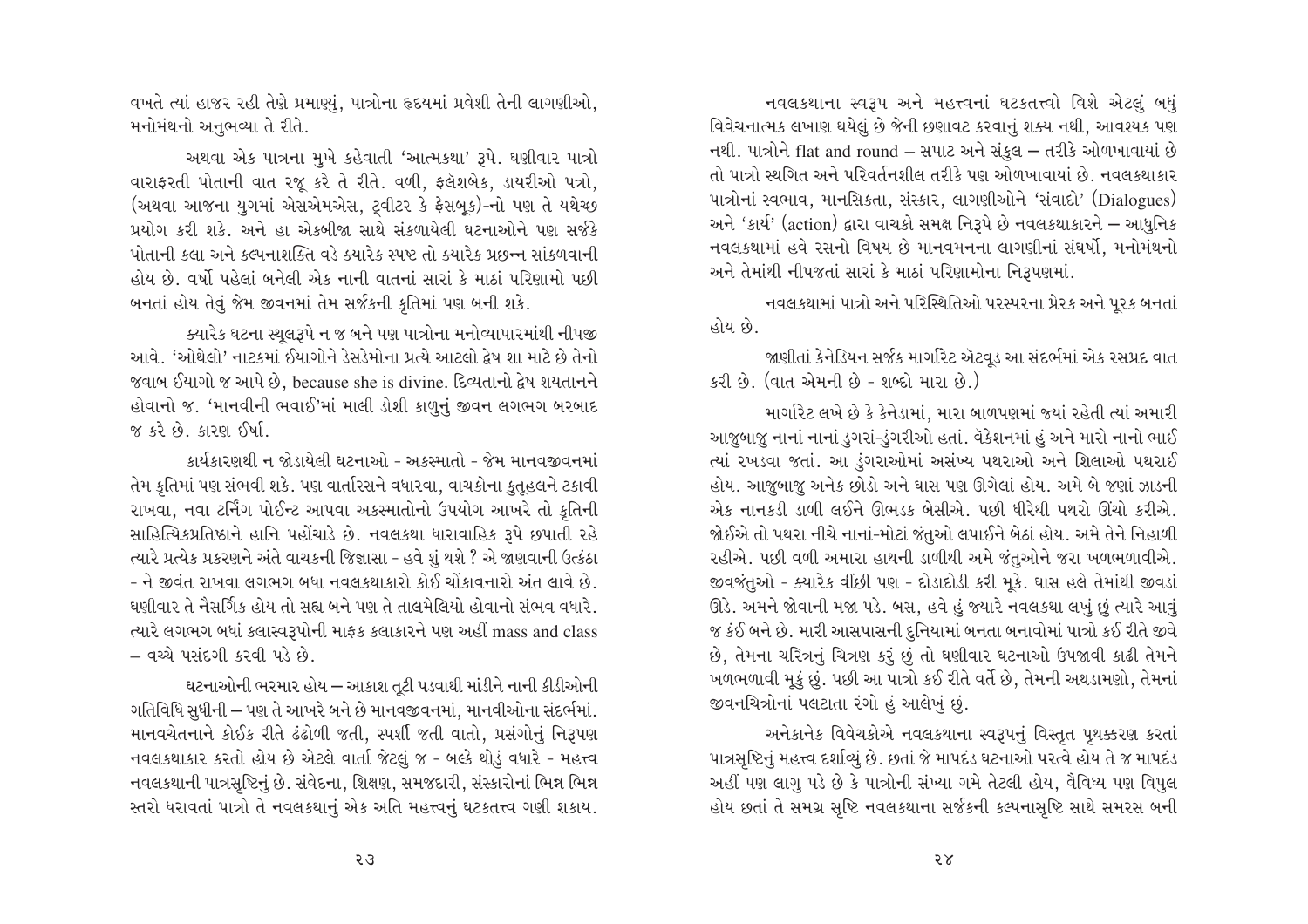કૃતિને કલાકૃતિ તરીકે ઘડવામાં સહાયક બનવી જોઈએ. નવલકથાકારના 'જીવન દર્શન'ને - હકીકતોની સ્થળ વાસ્તવિકતા મટી કાવ્યસત્ય બનાવવાને માટે તે વેરવિખેર નહિ પણ કોઈ ને કોઈ આંતરબાહ્ય ઘટના જોડે સંકલિત હોવા જોઈએ

ઘટનાઓ અને પાત્રો સ્થળ અને કાળના સંદર્ભ વગર કઈ રીતે આલેખાય ? કદાચ એટલે નવલકથાને Pocket theatre - ખિસ્સામાં રહેલું નાટ્યરૂપ - તરીકે ઓળખાવાયું છે. નવલકથાકારને 'કહેવાનું નથી પણ દર્શાવવાનું' છે. એ વાર્તા કહે નહિ પણ વાર્તામાં આવતાં દેશ્યો, પાત્રોના સચોટ સંવાદો, સ્થળ અને કાળના ચોક્કસ ઉલ્લેખો અને વર્ણનો દ્વારા તે વાર્તાને વાચકની કલ્પનામાં જીવંત કરે છે. આંખ, કાન, નાક, સ્પર્શ અને હૃદય - હા, હૃદયસ્થ ભાવો - વડે વાચક બધું પોતે પોતાની ઈન્દ્રિયો દ્વારા પોતાની ઉત્તેજિત કલ્પના વડે 'અનુભવી' રહ્યો છે તેવું સર્જન તેને સર્જવાનું છે.

નવલકશાકાર પોતે સીધો ભાવક સાથે સંવાદ કરે કે પાત્રોના અંદરોદરના સંવાદો દ્વારા તે જીવનનાં વિવિધ રહસ્યો. પાત્રોના મનોવ્યાપારોને નિરૂપે પણ ભાષા એ જ તેનું હથિયાર છે. શબ્દ અને અર્થના જોડકાને સાહિત્ય કહેવાય છે. ભાષાનું સંવિધાન, પાત્રોચિત ભાષાપ્રયોગ, વાચકના હૃદય સુધી પહોંચે તેવી છતાં સામાન્યતાથી થોડી ઉપર ઊઠે તેવી ભાષા પ્રયોજવામાં સર્જકની કસોટી છે.

દરેક નવલકથા, સર્જકની શક્તિ અનુસાર કોઈ ને કોઈ રીતે તેનું જીવનદર્શન, જીવન વિશેના તેના વિચારો પ્રગટપણે કે પ્રછન્નપણે રજૂ કરે છે.

M.H. Abrams eve  $\dot{\vartheta}$ : "Most modern theorists make an important distinction between the fictional scenes, persons, events and dialogue that a narrator reports or describes and the narrator's own assertions about the world, human life, or the human situations ... are said to be the theme or thesis of a work... Many such assertions, however, are said to be merely 'implied' 'suggested' or "inferrable" from the narrator's choice and control of the fictional characters and the plot of the narrative itself."

વાર્તા, પાત્રો, સ્થળ અને કાળ, સંવાદો અને જીવનદષ્ટિ - નવલકથાનાં આ સ્વીકારાયેલાં ઘટકતત્ત્વો - આ બધું હોવા છતાં જરૂર છે એક ગૉડ પાર્ટિકલની એક ઈશ્વરી - જો કે સાચો શબ્દ તો છે Goddamn particle – એવું રસાયણ -દ્રવ્ય, જે આ સર્વેને જોડી દઈ એક વિશિષ્ટ કલાકૃતિનું નિર્માણ કરે. આ રસાયણ છે એક દૈવી વરદાન કે કુદરતી બક્ષીસ જે સર્જકને મળી છે. કઈ રીતે સમજાવી शंक्षय આ દૈવી વરદાનને ?

ગુજરાત સાહિત્ય અકાદમી તરફથી નવલકથાકારોની કેફિયતનું રસપ્રદ પુસ્તક પ્રગટ થયું છે : 'નવલકથા અને હું'. આ કેફિયતોમાં જુદી જુદી રીતે પોતાના આ 'ગૉડ પાર્ટિકલ' ને સમજાવતાં થોડાં વિધાનો નવલકથાકારોએ કર્યાં છે. ધીરબહેન કહે છે, 'વરસાદ પડે ત્યારે જાતજાતનાં તુણ અને છોડ ફટી નીકળે છે તે શું માત્ર મેઘબિંદની કમાલ છે ? ના ભાઈ, ધરતીના પેટાળમાં છાનુંમાનું બેઠેલું કોઈક બીજ શાથી ઓચિંત જાગે છે અને બહાર ડોકિયું કરે છે તે કોણ સમજી શકે કે સમજાવી  $913.2$ 

ઈવા ડેવ કહે છે : 'સર્જન શ્વાસ-પ્રાણની જેવી નિરંતર ક્રિયા છે. સ્વાયત્ત અને યદુચ્છયા.' બેતાલીસ જેટલી કુતિઓના સર્જક દિનકર જોશી 'પ્રત્યેક નવલકથાનો આરંભ એક અણદીઠી ભોમકા પર પદાર્પણ કરવાની રોમાંચક અનભતિની ક્ષણ હોય છે.' ધીરેન્દ્ર મહેતા નવલકથાલેખનના વિશે કહે છે : 'એમ થાય કે આ તે ક્યાં - ક્યાંથી શું શું પોતાની ભીતર ભરતા રહેવાની વાત છે કે ભીતરને ટુકડો ટુકડો <u>કરીને કેટકેટલામાં વહેંચાઈ જવાની વાત છે!'</u>

વીનેશ અંતાણી સર્જકના મનોવ્યાપારની વાત સમજાવતાં કહે છે 'ઘટનાકેન્દ્ર પકડાય પછીની બીજી જ ક્ષણે લખવાનું શરૂ થતું નથી.. ક્યારેક વર્ષોનાં વર્ષો વીતી ગયાં છે. કઈ ઘડીએ શું સપાટી ઉપર આવી જાય એ કહી શકાય સમજાવી શકાય એવી પ્રક્રિયા નથી.'

અન્ય સર્જકોનો પણ આ સર રહ્યો છે. સર્જનપ્રક્રિયામાં કોઈ અગમ્ય, બ ક ઠાકોર પોતાના 'ભણકાર' સૉનેટમાં કહે છે તેમ રેવાના નીરમાંથી કે આકાશમાંથી કે દિશાઓમાંથી 'ક્યાંથી નીતરે બાની' તેમ ભીતરમાં બાની નીતરતી રહે છે.

ગુજરાતી સાહિત્યમાં ઓગણીસમી સદીના ઉત્તરાર્ધમાં પ્રવેશેલી નવલકથા હવે ઈ.સ. ૨૦૧૨ - એકવીસમી સદીના પ્રારંભે ક્યાં ઊભી છે ?

ખરૂં પૂછો તો નવલકથા સ્વરૂપ તરીકે સફળ થઈ પણ બદલાતા જતા યગપ્રવાહો સાથે તાલ મિલાવવાને નવલકથાકારો નિષ્ફળ ગયા છે તેવો આક્રોશ તો ઈ.સ. ૧૯૪૯માં અંગ્રેજીના એક અધ્યાપક કવિ ગિરીન ઝવેરીએ પ્રગટ કર્યો છે. 'પરબ' સપ્ટેમ્બર ૨૦૧૨માં છપાયેલા તેમના વિશેના પરિચયલેખમાં તેમનો ગુજરાતી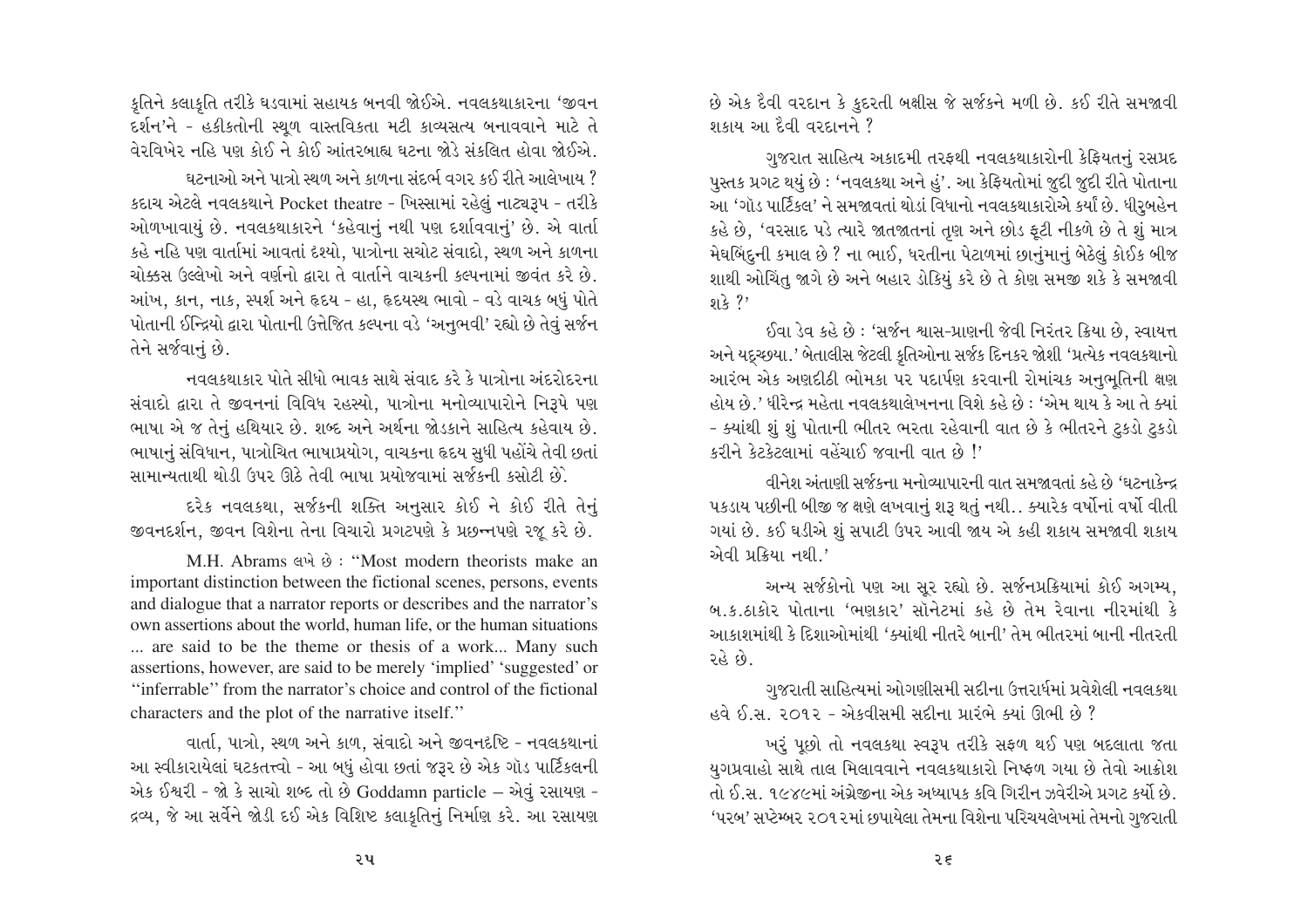નવલકથા વિશેનો અભિપ્રાય પ્રગટ થયો છે. ફકરો ઘણો મોટો છે. તેમાંથી પ્રસ્તુત તેવા અંશો અહીં લઉં છં.

'અંગ્રેજી નવલ-સાહિત્યનો ઉત્તરોત્તર વિકાસ થતો ગયો તેમ આપણે ત્યાં કેમ ન થયું ? Epistolary નવલ આપણે ત્યાં ન આવી, કંઈ નહિ... પણ આપણા નવલકથાકારોને ગુજરાતનાં ભિન્ન ભિન્ન જીવનાંગોને રજૂ કરતાં પણ ન આવડે ? stream of consciousness નવલનો જન્મ કેમ ન થયો ? જીવનની નીચલી પડથારની મહત્તા જોવાની આંખો.. નવલકથાઓમાં કેમ નહિ ? .. પ્રયોગશીલતા એ સાહિત્યમાત્રનું જીવન છે. જે પ્રગતિ નથી કરતું તે સ્થિર પણ નથી રહી શકતું. ... શું જીવનમાં કે શું સાહિત્યમાં જે હલનચલન કરે છે તે જ જીવે છે..'

આ પત્ર ઈ.સ. ૧૯૪૯ની સાલનો છે. ઈ.સ. ૧૯૫૪માં સુરેશ જોશી 'નવલકથાનો નાભિશ્વાસ' પ્રગટ કરે છે. દેખીતું છે કે નવલકથાની ગતિ-વિધિ-પ્રગતિ વિશે આપણા વિવેચકો સંતુષ્ટ ન હતા. નથી. ત્યારે પણ અને કદાચ અત્યારે પણ. સાહિત્ય માત્ર અનુભૂતિ અને અભિવ્યક્તિ આવશ્યક છે. નવલકથાકારોની અભિવ્યક્તિશક્તિ વિશે વિવેચકોને કદાચ ફરિયાદ ન હોય. પણ વારે વારે એ ફરિયાદ ઊઠે છે કે ગુજરાતી નવલકથાકારોનું અનુભવવિશ્વ બહુ વિશાળ નથી.

ઉમાશંકર જોશીએ પોતાના માટે લખ્યું છે કે ગામમાંથી શબ્દ લઈને નીકળ્યો હતો. તેવી રીતે બીજા પણ એક જગપ્રસિદ્ધ લેખક ગામમાંથી શબ્દ લઈને નીકળ્યા હતા. નોબેલ પ્રાઈઝ વિજેતા વી.એસ.નાયપોલ લખે છે.

'To be a writer, you need to start with a certain kind of sensibility.... I was given the ambition to write books, and specifically to write novels, which my father had presented to me as the highest form. But books are not created just in the mind. Books are physical objects. To write them, you need a certain kind of sensibility, you need a language and a certain gift of language.'

પણ નાયપોલ જેઓ સ્કૉલરશિપ મેળવી ટ્રિનિડાડથી લંડન ગયા તે માત્ર સ્વપ્નસેવી સાહિત્યકાર નથી. આજના યુગમાં સાહિત્ય એ માત્ર નિજાનંદની પ્રવૃત્તિ રહી નથી. કાવ્ય કદાચ સ્વ માટે લખી શકાય પણ નવલકથા ? આ માટે વી એસ.નાયપોલ આગળ જતાં લખે છે:

'You need a vast apparatus outside yourself... It is easy to think of writing only in its personal romantic aspect. Writing is a

private act, but the published book, when it starts to live, speaks of the co-operation of a particular kind of society. The society has a certain degree of commercial organization. It has certain cultural or imaginative needs. It needs new stimuli, new writing and it has the means of judging the new things that are offered.'

નાયપોલ અહીં બે વાત પર ભાર મકે છે. નવલકથા પ્રકાશન એક વ્યાપારી પ્રવૃત્તિ છે. બીજું, વ્યાપાર હોવાને કારણે તેમાં પણ નતનતા અને ઉત્તેજકતા જોઈએે.

તો એકવીસમી સદીના નવલકથાકારો સામે આ બે પડકારો છે. નતન તાજગીભર્યા અનુભવોનું વિશ્વ અને બીજું નવલકથાનું વેચાણ.

નૃતન અનુભવોની સાથે નૃતન જીવનમૃલ્યોનું આલેખન કરવું પડશે. કેવા હોવા જોઈએ આ અનુભવો અને મુલ્યો ? આજના યુગમાં હવે વિધવાવિવાહ, છુટાછેડા, જ્ઞાતિવાદ, અંધશ્રદ્ધાની વાતો તો કરવાની નથી જ. ઊલટું ધર્મ, લગ્નપ્રથા, પરંપરાઓ, નીતિભાવનાની સામે પ્રશ્નાર્થ ચિહ્નો મકાયાં છે. ગાંધીયુગની સંયમ અને સાદગીની સામે જિંદગીમાં એશઆરામ, પોતાના માટે કરવામાં આવતો બેફામ ઉડાઉ ખર્ચ. વૈભવી બંગલાઓ અને રજવાડી લગ્નો સમાજમાં સ્વીકાર્ય બન્યાં છે. જગતના નકશામાં જોઈએ તો શસ્રો પાછળની આંધળી દોટ, બેલગામ ઔદ્યોગિકીકરણ અને ઉપભોક્તાવાદ આજની તારીખે સમસ્યારૂપ છે છતાં 'બધું બરાબર છે' તેવો આશાવાદ પણ છે.

પ્રજામાં - સમાજનો સંસ્કારી વર્ગ - પણ પ્રમાણમાં ઘણો નાનો - આ વિશે જાગ્રત છે. પણ સમકાલીન નવલકથાનો સર્જક તો ત્રિભેટે ઊભો છે. એક સર્જક તરીકે ઘણીવાર તે Roadless travelled – વણખેડાયેલા કે ઓછા ખેડાયેલા માર્ગે જવા માગે છે નવા યુગની સમસ્યાઓની તેને વાત કરવી છે.

પણ સમાજનો મોટા ભાગનો વર્ગ - તેની Sensibility – તેનું સંવેદનાતંત્ર આ ઝીલવા સક્ષમ છે ખરૂં ? મારી બે નવલકથાઓનું ઉદાહરણ આપી શૂકું. 'ધી ન્યૂ લાઈફ' માં ગુજરાતથી લંડન જેવી - લગ્ન કરીને - એક કન્યાની વાત કરી. તેમાં મેં આફ્રિકાથી ઈદી અમીનના સમયમાં જે ગુજરાતી પ્રજા - હોમલેસ જોબલેસ - મનીલેસ - યુ.કે.માં આવીને વસી, તેમનાં સંઘર્ષ અને ઘર્ષણોની વાત વાર્તામાં ગુંથી લીધી હતી. ગુજરાતના અતિ જાણીતા દૈનિકમાંથી પરત થઈ. તંત્રીએ મને ફોન કર્યો ને માફી માગી. કહ્યું, 'બહેન, આપણા લોકો આ બધું ક્યાં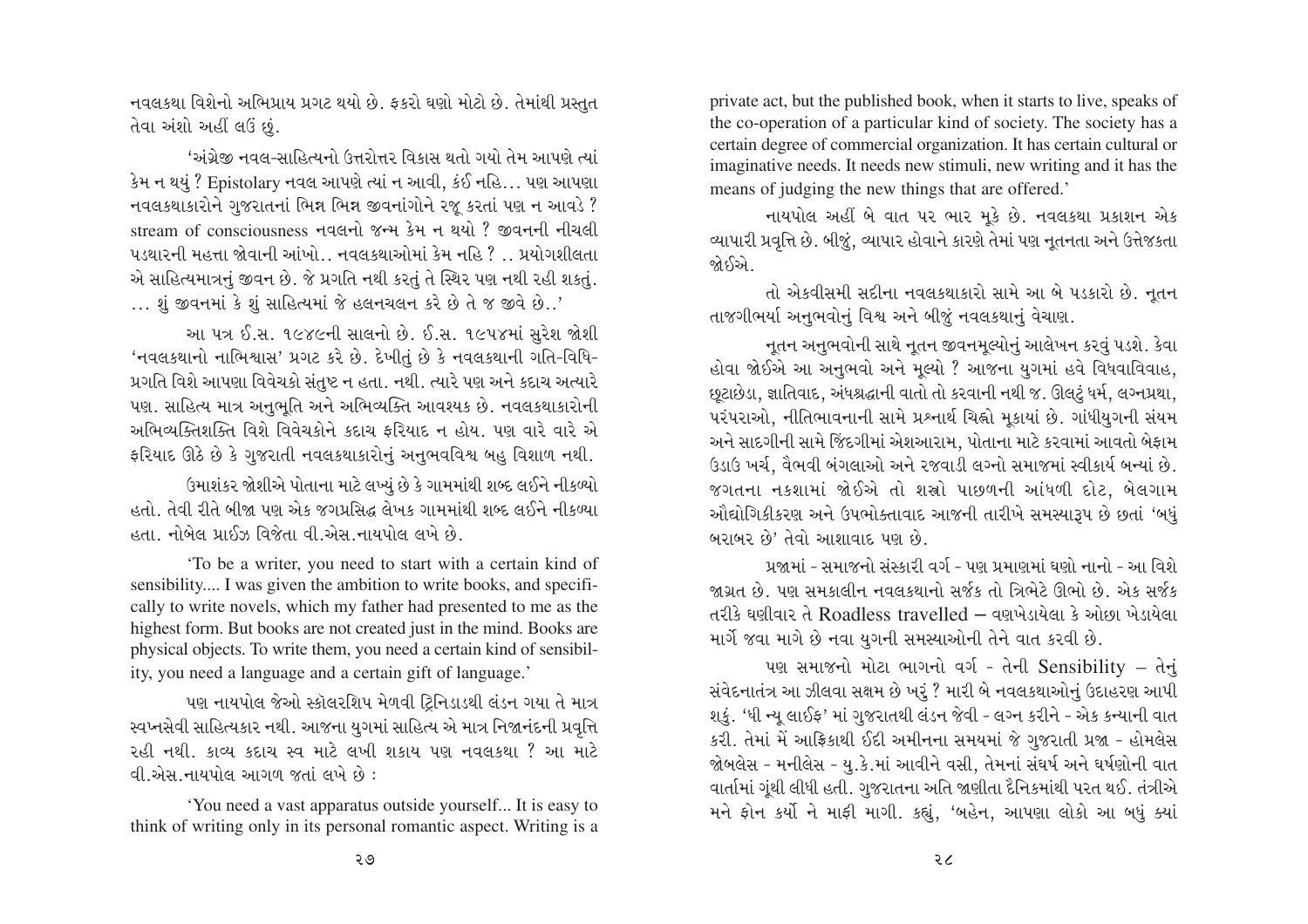સમજવાના ? અમારી રીડરશીપ સાવ જુદી જાતની છે.'

આવું જ 'વાડ' માટે બન્યું. એ જ દલીલ. 'આવું અમારા વાચકો ન સમજે.'

નવલકથા ધારાવાહિક રૂપે છપાય તે એક વ્યાપારી પ્રવૃત્તિ છે. નવલકથાકાર તેનો એક હિસ્સો છે. ધારાવાહિક નવલકથાનં સ-રસ. ઘટનાઓથી ભરપૂર, વચ્ચે વચ્ચે જીવન-માનવ સ્વભાવ પર લેખક તરફથી ટિપ્પણી અને હપ્તો પરો થાય ત્યારે પછીના હપ્તાની વાચક ઉત્સુકતાપર્વક રાહ જુએ તેવો સસ્પેન્સવાળો અંત એવું સ્વરૂપ લગભગ બંધાઈ ગયું છે. આ યોજનામાં પોતાની સર્જકતાનો ઉન્મેષ પ્રગટ કરતા, આગવી કથા અને કલ્પનાનું આલેખન કરવા માગતા નવલકથાકારનો જલદીથી સમાવેશ શક્ય નથી. સમકાલીન નવલકથાની ચર્ચા કરીએ ત્યારે આ ધારાવાહિક નવલકથાઓના પ્રકારને લક્ષમાં રાખવો ઘટે.

(આવા ઢાંચામાં બંધ ન બેસે તે બધી નવલકથાઓને 'કલાત્મક' ઉચ્ચ પાયરીની ગણવાની જરૂર નથી.)

આજની નવલકથામાં લેખક આજના પ્રશ્નો. આજની સંવેદનાઓ. વર્તમાન રહેણીકરણી રજૂ કરવા ઈચ્છે. સૅક્સ, પ્રેમ તો સનાતન વિષયો પણ હવે લીવ-ઈન-રીલેશનશીપ, સમલિંગી સંબંધ, વ્યક્તિસ્વાતંત્ર્યની પૂર્ણ મોકળાશ, દરેક સુખ સગવડોનો મુક્ત ઉપભોગ મોકળા મને ચીતરવા ચાહે - ત્યારે સવાલ તો રહે છે. નવલકથાકાર આપણા સમાજના ક્યા વર્ગને અનુલક્ષી આ સર્જન કરી રહ્યો છે ? વિશાળ જનસમુદાયના અંતરને ઢંઢોળી શકે, સ્પર્શી શકે, તેની ભાવનાઓને મઠારી એક પગલું ઉપર ચડાવી શકે તેવું કશું કહેવાયું છે ?

ખરૂં તો એ છે કે 'સાહિત્ય' ની વિભાવના એક અને બે એવા આંકડાશાસ્રની ચોક્કસાઈની નથી. આપણી સંસ્કૃતિમાં ધર્મ, કર્તવ્ય, માનવસંબંધો, પ્રેમ, જેવા વિષયોમાં પાયાનાં મુલ્યો સ્થાપિત થયેલાં છે. આપણા લોહીમાં ભળી ગયેલાં છે. થોડા ઘણાં જરીપુરાણાં હશે તોપણ કયા સાચવવા, કયા કાળના પ્રવાહમાં વહી જવા દેવા તે કાળ જ નિશ્ચિત કરે છે. પણ એક વાત નક્કી છે. લખાતો શબ્દ, છપાતો શબ્દ આપણાં મલ્યો પર પ્રહાર કરે યા તેની સંપર્ણ અવગણના કરે તો એ સમાજને સ્વીકાર્ય બનતો નથી. 'Fifty shades of grey' જેવી કૃતિનું પશ્ચિમમાં ધૂમ વેચાણ થઈ શકે. તેના જેવી બીજી ટપોટપ લખાવા માંડે પણ એવી કૃતિ આપણા 'સાહિત્ય'માં સ્થાન ન પામે. સમકાલીન નવલકથાકાર સામે બીજો મોટો પડકાર તે ભાષાનો છે. યથા પાત્ર તથા ભાષા ! બરાબર છે. પણ આજનો શિક્ષિત

વર્ગ હવે અંગ્રેજી મિશ્રિત ગુજરાતી વાપરતો થઈ ગયો છે. બીજી બાજુ નાનાં શહેરોમાં અને ગ્રામજીવનમાં બોલીની અનેક લઢણો સાંભળવા મળે છે. નવલકથાકારે મધ્યમ માર્ગ શોધવાની મથામણ કરવી પડશે

હરિ અનંત. હરિકથા અનંતની જેમ આ કથાની ચર્ચા પણ સતત ચાલ રહી શકે. ત્યારે શ્રીહરિએ અર્જુનને જે કહેલું તેનું સ્મરણ કરીએ. सर्व धर्मान् परित्यज्य मामेकं शरणम् व्रज। - બધા ધર્મોને છોડી મારા એકલાના શરણમાં આવ. કદાચ આ વાત નવલકથાકારને પણ કહી શકાય. શું લખવું, કેમ લખવું, કઈ ભાષા, ક્યા જીવનમુલ્યો, આ બધા દંદ્રો છોડી અંતરાત્માને વફાદાર રહી, સરસ્વતીને સંપૂર્ણ સમર્પિત થઈ જવું. તેમાંથી જ પ્રગટશે તે સત્વશીલ હશે તો એનો ભાવક વર્ગ ક્યારેક મળી રહેશે. આખરે કાળ નિરવધિ છે અને પૃથ્વી વિશાળ છે. આજે નહિ તો કાલે. અહીં નહિ તો બીજે કશે.

– અને ધારો કે એવુંય ન બન્યું તોય શું ?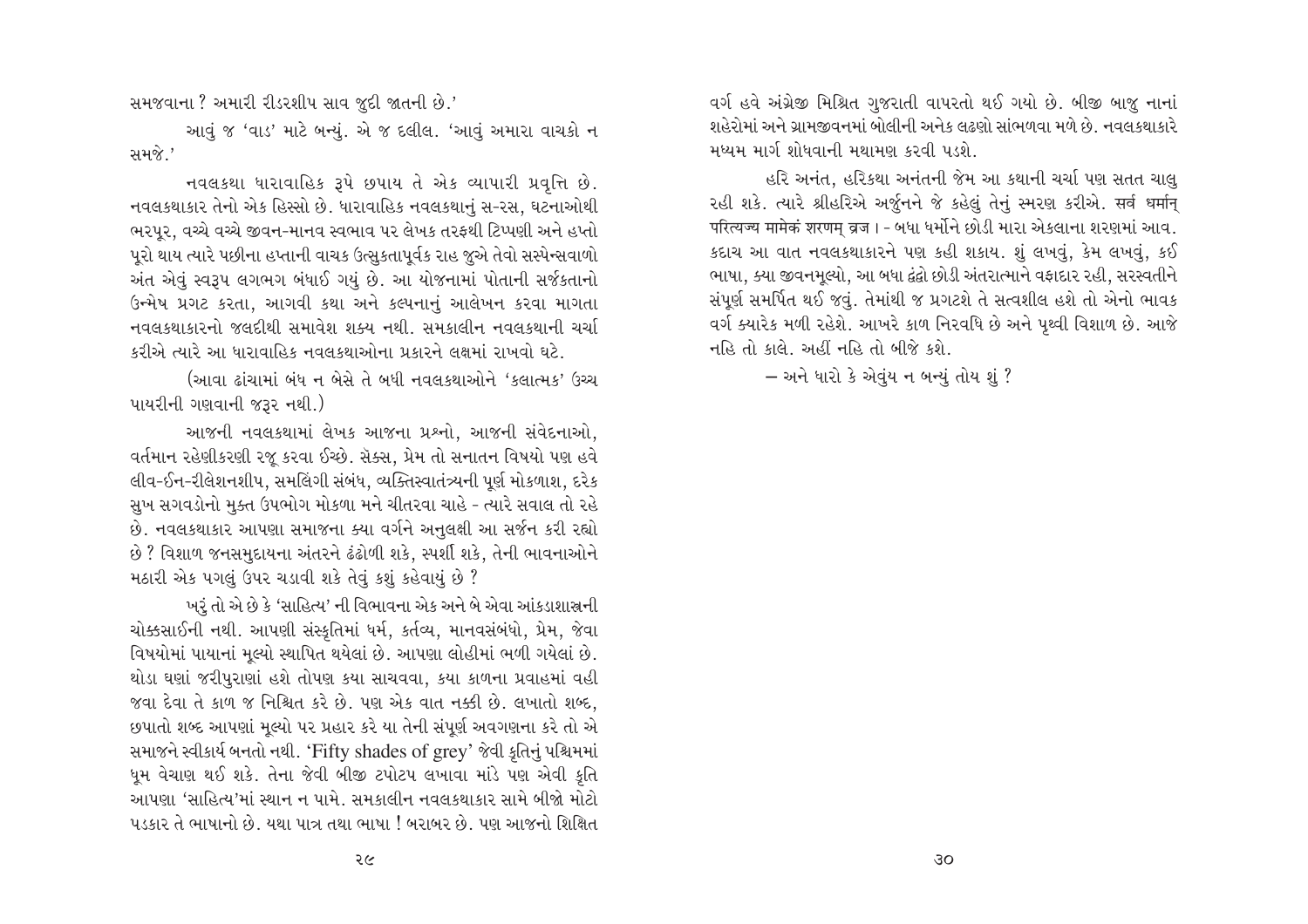# ગુજરાતી સાહિત્યનાં ભીલી મૌખિક મહાકાવ્યો ડૉ. ભગવાનદાસ પટેલ

# સંસ્કૃતિ-સમાજ સાથે મૌખિક મહાકાવ્યોનો આંતરસંબંધ

# સંસ્ક્રતિ

માનવસમાજના અભ્યાસીઓ માનવસમહની સમગ્ર જીવનરીતિ એટલે કે તેની રહેણી-કરણી, પ્રથા-પરંપરા, ધાર્મિક અનુષ્ઠાન અને સામાજિક વિધિ-વિધાન, ચૈતસિક વ્યાપારો, વાણી, વલણો, ટેવો, વગેરેના સામાજિક વારસાને સંસ્કૃતિ (Culture) કહે છે. આ રીતે વિચારીએ તો માનવસંસ્કૃતિનો ઉદ્ભવ માનવજીવનના આરંભથી થયેલો ગણાય.

માનવસમાજ આદિમ, વન્ય અને સંસ્કૃત એવા ત્રણ તબક્કામાંથી પસાર થયો છે. આથી કોઈ પણ સમયના માનવીમાં છેક આદિમ અવસ્થાથી આજ સુધીના ગાળાની તેની સાંસ્કૃતિક માન્યતાના, ઉપલબ્ધિઓના, સંસ્કારના થર હોય છે. જેથી સંસ્કૃતિને પ્રકાર નથી હોતા, પરંતુ થર હોય છે. સંસ્કૃતિના નાગરિક, ગ્રામીણ અને આદિવાસી એવા ભેદ કૃતક છે. સંસ્કૃતિને ભેદ નથી હોતા પણ એકમો હોય છે.

દરેક જાતિ-પ્રજાતિ પોતાના ભૌગોલિક-ઐતિહાસિક પરિપ્રેક્ષ્યમાં પોતાની રીતે સભ્ય અને સંસ્કૃત હોય છે. આથી એક એકમની બીજા એકમ સાથે તુલના કરી, આધુનિક લિખિત શિક્ષણ અને યંત્રવિદ્યાનો લાભ ઓછો કે ન લેતી અને ઊંડાણમાં વસતી જાતિને પણ અવિકસિત, અર્ધવિકસિત, અસંસ્કારી, અર્ધસંસ્કારી

કહી નહીં શકાય. આ અર્થમાં અનેક વર્ષોથી ભૌગોલિક પર્યાવરણના સંદર્ભમાં પોતાના વ્યક્તિજીવનને સમાજજીવનમાં ગોઠવી જન્મ-લગ્ન-મૃત્યુની સંસ્કારવિધિઓ અને ધાર્મિક અનુષ્ઠાનો વિકસાવી, તેને સંલગ્ન મૌખિકરૂપે અનેક સત્ત્વશીલ ગીતો. આખ્યાનો અને મહાકાવ્યોની રચના કરી હોય તથા આર્થિક રીતે અત્યાર સુધી સ્થિર રહી પોતાની લોકસંસ્કૃતિ વિકસાવી હોય એ આદિવાસી એકમ પણ પોતાની રીતે વિકસિત, સભ્ય અને સંસ્કૃત જ હોય.<sup>1</sup>

# લોકસંસ્કૃતિ-લોકવિદ્યા-લોકસાહિત્ય-લોકમહાકાવ્ય :

લોકનો જીવન અને જગતને જોવા-જાણવા સમજવાનો અને અભિવ્યક્તિ કરવાનો પરંપરા આધારિત અભિગમ એટલે લોકસંસ્કૃતિ. લોકસંસ્કૃતિ લોકવિદ્યા (ફોકલોર) દ્વારા પ્રગટ થાય છે. લોકસંસ્કૃતિની એક શાખા એ લોકવિદ્યા છે અને લોકવિદ્યાની એક પ્રશાખા એ લોકસાહિત્ય છે. લોકસાહિત્યનો એક પ્રકાર એ લોકમહાકાવ્ય છે.

આ પ્રકારનું દીર્ઘ મહાકાવ્ય જે તે સમાજના લોકના જીવનદર્શન-ધર્મદર્શનમાંથી રૂપ ધરતું હોવાથી તેને લોકમહાકાવ્ય કહે છે. આ કાવ્ય પ્રકાર મૌખિક પરંપરામાંથી મૌખિકરૂપે અભિવ્યક્ત થતો હોવાથી પશ્ચિમના આ વિદ્યાશાખાના વિદ્વાનો તેને મૌખિક મહાકાવ્ય પણ કહે છે. લોકના પ્રયોજન માટે મૌખિક રૂપે રચાતું હોવાથી આવું મહાકાવ્ય સમાજના પર્વ-પ્રસંગે સમહમાં માણવામાં આવે છે.

# લોકસાહિત્ય પ્રશિષ્ટ સાહિત્યનો સર્જનસ્રોત

લિખિત વ્યક્તિ સાહિત્યનો સંબંધ દૂરનો પણ આ પ્રકારના મૌખિક લોકસાહિત્ય સાથે છે. કારણ કે વ્યક્તિના જીવનનો આરંભ કુટુંબ અને સમાજમાં થાય છે. તેનું માનસ કુટુંબ અને સમાજનાં જીવનમૂલ્યોના આધારે ઘડાય છે. આથી અજાણે પણ તેના સર્જનમાં લોકનું જીવનદર્શન કલાત્મક રૂપ ધરે છે. અને પ્રશિષ્ટ મહાકાવ્ય સુધી વિસ્તરે છે. અભિનવ ગુપ્ત જેવો કાવ્યશાસ્રનો મહાન આચાર્ય પણ કહે છે કે ''જે કંઈ 'લોક'માં છે તેનો 'શાસ્ર'માં પરિષ્કાર થાય છે, તેને વ્યવસ્થિત કરવામાં આવે છે"

પૂર્વ યુરોપના ચિડવિક બંધુઓ(એન.કે. ચિડવિક, એચ.એમ. ચિડવિક)એ સંપૂર્ણ સાહિત્યના ઉદય અને વિકાસને આદિવાસી (આદિમ) જાતિઓની ગાયન પરંપરા સાથે જોડ્યો છે. તેમની માન્યતા હતી કે આધુનિક સાહિત્યની જટિલ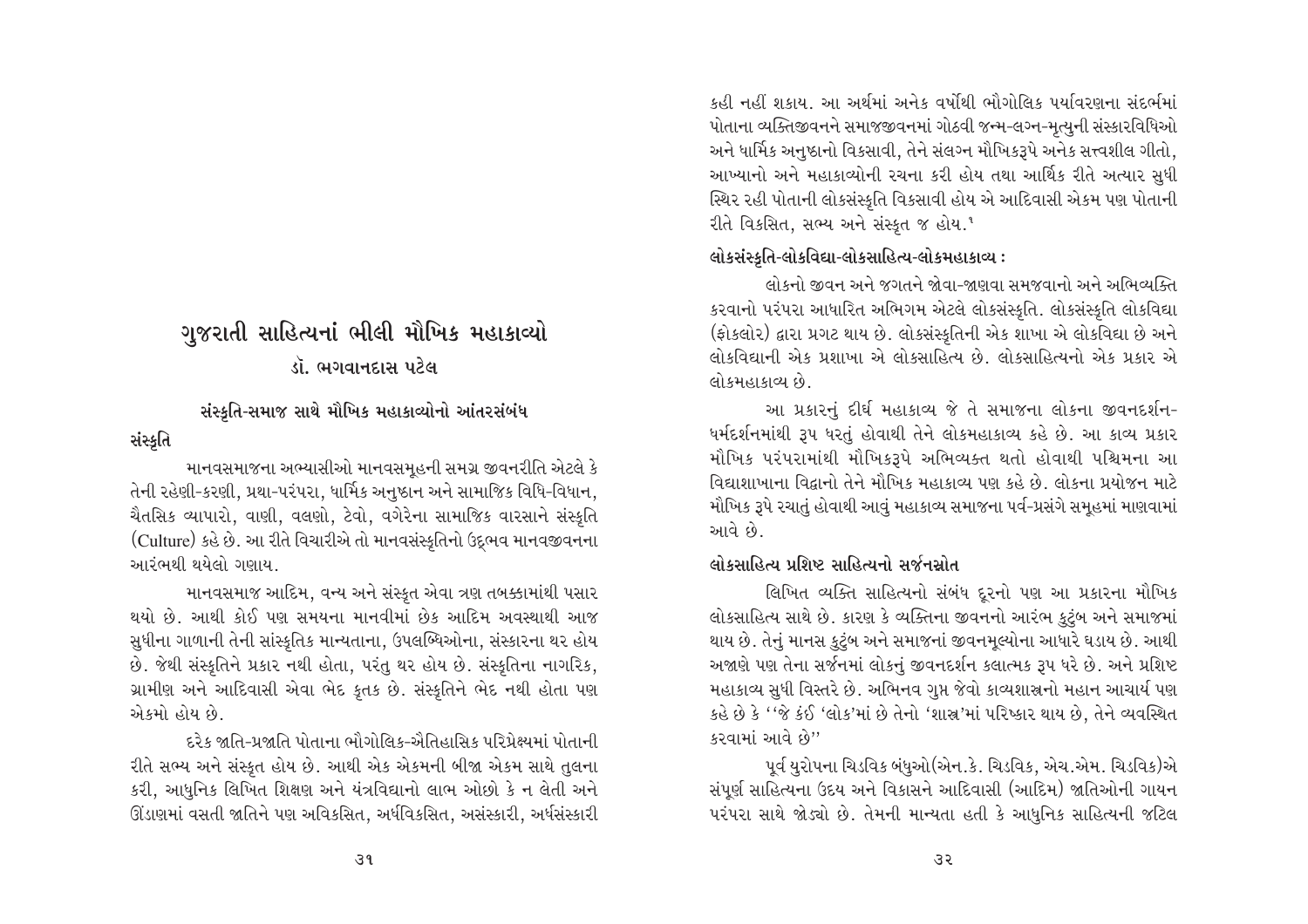કથાવસ્તુને સમજવા માટે લોકસાહિત્ય અત્યંત ઉપયોગી છે. કારણ કે લોકસાહિત્યમાં તેનાં બધાં તત્ત્વો મળે છે.<sup>ર</sup> આર્ચર ટેલર જેવો લોકવિદ્યાવિદ્ પણ તેના એક લેખ 'લોકવિદ્યા અને સાહિત્યનો વિદ્યાર્થી' (એલન ડંડીઝ દ્વારા સંપાદિત પસ્તક The Study of Falk-lore,  $1965$  )માં કહે છે: (૧) ઘણી સંસ્કૃતિઓમાં લોકવિદ્યા સાહિત્યથી અભિન્ન હોય છે. (૨) સાહિત્યમાં લોકવિદ્યામાંથી ઉછીનાં લેવાયેલાં તત્ત્વો હોય છે, અને (૩) લેખકોએ લોકવિદ્યાનું અનુકરણ કર્યું હોય છે.<sup>૩</sup>

# <mark>ગજરાતી સાહિત્યનાં ભીલી મૌખિક મહાકાવ્યો</mark>

પૂર્વ અને પશ્ચિમના વિદ્વાનોનાં મૌખિક અને લિખિત સાહિત્ય અંગેનાં આ મંતવ્યો સ્વીકારીએ તો આ સંશોધક-સંપાદક દ્વારા પ્રસિદ્ધ ચાર ભીલી મહાકાવ્યો.  $'$ રૉમ-સીતમાની વારતા' (ભીલી રામાયણ), 'ભારથ' (ભીલી મહાભારત), 'રાઠોરવારતા' અને 'ગુજરાંનો અરેલો'ની ગુજરાતી સાહિત્યનાં મહાકાવ્યો તરીકે ગણના કરી શકાય. ગુજરાતી સાહિત્યમાં સંપર્ણ કહી શકાય એવું એક પણ મહાકાવ્ય ન હોવાથી ભીલ આદિવાસી સમાજનાં આ સત્ત્વશીલ મહાકાવ્યોના સ્વીકારથી ગુજરાતી સાહિત્ય વધુ સમૃદ્ધ થશે.

ભાષા-બોલીના આધારે રચાયેલા રાજ્યોના સીમાડા કૃતક હોય છે. ગુજરાતી અને ભીલી–બંને ભાષા-બોલીમાં અનેક શબ્દોનું આદાન-પ્રદાન થયેલું જ છે. ભીલી ભાષામાં મહાકાવ્યોના સ્વીકારથી ગુજરાતી ભાષા ભંડોળ છે તેના કરતાં પણ વધુ સમૃદ્ધ થશે.

આચાર્ય હેમચંદ્ર પોતાના ગ્રંથ કાવ્યાનુશાસનના સૂત્ર ૨૦૧ (સૂત્ર  $\epsilon/$  $\epsilon$ )માં પદ્યમય, મોટે ભાગે સંસ્કૃત, પ્રાકૃત, અપભ્રંશ કે ગ્રામ્ય ભાષામાં રચાયેલી (સુદીર્ઘ) સર્ગબદ્ધ કૃતિને મહાકાવ્ય કહે છે અને ગ્રામ્ય ભાષામાં લખાયેલા 'ભીમકાવ્ય'નો પણ મહાકાવ્ય તરીકે ઉલ્લેખ કરે છે. સર્ગની જેમ પાંખડીઓથી બદ્ધ સુદીર્ઘ ભીલી મહાકાવ્યોના હવે તો અંગ્રેજી-હિંદી-અંગ્રેજીમાં અનુવાદ થયા છે અને રાષ્ટ્રીય અને આંતરરાષ્ટ્રીય ક્ષેત્રે આ વિદ્યાશાખાના વિદ્વાનો દ્વારા વિવેચાયા પણ છે. આથી ગુજરાતી સાહિત્યનાં મહાકાવ્યો તરીકે સ્વીકારવામાં કોઈ બાધ ન હોવો જો ઈિએ

૧૯૮૩ થી ૧૯૮૭ના સમયખંડમાં વર્ષના ઋતુચક્ર પ્રમાણે આવતા 'ધૂળાના ઠાકોરનો પાટ' (મહામાર્ગી પાટ), 'કૉબરિયા ઠાકોરનો પાટ', 'હૂરો', 'હમાધ', દિવાળી જેવા ધાર્મિક-સામાજિક પ્રસંગોમાં સહભાગી થઈને આ સંશોધક-સંપાદકે ૮૨૫ શ્રવ્ય (ઑડિયો) કેસેટો પર ખેડબ્રહ્મા તાલુકાના ખેડવા ગામના સાધુ નાથાભાઈ ગમાર પાસેથી 'ભીલોનું ભારથ', 'રાઠોરવારતા', પંથાલ ગામના નવજી ખાંટ પાસેથી 'રૉમ-સીતમાની વારતા' અને બહેડિયા ગામના જીવાભાઈ ગમાર પાસેથી 'ગુજરાંનો અરેલો' ધ્વનિમુદ્રિત કરી, પાઠ તૈયાર કરી, સમયે સમયે આ મૌખિક મહાકાવ્યો ૧૯૯૭ સુધી પ્રસિદ્ધ કર્યાં છે.

આ લોકમહાકાવ્યોના સંશોધન-સંપાદનની સાથે સાથે છેક ૧૯૮૪ અને ૧૯૮૭માં રંગબહાર સંસ્થા સાથે આ સંશોધકને યુરોપના દેશોમાં વિશ્વ લોકવિદ્યા Gત્સવ(વર્ડ કોકલોર કેસ્ટિવલ)માં સહભાગી થવાનાં આમંત્રણ મળ્યાં હતાં. આ સમયે આદિવાસી સ્રી-પુરૃષોના સહયોગથી ફ્રાન્સ, ઇંગ્લૅન્ડ, ઇઝરાયલ, સ્પેન, બેલ્જિયમ જેવા દેશોનાં અનેક શહેરો-ગામોમાં અઢી માસ સધી લોકનત્યો-<u>લોકમહાકાવ્યોના નિદર્શનનો મોકો મળ્યો હતો. ત્યારે વિશ્વના આ વિદ્યાશાખાના</u>  $\delta$ .  $\Omega$ . સ્મિથ (કેમ્બ્રિજ યુનિવર્સિટી, યુ.કે.) ગ્રે. $\Omega$ . એલેસ (મેરીલૅન્ડ કૉલેજ, અમેરિકા) જેવા વિદ્વાનોનું આ મહાકાવ્યો તરફ ધ્યાન ખેંચાયું હતું. લોકમહાકાવ્યનો સર્જક**:** 

ભીલ સમાજના મૌખિક સાહિત્યને બે મોટા વિભાગમાં વહેંચી શકાય. સામાજિક સાહિત્ય અને ધાર્મિક સાહિત્ય. સામાજિક સાહિત્ય સમાજના કોઈ પ્રયોજન માટે કે નજીકના ભુતકાળ કે વર્તમાનમાં બનેલી કોઈ હૃદયસ્પર્શી ઘટના-પ્રસંગના આધારે, સર્જન પ્રતિભા ધરાવતી કોઈ સ્રી કે પુરૂષ વ્યક્તિ દ્વારા મૌખિક 3પે રચાય છે. આવી વ્યક્તિ વર્તમાનમાં હયાત હોય છે અને સમાજ તેને ઓળખતો હોય છે. આવો લોકસર્જક પ્રશિષ્ટ લિખિત કવિની જેમ ગીત કે કુતિપર પોતાનો વ્યક્તિગત અધિકાર સ્થાપતો નથી, પરંતુ સામાજિક પ્રસંગે લોકકંઠમાં વહેતું મુકે છે. આથી ગવાતું ગવાતું સમાજની સંપદા બની મૌખિક પરંપરામાં ભળી જાય છે. જ્યારે ધાર્મિક સાહિત્ય પ્રાચીનકાળમાં રચાઈને મૌખિક પરંપરા બની ગયું હોય છે. તત્કાલીન નિર્મોહી સર્જકે પોતાની નામછાપ છોડી ન હોવાથી મંત્રો, પુરાકથાઓ, આખ્યાનો, મહાકાવ્યો જેવા ધાર્મિક સાહિત્યનાં મૂળ-કુળ-કાળ શોધવાં મુશ્કેલ હોય છે.

# લોકમહાકાવ્યનો સમાજ સાથેનો અનુબંધ **:**

ભજન ગાવાવાળા સાધુનું કહેવું છે કે 'ભજન ઊભાં થયે જુગ પસાર થઈ ગયા. અમે સતજુગથી ભજન અને ભજનવારતા ગાતા આવીએ છીએ. સતઝુગની વારતા કળઝ઼ગનાં મૌનવી વૉસિયે…' મહાકાવ્યોમાં આવતાં ઘટના-પ્રસંગો-ચરિત્રો એમના મત પ્રમાણે સતજુગમાં બન્યાં હોવાથી સમાજ તેમને સત્ય માને છે. જેથી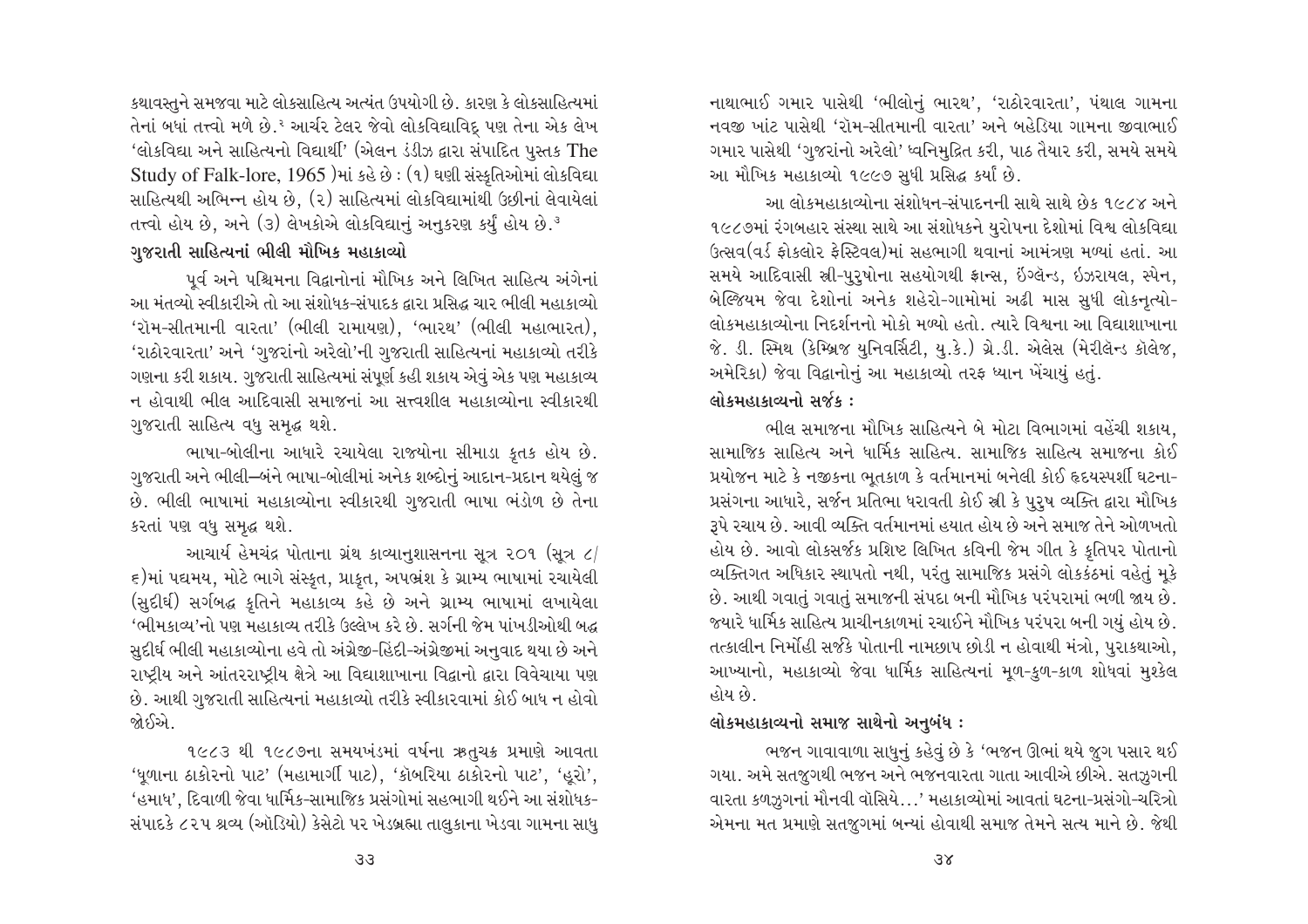પર્વ-પ્રસંગના ધાર્મિક અનુષ્ઠાન સાથે જોડાઈ, પુરાકથાનું રૂપ લઈ દેવત્વ પામી લોકના સામહિક માનસમાં સ્થિર થાય છે. આથી નિયત થયેલા પાઠમાં ઘટાડો-વધારો કે નવસર્જન કરી શકાતું નથી. કરવામાં આવે તો સમાજ તેને સ્વીકારતો નથી. આ અંગે 'ગુજરાંનો અરેલો'ના ગાયક જીવાભાઈ ગમારનાં વિધાન સૂચક છે, 'ઝૂના અરેલામાં આપું નવું બનાવીને ગાઈએ તો કોઈ આ વાત મૉનતું નહીં. અરેલો રાસી (ખરાબ) થઈ ઝાય. ગાવાવાળા ન ઝૂઠો હે, લુસ્સો હે એમ કેવામાં આવે. હૉયળવાવાળા ઍેના કનેહી ઊપા થઈન હેંડવા મૉડે. ઝે ગવાતું ઍે એસ ગવાય. અરેલાની વૉણી બદલાય પૉણ કૉણી (કથા) તો એસ આવણી ઝોઈઝે " લોકમહાકાવ્યનો વાહક-ગાયક:

લોકાખ્યાનો-લોકમહાકાવ્યો-ગીતોમાં શબ્દોમાં ફરૂક પડે કે ટેકપદો બદલાય તો ચલાવી લેવાય છે પણ પ્રસંગ-ઘટનામાં કરક પડે તો એકઠો થયેલો સમાજ સ્વીકારતો નથી. વાહક પાસેથી ઊભો થઈને ચાલવા લાગે છે. આથી ધાર્મિક સાહિત્યનાં પાઠાંતરો મહદુ અંશે મળતાં નથી. નવસર્જનને અવકાશ ન હોવાથી ધાર્મિક ગીતો. લોકાખ્યાનો કે લોકમહાકાવ્યોનો વર્તમાનમાં નવો સર્જક થઈ શકતો નથી. આથી ભીલ સમાજનાં ધાર્મિક લોકાખ્યાનો-લોકમહાકાવ્યોના મૌખિક પાઠ લિખિત પ્રશિષ્ટ સર્જકની જેમ વાહક-ગાયક-કથકના માનસમાં પ્રમાણમાં નિયત-સ્થિર હોય છે. વાહક આવું સાહિત્ય મૌખિક પરંપરાના વાહક-જાણકાર પાસેથી અનુકરણ દ્વારા બાલ્યાવસ્થા-કિશોરાવસ્થાથી જ મૌખિકરૂપે પ્રાપ્ત કરવા માંડે છે. અને મોટી વયે આ પૂર્વકાલીન મૌખિક પરંપરા તેના સામાજિક-ધાર્મિક સંદર્ભ સાથે ચિત્તમાં લઈને જીવે છે. પર્વ-પ્રસંગના વાતાવરણમાં સહાયક રાગિયાની મદદથી તેના ચિત્તમાં રહેલી કૃતિ સમાજને અભિપ્રેત અર્થમાં મૌખિક કલાત્મક રૂપ ધરે છે.

લોકાખ્યાનો-લોકમહાકાવ્યોનું મૌખિક કલેવર અત્યન્ત દીર્ઘ અને લોકવાદ્યો સંલગ્ન હોય છે. આવી દીર્ઘ કૃતિઓનાં કથાનક ચિત્ત-સ્મૃતિમાં અંકિત કરી શકે અને વાઘસંગીતમાં કૌશલ્ય પ્રાપ્ત કરી શકે એવી વ્યક્તિ જ લોકાખ્યાનો-લોકમહાકાવ્યોનો વાહક-ગાયક થઈ શકે છે. આથી લોકાખ્યાનો-લોકમહાકાવ્યોના વાહક-ગાયકની સંખ્યા સમાજમાં મર્યાદિત હોય છે. મૌખિક પરંપરામાંથી પ્રાપ્ત કરી, માનસમાં વહન કરી, લોકસમુદાય વચ્ચે જે ગાય છે તે વ્યક્તિ ભીલ સમાજમાં 'સાધ'-સાધુ કે ભોપા (ભવા) તરીકે ઓળખાય છે. અહીંથી પ્રશિષ્ટ વૈયક્તિક સર્જક પોતાની વ્યક્તિગત અનુભૂતિમાંથી કલાકૃતિ સર્જે છે જ્યારે વાહક સાધુ મૌખિક કૃતિ પરંપરામાંથી પ્રાપ્ત કરી માનસમાં નિયત કરે છે. આથી ઋતુચક્ર

પ્રમાણે આવતા પર્વ-પ્રસંગે વાહકના ચિત્તમાં ગીતોનાં ઝરણાં ફટી નીકળે છે, લોકાખ્યાનોની નદીઓ વહેવાં લાગે છે અને મહાકાવ્યોના મહેણામણ ઊછળવાં લાગે છે

આના અનસંધાને બહેડિયા ગામના 'ગજરાંનો અરેલો' મૌખિક મહાકાવ્યના ગાયક જીવાભાઈ ગમારનાં વિધાનો મહત્ત્વનાં છે. ''મારા હરદામા (હૃદયમાં) તો વેંશ લખા (વિના લખ્યા) મળો (ઘણા) સૉપરા હેં. બાર મઈના ગાઉં નં નાસું (નાચું) એતરૂં બત્તું (એટલું બધું) હેં. પરબે (પર્વે) ગાઉં નં નાસું નેં (નહીં) તો મરી  $33,31(3)$  !'

આવા ટાણે વાહકના ચિત્તમાં પ્રસંગ પ્રમાણે જે તે દેવી-દેવતા સંલગ્ન પાંખડીઓ-ઘટના-પ્રસંગો ઊભરાવા લાગે છે. આ પ્રસંગે સમાજ વચ્ચે દેવી-દેવતા સન્મુખ ગાય નહીં તો દેવી-દેવતા કોપે છે અને માથે ઊતરે છે.

# લોકમહાકાવ્યનાં ચરિત્રો સાથે સમાજનો આંતરસંબંધ :

આ ધાર્મિક આસ્થાને લીધે લોકમહાકાવ્ય પુરાકથાનું રૂપ લે છે. તેમાં આવતાં ચરિત્રો દેવત્વ પામે છે. આ દેવ-દેવીઓનાં ચરિત્રો સાથે વાહકનું અને કેટલાક પ્રસંગોમાં શ્રોતા-દર્શકોનું પણ એટલી હદ સુધી તાદાત્મ્ય સધાય છે કે તેઓ સ્વયં જે તે દેવ-દેવીઓ બની જાય છે અને તેમના દેહમાં જે તે દેવ-દેવીનો ભાવ પ્રગટે છે તથા એકઠા થયેલા લોકને આશીર્વાદ પણ આપે છે.

'ગુજરાંનો અરેલો' એ પુરાકથામાંથી વિકસિત થયેલું લોકમહાકાવ્ય છે. ૧૯૮૩માં બહેડિયા ગામમાં આ મહાકાવ્ય ધ્વનિમુદ્રિત કરતો હતો ત્યારે ઘણા દિવસથી અરેલાનાં ધાર્મિક ચરિત્રો સાથે તદાકાર બનેલા ગાયક જીવાભાઈ ગમાર સ્વયં મુખ્ય ચરિત્રનાયક દેવનારાયણ કેવી રીતે બની ગયા હતા તે પ્રસંગ યથાતથ અંકિત કરવાનો લોભ રોકી શકતો નથી

અરેલાના ઉત્તરાર્ધમાં દેવનારાયણનો છેલ્લો પ્રસંગ આવ્યો. રાત્રે આઠ વાગે જીવાકાકાની ઓસરીમાં દેવનારાયણનો અધરો અરેલો સાંભળવા લોકસમહ એકઠો થયો. આખી રાત લોક પ્રબળ ધાર્મિક આસ્થાથી ધાર્મિક પ્રસંગો સાથે ડૂબતાં-તરતાં રહ્યાં. સવારે સૂર્યનાં ઊગતાં કિરણોમાં પોતાના સ્વામી ગુજોરોનું વેર લેવા નવલાખ ગાયોના ટોળાએ લેબદે રાજાની નગરી ડોળીરાણ પર હુમલો કર્યો. વાદળમહેલોને શિંગડાંથી પાડી નગરીને જમીનદોસ્ત કરી. ગાયોએ પોતાના સ્વામીનું વેર વાળ્યું હોય એ પ્રસંગ વિશ્વસાહિત્યમાં પણ વિરલ છે. અંતે દેવનારાયણનો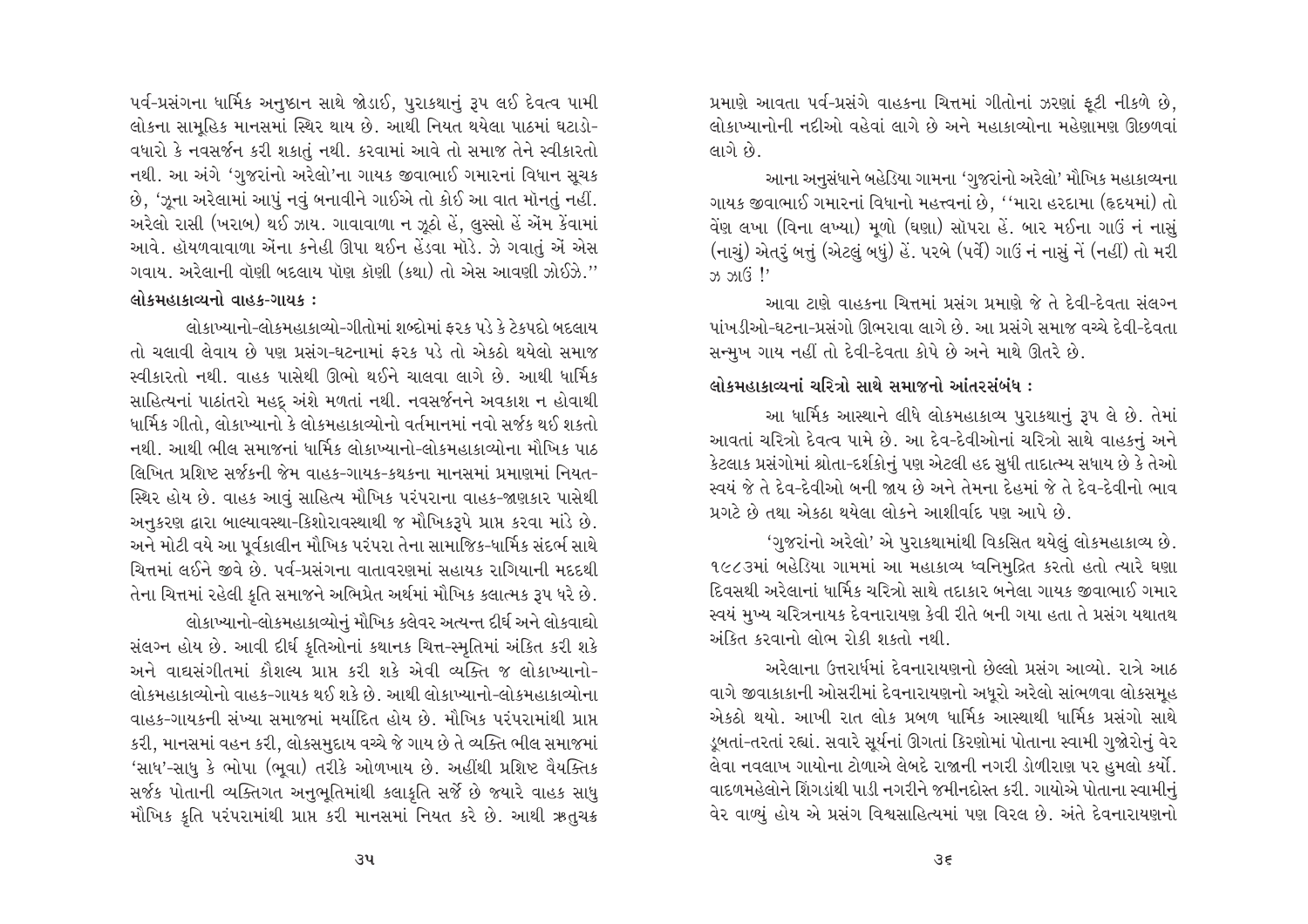ડોળીરાણ ખેડી નાખવાનો પ્રસંગ પુરો થવાની સાથે જ ગાયકના દેહમાં એક આધિભૌતિક ભાવ પ્રગટ્યો. આજબાજના રાગિયાઓએ હોંકારા-પડકારા શરૂ કર્યા અને વાહકને ધણવાની વેળ ઊપડી. ચરિત્ર સાથે તેમનં અદભત તાદાત્મ્ય સધાયું અને મુખ્ય ગાયક જાણે કે સ્વયં દેવનારાયણ બની ગયા ! તેઓની સન્મુખ એક પથ્થર મકીને ગઈ રાત્રે લાવેલાં નાળિયેર વધેરવામાં આવ્યાં. રાગિયા દેવને 'કાલાવાલા' કરવા લાગ્યા, 'ખમ્મા માલકાંને, અમાર ભીલી કરઝે દેવઝીકુંવર ! અમે તો અવર એં બોલીએ નં ગવર એં બોલીએ, પૉણ તું સ અમારો બેલું (બેલી) હેં ! થાર વેંણું (તારા વિના) તો તખલુંય (તરણું પણ) તોરી હકીએં નેં !' જીવાકાકા કે જે અત્યારે દેવનારાયણ બની ગયા હતા, આશીર્વચનો બોલતા હતા, 'તમે બત્તાએ, કેંણા (ઘણા) દિ'હી મારો સેવાભાવ કરો હે, ઝૉ'લા, તમાર બત્તાંનું ખેમાકહોર (ક્ષેમકુશળ) થાહેં ! લીલી વારી ફુલહેં !' પછી મને ઉદ્દેશ્યીને બોલ્યા હતા, 'થારૂંય રૉમા-સૉમા (રામરાજ્ય) થાહેં !'

એ દિવસે લાગ્યું હતું કે હવે મને કોના આશીર્વાદની જરૂર હતી ?! લોકમહાકાવ્યોનાં ચરિત્રો સાથે વાહક-ગાયકનો આંતરસંબંધ :

વૈયક્તિક સર્જક કૃતિના સર્જન પછી કૃતિ અને તેમાં આવતાં પાત્રો-ચરિત્રોને ભૂલી જતો હોય છે. જિવાતા જીવન સાથે તેનો અનુબંધ રહેતો નથી. જયારે ભીલી લોકસાહિત્યનો સાધુ-વાહક-કથક-ગાયક પુરી સામાજિક-ધાર્મિક મૌખિક પરંપરા માનસમાં લઈને જીવે છે. તેમાં આવતાં ચરિત્રો-પાત્રો સાથે તેનો નાતો-સંબંધ જીવન પર્યંત રહે છે. તેના માટે આવાં દૈવી ચરિત્રો સજીવ માનવો જેવાં હોય છે. વાહક આવા ધાર્મિક ચરિત્રોના દુઃખે દુઃખી અને સુખે સુખી થતો હોય છે. તેથી વાહક ભજનવારતા સભાનું મનોરંજન કરવા કે કથા રસ પોષવા માટે નથી ગાતો. તે નિજાનંદ માટે પણ નથી ગાતો. પરંતુ, સમાજના ખાસ ધાર્મિક સામાજિક પ્રયોજન માટે ગાય છે.

આ બાબત ખતાંનો 'રાઝવી : દેવોલ ગુઝરણ' બેઠોરગીતની સમાપ્તિ પછી આ સંશોધકે ગાયિકા હરમાંબહેન ખાંટને પછેલા પ્રશ્નના ઉત્તરમાંથી સમજી શકાય છે. મેં પ્રશ્ન કર્યો હતો, ''આઈ ! તમે ઑર્ણુ (આ) ગીત હદા (હરરોજ) નહીં ગાતાં ?'' હરમાંભાઈ ભાવુક બનીને બોલ્યાં હતાં, ''હુદા ગાઈએં તો ગીતાંમાં આવતાં દેવતઈ લોકો (કથાનાં ચરિત્રો) દઃખી થાય. એંણાંન (તેમને) દઃખ પરેં એ આપુંહી (આપણાથી) પૉણ ઝોયું નેં ઝાય એતણ આપું પૉણ દઃખી થાઈએ. નં હૉપળવાવાળા (શ્રોતા) પૉણ દ:ખી થાય. ગાધા પેસ (ગાયા પછી) બત્તો મૉનવીઓનો મેળો હઉ હઉઆંના (સૌ સોના) કેર (ઘેર) ઝાય. ઉં એખલી પર્ એતણ (એટલે) મનું દેવતઈ લોકોની સેતુ (યાદ) આવે નું મારી ઑખોમાંહી 

સંશોધકને વાહકના કંઠ-હૃદયમાંથી આવું મૌખિક સાહિત્ય મેળવવું એ ઘણું કપરું કામ છે. વાહકને સ્વીકારી સંશોધકના માથે વરદ હાથ મકે તો જ મૌખિક સાહિત્ય પ્રાપ્ત કરી શકે. આ બાબત આ પછીનાં હરમાં આઈનાં વિધાનોથી વધુ સ્પષ્ટ થાય છે.

આ પછી હરમાં આઈ વધુ ભાવસબળ બનીને મોકળા મને બોલવા લાગ્યાં હતાં, 'માર (મારે) પૉસ સૈયા હેં પૉણ ઑણા બત્તા પાપીલા હેં. માર પાપમાંહી પેંદા થા હે. એક યું હે ઝો માર ધરમનો દીકરો હેં નં માર મનં સતુનો સૈયો હેં. ખેર (ખેડબ્રહ્મા) હો આવે ન આઈ ! આઈ ! કરતો માર કને (પાસે) બેહે. થું આવે એતણ વૈઈરો (વાયરો-પવન) વાઝેં (વાય) ન વરસારામા (વરસાદમાં) લીલું ખૉર (ઘાસ) ખલ્લાટા (પવનથી ડોલે) મારે એમ મારો હરદો (હૃદય) પૉણ ખૂસ્સીહો ખલ્લાટા મારે ! થે કઉં એતણ (એટલે) મેં પરૂં (પૂરું ગીત ગાધું (ગાયું) નકર (નહીંતર) પર ગાતીસ નહીં ને !'

વાહક સાથેના આ વિરલ સંબંધના પર્વ ટાણે મને મારી ધરમની મહામના માનાં દર્શન થયાં હતાં અને હું અકથ્ય આનંદથી ભાવવિભોર બની ગયો હતો. આ પ્રસંગ તો અન્ય સમાજની વ્યક્તિ તરીકે હું એકલો હતો ત્યારે બન્યો હતો. પરંતુ, આના અનુસંધાને ગુજરાત સાહિત્ય અકાદમીના મહામાત્ર હસુ યાજ્ઞિકના વડપણ નીચે ૧૯૯૪માં યોજાયેલા લોકમહાકાવ્ય નિદર્શન પરિસંવાદમાં બનેલો એક પ્રસંગ ખાસ નોંધનીય છે.

દાંતા તાલુકાના સર્વોદય આશ્રમ, સણાલીમાં લોકસાહિત્ય અને શિષ્ટ સાહિત્યના મહારથીઓના સાંનિધ્યમાં રાતે હરમાં આઈ આ જ દેવોલ-ગુઝરણનું બેઠોર-ગીત ગાતાં હતાં. પ્રસંગ પ્રમાણે 'આયો અહાડી દનરો રે દેવોલરી...' અને જોતજોતામાં ક્ષિતિજમાં નખ જેવડાં વાદળો દેવળ જેવડાં બનવા લાગ્યાં. ઇંદ્ર બાર મેઘ અને તેર વીજળી લઈને પૃથ્વીના માથે ચડ્યો. ગંગામાતા 'ઊર ને પર' ઊમટ્યાં. ગોવાળિયો બનેલો ખૂતાંનો રાઝવી ગાયો સાથે નદીના સામે કિનારે રોકાઈ પડ્યો. આ જ ગોવાળિયાના પ્રેમમાં આકંઠ ડુબેલી દેવોલ વાદળ-મહેલેથી ગાયો વિના ભૂખે 'વખવખાટ' કરતાં વાછરડાં અને માથે ભાત લઈ ગંગાના भध्यश्रणमां आवी त्यां तो गायिद्दाने ઉधरस चड़ी, साहित्यद्दार लोणालार्धने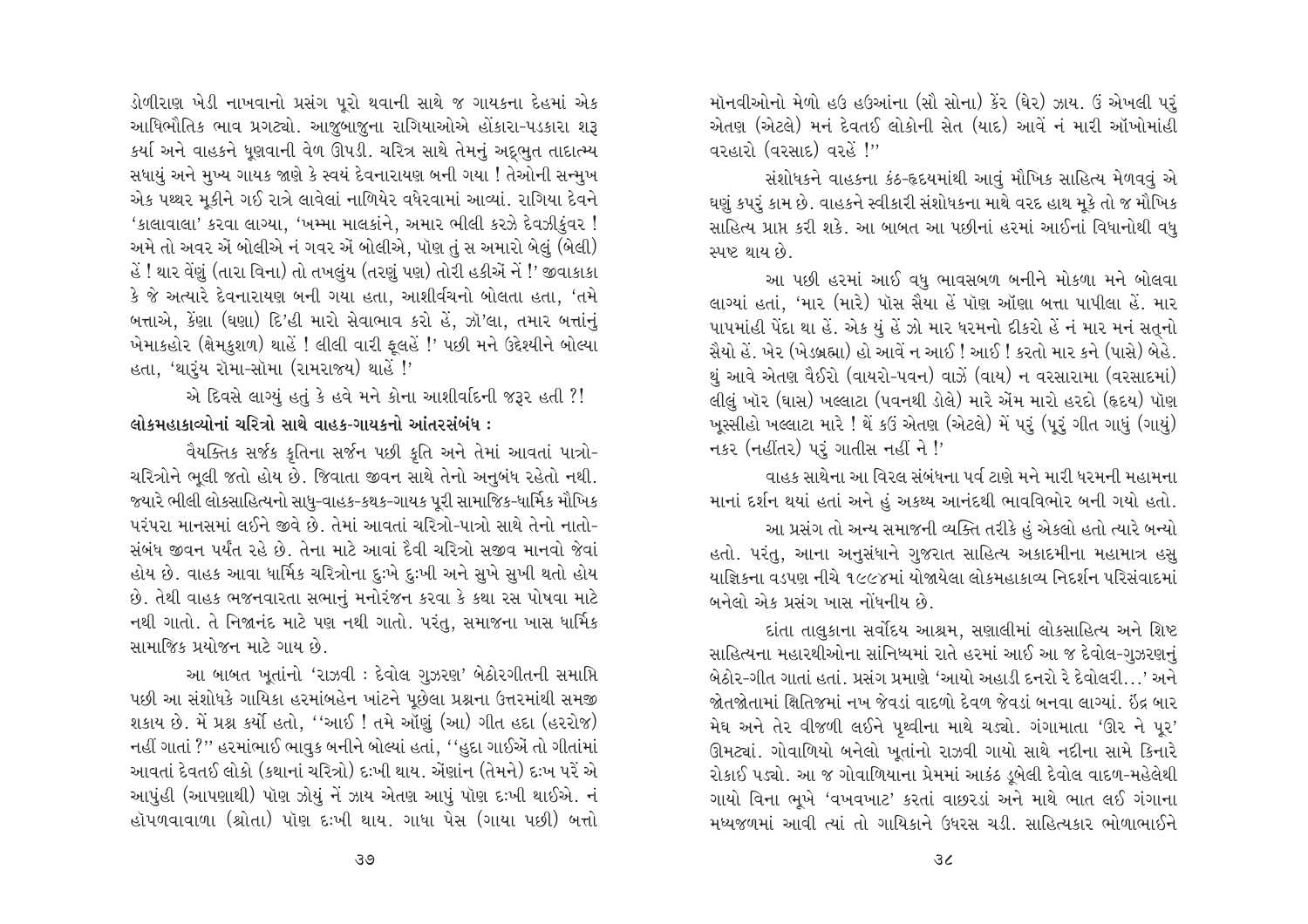લાગ્યું કે ઉમરના કારણે ગાયિકાને ગાવામાં કષ્ટ પડે છે. બોલ્યા, 'બહેન, ગાવાનું બંધ કરો'. ત્યાં તો હરમાં આઈનો ક્રોધ પગની પાનીથી ચડીને વીંછીના ઝેરની જેમ ઝમઝમ કરતો ચોટલે પહોંચ્યો અને સાતમા આસમાને ભડાકો થયો. 'હં'લા. દેવોલ કુંવરીનં અને ભૂખે વખવખાટ કરતાં વાછરાં પૂરની વસમાં મેલું ? હૉમા ઢોકે(કિનારે) ગેઈ કાલના ભૂખા ગોવાળિયાનું હું ? ગીત બદ કરૂં ન પૉણી કેતરૂં વધે, હી ખેરાં પાઈ ! વેંતી ગંગામાં દેવોલ નં વાસરો તણાઈ ઝાહેં તો ? વાસરાં નં દેવોલન મારવાનું નં ગાયોહી વાછરાં અળગાં કરવાનું પાપ થારે માથે આવ હેં  $415$ 

સભા નિર્જાવ ચિત્ર બની ગઈ હતી. આનો ઉત્તર સભામાં બેઠેલા શિષ્ટ-પ્રશિષ્ટ સાહિત્યના મહામહિમ મહારથીઓ પાસે નહોતો. કૃતિનાં ચરિત્રો સાથે આવો જીવનભરનો જીવંત સંબંધ પ્રશિષ્ટ સાહિત્યકારને નથી હોતો

હૃદયમાં જોગ લાગે તો જ લોકસાહિત્યનો સંશોધક-સંપાદક લોક ભણી જઈ શકે અને ગયા પછી પણ લોક સ્વીકારે તો જ લોકની ઉપાસના થઈ શકે તથા લોકમાનસની માન્યતાઓના ખ્યાલો અને વલણો જીરવી જાણે તો જ સંશોધક સામે લોક મન મૂકીને વરસે.

૧૯૯૪માં સર્વોદય આશ્રમ. સણાલીના આચાર્ય વીરચંદ પંચાલ અને ગુજરાત સાહિત્ય અકાદમીના સહયોગથી સણાલી મુકામે આ ભીલી લોકમહાકાવ્યોના નિદર્શનનો ઉત્સવ ઊજવવામાં આવ્યો હતો. ત્યારે હસૂ યાજ્ઞિક, ભોળાભાઈ પટેલ, કાનજી પટેલ, હર્ષદ ત્રિવેદી, કનુભાઈ જાની, પુષ્કર ચંદરવાકર, બળવંત જાની, નિરંજન રાજ્યગુરૂ, નાથાલાલ ગોહિલ જેવા સાહિત્યકારો અને લોકસાહિત્યવિદોએ આ મહાકાવ્યો મન ભરીને માણ્યાં હતાં. તેનો આનંદ ડિસેમ્બર, ૧૯૯૪ના 'પરબ'માં ભોળાભાઈએ આ રીતે વહેંચ્યો હતો :

'ભીલોનું મહાકાવ્ય ? હા, ભીલોનું-અને તેય આખેઆખું મોઢે. હોમરને કે કાલિદાસને પણ અદેખાઈ આવે એવી ઉપમા આ ભીલી મહાકાવ્યમાં ચમકી જાય અને પેલા 'હંડેડ યર્સ ઑફ સોલિટ્ચડ' નામે નવલકથાના નોબેલ પ્રાઈઝ મેળવનાર લેટિન અમેરિકન લેખક ગ્રેબિયલ ગાર્સિયા માકર્વેઝની વિખ્યાત ફ્રેન્ટસીઓને પણ આંટી ખવડાવે તેવી ફેન્ટસી આ આદિવાસી મહાકાવ્યમાં મળી જાય…' (પૃષ્ઠ ૧). ચામુંડાદેવીનું એક સરસ વર્ણન આવ્યું – 'હોળીની જવાળા જેવી એક સ્રી નહાતી હતી...' કાલિદાસે ઇંદુમતિને 'દીપશિખા'ની ઉપમા આપી હતી. લોકકવિ ઉપમા આપે છે - હોળીની જવાળા જેવી !' કાલિદાસ ઓવારી જાત.'

આ સંશોધક દ્વારા સંપાદિત 'લીલા મોરિયા' પુસ્તકમાં એક ભીલ મુગ્ધા પોતાના પ્રેમી ગોઠિયાને કહે છે:

રોઈરાનું સોગું લળેં'લા, કાળા મારા ઝોતાં ઝાય'લા.

આપું બેઠાં એતણ રોઈરો ફ્લેંણો રે. કાળા મારા ઝોતાં ઝાય'લા !

હે પ્રેમી કાળા ! રોહિડાનું વૃક્ષ હર્ષિત થઈ, ડાળીઓ દ્વારા છાયામાં બેસવા આમંત્રણ આપી રહ્યું છે. આપણે છાયામાં બેઠાં આથી તેનાં પુષ્પો ખીલી ઊઠ્યાં અને વાતાવરણ સુગંધથી ભરાઈ ગયું !

સંસ્કૃત સાહિત્યના પ્રશિષ્ટ કવિઓની કલ્પનાની યાદ આપે એવી રમ્ય કલ્પના ! સંસ્કૃત સાહિત્યમાં સૌંદર્યશાલિની નાયિકાના ચરણ પ્રહારથી અશોક ખીલતો. પણ આ આદિવાસી લોકકવિ તો કાલિદાસની કલ્પનાથી પણ ક્યાંયે આગળ નીકળી જાય છે. પ્રેમી પાત્રો રોહિડાની છાયામાં બેસે છે ને રોહિડાને સૌરભ સભર ફલો આવે છે !

પરંતુ, ફક્ત કવિતા કરવી એ લોકનું-લોકકવિનું પ્રયોજન હોતું નથી. લોક કંઠથી બોલે છે; ગાય છે. હાથથી વાદ્યો વગાડે છે અને સામુહિક ચરણે, પુરી ઊર્જા સાથે ઉમળકાભેર નાચે છે. કંઠ, સંગીત અને નૃત્યની ત્રિવિધ કળામાં વળી દેવ પરની અટળ આસ્થા ભળે. પાછા સામુહિક હૃદયમાં ઊછળતા નિર્વ્યાજ ભાવો. આ ધાર્મિક અનુષ્ઠાનો અને સામાજિક વિધિ વિધાનોમાં લોકના પ્રયોજન પ્રમાણે કવિતા તો એક જ હિસ્સા તરીકે આવે.

વ્યક્તિકૃત લિખિત સાહિત્ય કે જેનું શિષ્ટ કે પ્રશિષ્ટ સાહિત્ય એવું નામાભિધાન કરીએ છીએ તેનું મૂલ્યાંકન આચાર્યોએ દર્શાવેલ રસમીમાંસાથી કરીએ છીએ: કલાના ઉપકરણોથી કરીએ છીએ. આવા સાહિત્યનું વિવેચન થઈ શકે છે. જ્યારે લોકસાહિત્ય જે તે લોકમાં સંસ્કૃતિ-સમાજનાં જીવનમૂલ્યોમાંથી આવિર્ભાવ પામે છે. આથી આવું સાહિત્ય સમકાલીન કલા કે વિવેચનના ઉપકરણોથી મુલવી શકાતું નથી. આવા સાહિત્યને મુલવવા માટે જે તે સમાજને અભિપ્રેત અર્થમાં આગવા કાવ્યશાસ્ત્રની આવશ્યકતા રહે

લોકસાહિત્ય-લોકસંગીત-લોકનૃત્ય-લોકનાટ્ય જેવી લોકવિદ્યા એ ફક્ત રસશાસની જેમ કાવ્યમાં જ રસાનંદ લેવાનો વિષય નથી. આ તો આચાર્યોને કાવ્યશાસ-સૌંદર્યશાસ્ર-રસશાસ્રની રચનામાં સહાયક થાય. એવા વાસ્તવ જીવનના અનુભવોની કાર્યશાળા છે. તેમાંથી સાહિત્ય, સંગીત, નૃત્ય, નાટ્ય જેવી પ્રશિષ્ટ-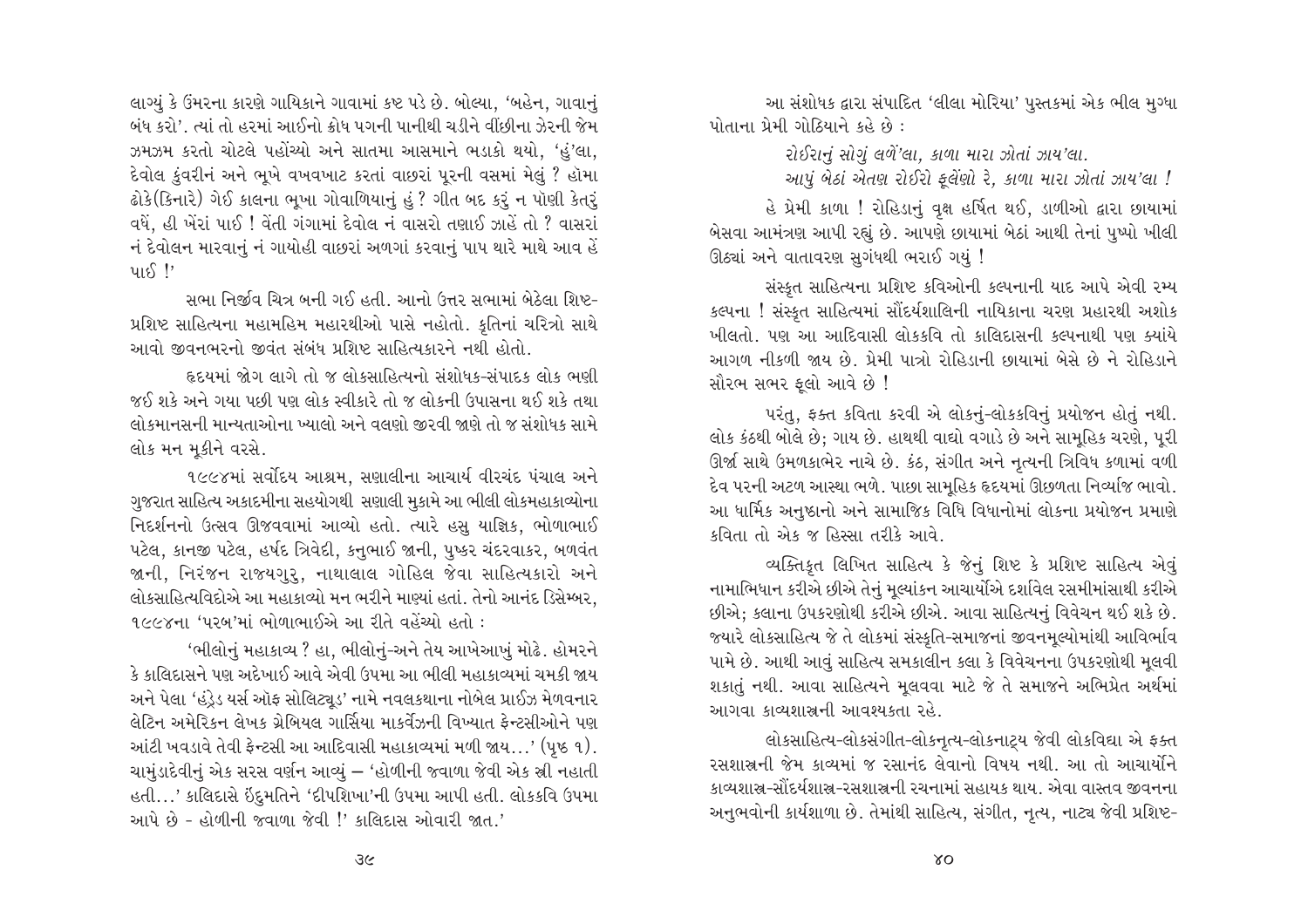શાસ્રીય કલાઓ સિદ્ધ થાય છે. આથી લોકવિદ્યા અને સાહિત્ય-સંગીત-નૃત્ય-નાટ્ય જેવી લલિત કલાઓનો સંબંધ પિતા-સંતાન. જનક-જન્ય જેવો છે. સિદ્ધ થયેલી આ શાસ્રીય કલાઓમાંથી આગળ જતાં લોકવિદ્યા પણ પોષણ મેળવી પષ્ટ થાય છે.

# મહાકાવ્યોનું બાહ્યસ્વરૂપ

ભીલસમાજમાં ઋતુચક્ર પ્રમાણે આવતા કોઈ ને કોઈ ધાર્મિક ઉત્સવ અને તેને સંલગ્ન અનુષ્ઠાન કે કોઈ સામાજિક પ્રસંગ કે રૂઢપ્રથાનું અવિભાજ્ય અંગ બનીને મૌખિક મહાકાવ્યો આવે છે. તે માત્ર કથારસ પોષવા માટે નથી આવતાં. ભીલજીવનની કોઈ ને કોઈ ધાર્મિક કે સામાજિક પ્રણાલીને ક્રિયાશીલ કરીને સંપન્ન બનાવવા માટે આવે છે. આથી આવાં મહાકાવ્યો ભીલસમાજના કોઈ ધાર્મિક અનુષ્ઠાન, ઉત્સવ અને સામાજિક પ્રસંગના ખાસ પ્રકારના વાતાવરણના પ્રભાવ તળે, ગાયક કે કથકના કંઠમાંથી દર્શકો કે શ્રોતાઓના સહયોગથી શબ્દો દ્વારા પોતાનું કલામયરૂપ ધરે છે. આથી આવાં મહાકાવ્યો ભીલોના ધાર્મિક અને સામાજિક વાતાવરણમાં જે સ્થળે અને સમયે કથનરૂપ ધારણ કરે છે, તે સ્થળ અને કાળના વાતાવરણના સંદર્ભમાં જ, આ સમાજના લોક સાથે હળીમળીને અને આ વિધિઓમાં સહભાગી થઈને જ પામી- માણી શકાય તથા ધ્વનિમુદ્રિત કરી સંપાદિત કરી श क्षय ।

પ્રસંગ પ્રમાણે આ વાતાવરણ અને તેના કારણે સર્જાતી લોકસમુદાયની મનઃસ્થિતિ ભિન્નભિન્ન પ્રકારની હોય છે. બીજ જેવા પ્રસંગે લાલ કાપડ પર સામા નામના તુણધાન્યના સફેદ દાણાથી રચવામાં આવતું મંડળ અને તેમાં માંડવામાં આવતા ચંદ્ર, સૂરજ, પાંચ પાંડવો, હનુમાન, વાસુકિનાગ, પાડોર ગાય, જળપગી ઘોડો વગેરેની ધાર્મિક આકૃતિઓ, સિતરી જયોત, ચરમાનાં કુંડાં અને ગુરુ ચેલા બનાવવા થતી વિધિના કારણે એક વિશેષ પ્રકારનું ધાર્મિક વાતાવરણ સર્જાય છે. સમાધિ, લોકાઈ કે નાની મોટી ન્યાત જેવા મરણોત્તર સામાજિક પ્રસંગોએ સ્વજનોનો શોક અને રુદન એક વિશિષ્ટ પ્રકારનું વૈરાગ્યભર્યું વાતાવરણ સર્જે છે. જ્યારે હરો માંડતી વેળાએ સામું વેર વાળ્યું હોવાના લીધે દારૂ પીધેલા લોકોના માનસમાં વિજયનો ઉન્માદ જન્માવે છે. આના કારણે ઉત્સાહિત થયેલા લોકો આનંદની કિકિયારીઓ પાડે છે. જેથી એક લાક્ષણિક પ્રકારનું ઓજપૂર્ણ વાતાવરણ સર્જાય છે. આથી એકઠો થયેલો લોકસમુદાય 'રાઠોરવારતા' કે 'ભારથ' જેવાં વેરથી ભરેલાં મહાકાવ્યો કે વારતાઓ સાંભળવા અને ગાવા માટે આતુર બની જાય છે. લોકસમૂહની

મન:સ્થિતિ પારખીને ભજનવારતા ગાવામાં સાથ આપનાર હોંકારિયો અને બાણિયા. સાધુની આજુબાજુ ગોઠવાઈ જાય છે.

# મહાકાવ્યો ગાવાની પદ્ધતિ

ગાવામાં સહાયક બાણિયા આજુબાજુ ગોઠવાઈ જાય આ પછી સાધુ સ્થાનકે જઈ તંબરને નમન કરી તેને મનાવવાનો મંત્ર બોલે છે.\* આ પછી તંબરને સ્થાનકેથી ઉઠાડવાનો મંત્ર<sup>+</sup> બોલે છે. પ્રસંગ પરો થયે તેને પુનઃ સ્થાપતી વેળાએ નાળિયેર ચડાવે છે.

મળ સ્થાને આસન લઈ તંબરને અંકમાં લઈ સાધુ સ્વરનું સંધાન કરે છે. આ સ્વરો જ ચિત્ત સાથે ઓતપ્રોત થઈ સાધુ બાણિયા અને શ્રોતાઓને મહાકાવ્યમાં આવતાં દૈવી ચરિત્રોનાં દર્શન કરાવે છે. આથી ભીલસમાજમાં તંબુરનું સ્થાન પણ જીવંત પ્રત્યક્ષ દેવ જેવું જ છે. સ્વરોનું ચિત્ત સાથે સંધાન થતાં જ સાધુ ભજન ગાવાનો આરંભ કરે છે. આ સમયે લોકસમહ પરી ધાર્મિક આસ્થાથી ભજન અને ભજનમાં આવતી વારતા સાંભળવા આતર બને છે. પ્રસંગને યોગ્ય વારતાનો

#### તંબર મનાવવાનો મંત્ર :  $\star$

ગાજ વાજ, કુઆરાસો વટાઈઓ. વૉહલાસો ઘરીઓ વિતણાસો કોસાયો, સુતારીએ ઘરીઓ. સર તબુરા ટોસી સુતો. વગર ઝાબો, વગર ભેદો તબરો સરાવે, પડ પરે. પલ્લે ઝાય. એતરા ઝાબ ક્ષ્ણે કિયા ? ગાદી બેઠા ગરુ ગોરખનાથને કિયા.

#### તંબુર ઉઠાવવાનો મંત્ર :  $+$

ઓ ગુરુઝી, ગાજ નું વાજ પવન કા પાટ. હરલી ડાંડી ઝરમરીઆ કૉન જતરા ઝાબ ઝૉણી તબૂરો ઉઠાવે, લેઈ કરીઆ અમરાપર તરે. વગર ભેદો તબુરો ઉઠાવે, ૫૩ ૫રે ૫૯લે ઝાય કો માદેવઝી, સુણો પારવતીઝી, સાતાંકા સરણમા, તબૂરા કા ઝાબ સેપુરણ હુઆ.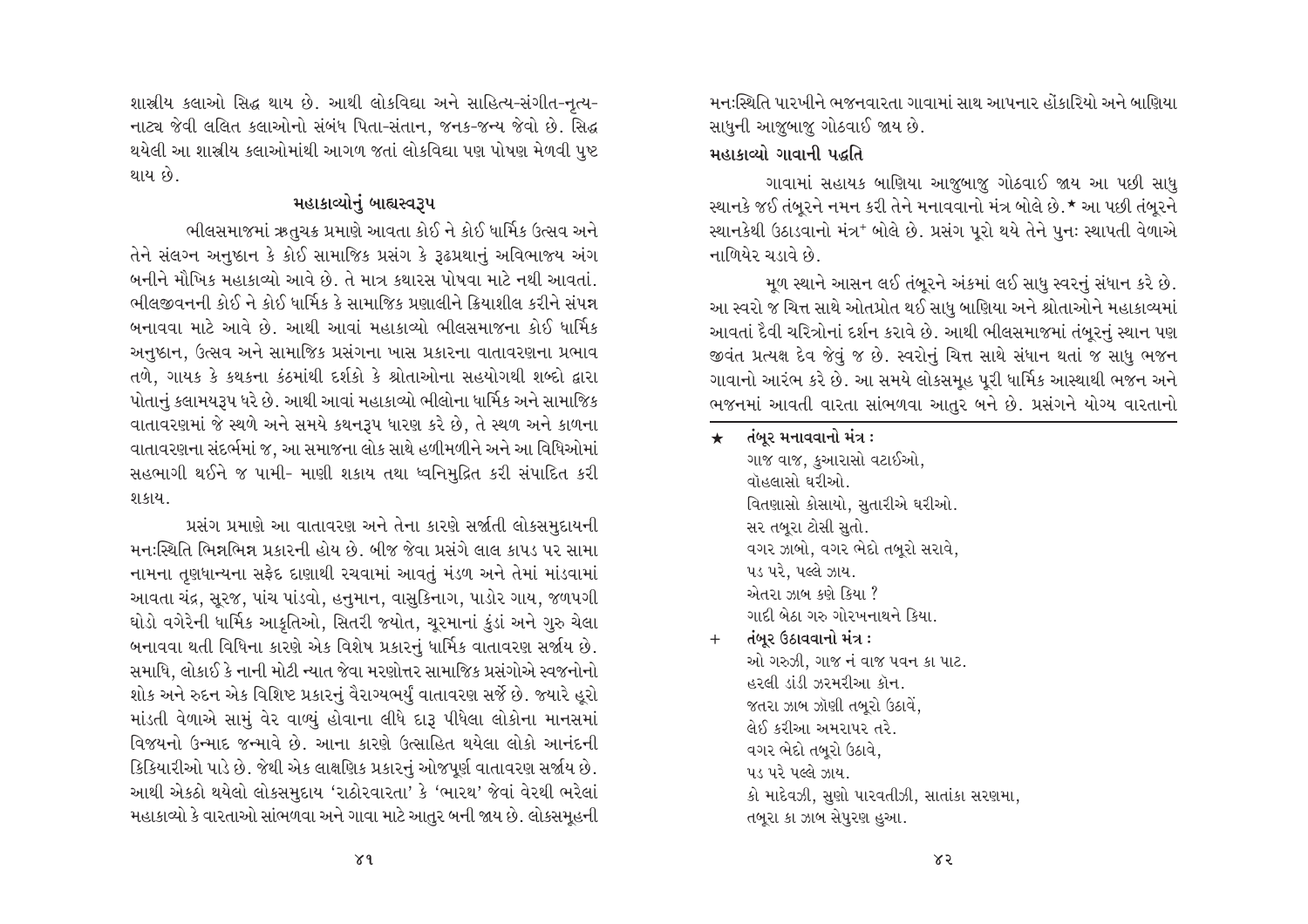વારતા કહેવા લાગે છે. આ વારતા સાધુ જે પ્રસંગને ભજનરૂપે ગાય છે તે પ્રસંગને અથવા તો આગળ આવતા પ્રસંગને કે ઘટનાને લયાત્મક ગદ્યમાં તંબુર તારને ઝણઝણાવીને કથે છે. હોંકારિયો સાધની છેલ્લી પંક્તિ દોહરાવીને અને કેટલીક વખતે પ્રસંગને અનુરૂપ લયબદ્ધ અવાજમાં ન્યારી પંક્તિ બોલીને હોંકારો ભણે છે. ગાયક, બાણિયા, હોંકારિયો અને શ્રોતાજનોની સહભાગિતા

લોકસાહિત્યનાં બીજાં સ્વરૂપોની માફક મહાકાવ્ય પણ ગાયક અને કથક સાધુ દ્વારા રજૂઆત કરવાનું પરંપરિત કંઠસ્થ કલાત્મક સ્વરૂપ છે. સાધુના માનસમાં વારતા (કથા) પરંપરિત રીતે પહેલેથી જ પડેલી હોય છે, છતાં સાધુ પોતાના સમાજના શ્રોતાઓને સંભળાવવા વારતા ગાતો અને કથતો હોય છે. આથી કથા લાંબું કે ટૂંકું સ્વરૂપ લેશે અને તે કેવો કલાત્મક આકાર ધારણ કરશે એ બાબત શ્રોતાઓના મનોવલણો પર આધાર રાખે છે. શ્રોતાઓને કથા સાંભળવામાં અને બાણિયાઓને રાગ પુરાવવામાં રસ પડે તો તેઓ સાધુને 'વેરાગી', 'અરિ', 'ખમા માલકાંન !' જેવા ધાર્મિક મહત્ત્વ આપતા ઉત્સાહવર્ધક શબ્દો બોલીને સાધુને કથા ગાવા માટે વધુ ને વધુ ઉત્સાહિત કરે છે. તેનો સામાજિક અને ધાર્મિક સ્વીકાર કરીને શ્રોતાઓનો પણ ઉત્સાહ જળવાઈ રહે, અને તેઓનું સામાજિક ગૌરવ થાય તે માટે સાધુ પણ પ્રત્યુત્તરમાં 'ખમા!' 'ઝીવતા!' 'ઝીવતા ભલાઈ!' જેવાં વાક્યાંશો ભજન ગાતાં ગાતાં વચ્ચે બોલે છે. આથી તેઓ વધુ ઉત્સાહિત થઈને રાગ પુરાવે છે.

પોતાના ચિત્તમાંથી વારતા (કથા) બહાર લાવવાની પ્રક્રિયા એ સામહિક જ છે તે સાધુ બરાબર જાણે છે. આથી વારતાના આરંભે જ એકઠા થયેલા લોકસમુદાયનો સામાજિક સ્વીકાર કરતાં વિધાન કરે છે, 'એક દિવસની વારતા બોલું છું (કહું છું) અને ભરી સભા સાંભળે છે.'\* પ્રાચીન અને ધાર્મિક વારતાનું સૂચન કરતાં સાધુ આગળ કહે છે, 'સતયુગની વારતા વાંચીએ છીએ અને કળયુગના માનવી સાંભળે છે.'\* અહીં કોઈ વ્યક્તિ નહીં પણ એકઠો થયેલો સમગ્ર લોકસમુદાય વારતાનો ભાગીદાર છે. ભેગો થયેલો લોકસમૂહ, સતયુગની વારતા વાંચે છે. આમ એકઠા થયેલા સમગ્ર લોકસમુદાયનો ધાર્મિક અને સામાજિક સ્વીકાર થવાની સાથે સાથે વારતાનો માલિક કોઈ એક વ્યક્તિ સાધુ જ નહીં પણ સમગ્ર સમાજ હોવાના કારણે ભેગો થયેલો લોકસમુદાય અનુષ્ઠાનની વિધિ અને તેની સાથે જોડાયેલી વારતામાં સહભાગી થવા આતુર બની જાય છે.

\_<br>★ સાધ-એકા દનેરી વારતા બોલે..., ભરી સપા હૉપળે...હોંકારિયો-હૉપળે' લા....

+ સાધુ વારતા વૉસિયે સત ઝુગની નં કળઝુગનાં મૉનવી હૉપળે'લા. હૉકારિયો-હૉપળે...

આરંભ કરતાં પહેલાં સાધુ શારદા અને ગણપતિનું ભજન ગાય છે.

સાધુ સૌથી પહેલાં શારદાને પ્રાર્થતાં ગાય છે કે, 'હે શારદા માતા ! તું મારી મંડળીમાં રમવા આવ. તું મારા હૃદયમાં ભજનની લહેર મૂક અને મારા બાણિયાના કંઠનાં તાળાં ખોલ. મારા બાણિયાના હૃદયમાં આવ. તારા નામનો મેળો ભરાયો છે. હે માતા ! તું સાધુના મેળામાં રમવા આવ.' $\star$  શારદા પછી ગણપતિને પ્રાર્થતાં તે ગાય છે કે, 'હે ગૌરીના ગણપતિ ! હું તમારા નામની અગરબત્તી અને હોમ કરું છું, તમે મારા મનમંદિરમાં રમતા રમતાં પધારો.'<sup>+</sup> આમ સાધુ ભજનના પ્રથમ ચરણનો આરંભ કરે છે કે તરત જ બાણિયા તે ચરણના અંતિમ શબ્દો પકડીને દીર્ધ કે દ્રુત લયે રાગ પુરાવે છે.

દેવી-દેવતાઓનું સ્મરણ ગાવાથી એક વિશિષ્ટ પ્રકારનું ધાર્મિક વાતાવરણ સર્જાય છે. આ પછી સાધુ સંગીત, રસ અને પ્રસંગ પ્રમાણેના વિશિષ્ટ વાતાવરણથી સભર કથા (વારતા) જોડાયેલી હોય છે. તેવી ભજન વારતા કે મહાકાવ્યની પાંખડી ગાવાનો આરંભ કરે છે. આના કારણે બાણિયા અને શ્રોતાઓ પુરી ધાર્મિક શ્રદ્ધાથી વારતાના પાત્રો સાથે તાદાત્મ્ય સાધીને પ્રસંગ-ઘટના કે પાંખડીને ગાય છે અને સાંભળે છે. વચ્ચે સાધુને ધાર્મિક મહત્ત્વ આપવા શ્રોતાઓ દ્વારા કરવામાં આવતા શંખઘોષથી તેને કથા ગાવાનું 'તેઝ' (શૂર) ચડે છે. આથી વારતાના પ્રસંગોને સંગીતમય સ્વરોમાં રજૂ કરીને શ્રોતાઓને વારતાના રસમાં ઝબોળી રસનિમગ્ન કરે છે. શ્રોતાઓ પણ વારતાનાં પાત્રો ભુતકાળમાં સાચે જ થઈ ગયેલાં હોવાની તેમની અતૂટ માન્યતાના લીધે, પૂરી ધાર્મિક આસ્થાથી પાત્રો સાથે તાદાત્મ્ય સાધીને કથાને ગાય છે અથવા તો સાંભળે છે.

વારતા મહાકાવ્ય જેટલી દીર્ઘ હોવાથી, જ્યારે બાણિયાને કથા ગાવામાં થાક લાગવા માંડે કે તેઓ એકરસતાનો અનુભવ કરવા માંડે છે ત્યારે સાધુ સભાને સંબોધીને અંતે 'ઝીવતા...!' શબ્દ બોલીને ભજનનો પ્રસંગ ઊભો રાખે છે અને

\* भुक्ष पञ्जननी खेर, सारहमा, भां अछे... તું માર મડલીમા રમણા આવ, સારદમા, માં ઝાઝે.. માર બૉણિયાંનાં તાળાં ખોલ, સારદમા માં, ઝાઝે... તું માર બૉણિયાંન એવરે આવ, માં ઝાઝે... થાર નૉમનો મેળો ભરાંણો, સારદમા માં ઝાઝે...

હૉમન કરું, અગરબત્તી,  $+$ મન મંદેરમાં રમતા પતારો ગણપતિ...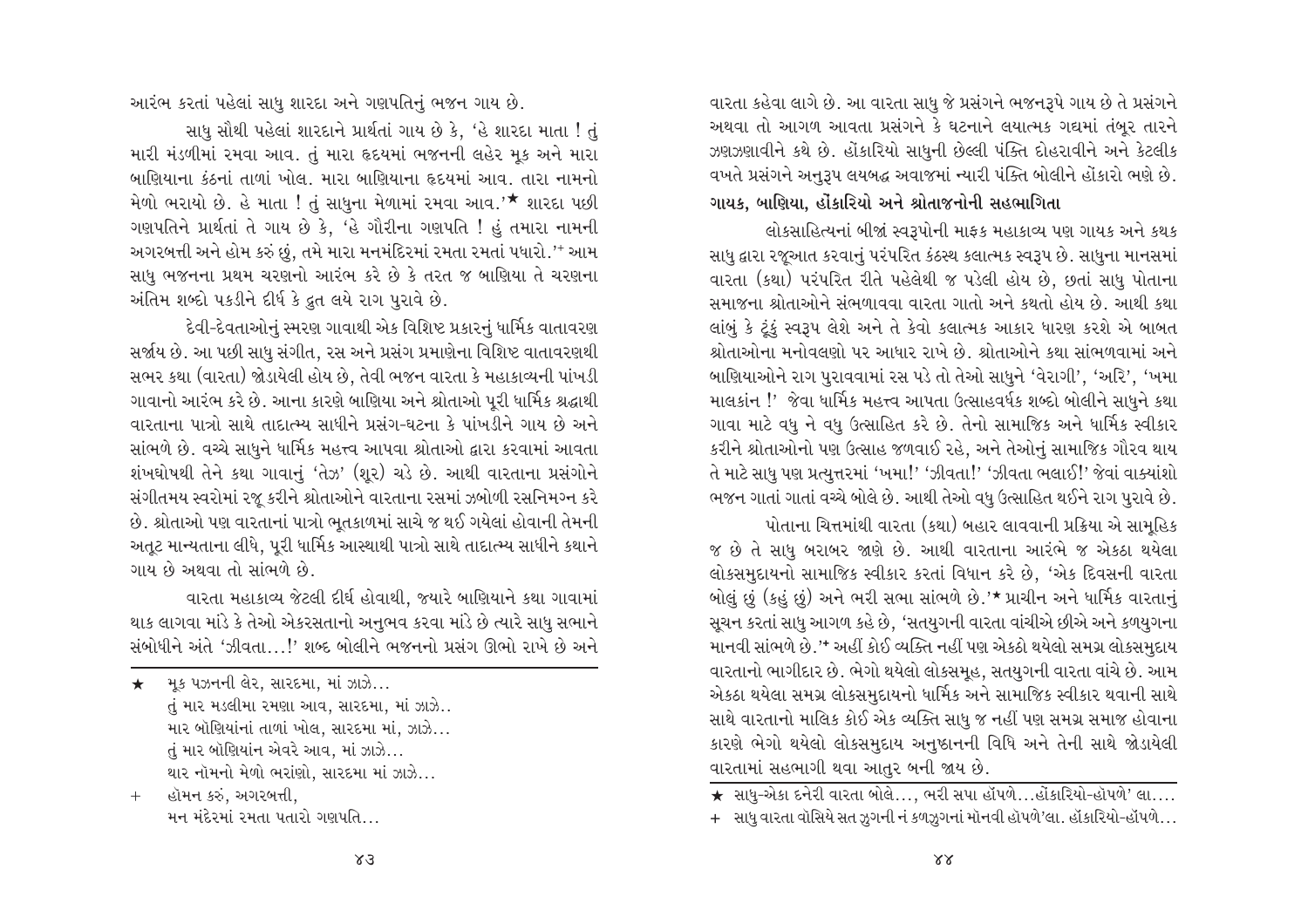સાધુ એ પણ જાણે છે કે તેના ચિત્તમાંથી વારતાને બહાર લાવવા માટે હોંકારિયાની મદદ જ ઉપયોગી થાય છે. આથી તેને આશીર્વચનો આપતાં અને ઉત્સાહિત કરતાં વિધાનો કરે છે. ''બાણિયા વિના ભજન ન બોલાય અને હોંકારિયા વિના વાત ન મંડાય. ફોજમાં નગારચી અને વાતમાં હુંકારચી.'\*\* સાધુનાં આવાં ઉત્સાહવર્ધક વિધાનોથી હોંકારિયો ઉલ્લાસમાં આવી જાય છે અને થાક્યા કે કંટાળ્યા વિના ઉત્સાહથી હોંકારો દે છે. આ હોંકારિયાનો ઉત્સાહ જ વારતાને યોગ્ય ગતિ અને દિશા આપે છે. સાધુની સન્મુખ હંમેશાં તેના શ્રોતા રહે છે. તેઓ વારતા (કથા)નું શ્રવણ

કરે છે. ગાય છે. નાચે છે અને વારતા કહેવામાં સાધને મદદ પણ કરે છે. બાણિયા. હોંકારિયો અને શ્રોતાજનો મહાકાવ્ય(ભજનવારતા)માં આવતાં ઘટના પ્રસંગો. વર્ણનો અને તેમાં છતી થતી સમાજની પરંપરાઓથી પરિચિત હોય છે. આ કથાઓ કે વારતાઓમાં આવતાં ચરિત્રો-પાત્રો સાથે તેમની ધાર્મિક શ્રદ્ધા જોડાયેલી હોય છે. તેમના માનસમાં આ પાત્રો-ચરિત્રો અને ઘટના-પ્રસંગોનું તાદાત્મ્યીકરણ થયેલું હોય છે. આથી મુખ્ય સાધુ આ પરંપરિત વારતાઓમાં ભળતું કે જુદું કંઈ પણ જોડે કે પોતાની કલ્પનાથી કોઈ નવો પ્રસંગ કે ભજન બનાવે તો શ્રોતાઓનું માનસ તે બાબતો સ્વીકારતું નથી અને તેમને ભજન કે વારતા સાંભળવામાંથી રસ ઊડી જાય છે. ભજનના શબ્દોમાં ફરક પડે તો ચલાવી લેવાય છે, પરંતુ કથા (વારતા)માં ફરક પડે તો એકઠો થયેલો સમાજ સ્વીકારતો નથી. આથી બાણિયા કે રાગિયા સાધુને રાગ પુરાવવામાં સહાયક થતા નથી અને બાણિયા વિના કથા આગળ વધી શકતી નથી. બાણિયા જ સાધુના ચિત્તમાંથી કથા બહાર લાવનાર યોગ્ય બાણાવાળી છે. જેઓ પોતાના રાગથી સાધુના મર્મસ્થળે બાણ (તીર) મારે છે. અને સાધુને ભજન-વારતા ગાવામાં 'સુરતા' લગાડે છે.#

#### નાટ્ય, સંગીત અને નૃત્યમય રજૂઆત

રૂપારાણી, તોરારાણી, ભારથની પાંડવો ભક્તિ લેવા પાતાળમાં જાય છે તે પાંખડી, રાઠોરવારતાની કેશરી રાઠોડની પાંખડી વગેરે મહામાર્ગી પાટ (ધૂળાનો પાટ) જેવા ધાર્મિક અનુષ્ઠાનો સાથે જોડાયેલી હોવાથી શ્રોતાઓ ધાર્મિક આમન્યા પાળે છે. આથી ધાર્મિક વારતાઓની રજૂઆત અત્યંત ભાવાત્મક, પ્રભાવશાળી તથા સજીવ હોય છે. શ્રોતા ધાર્મિક ભાવોથી વશ થયેલા હોવાથી સાધ વારતાના ભાવો પ્રમાણે વધુ નાટકીય બનીને પ્રસંગોને વિસ્તારીને ભજન ગાય છે; અને કથા કથે છે. સાધુ પરંપરાનો વાહક, લોકસંગીતનો સાધક તથા એક નટ હોવાના કારણે તે ધાર્મિક ચરિત્રોનું ગૌરવ જાળવીને પ્રસંગના રસ પ્રમાણે લોકસંગીતની મદદથી પ્રસંગ કે ઘટનાને બહેલાવે છે કે વિશિષ્ટ અભિનય દ્વારા કથાને કહે છે. ઉદાહરણ તરીકે 'રાઠોરવારતા'માં ચાંદોજી પાબજીને જેંદરા ખેંસી દ્વારા ભાગણિયો ભેળી નાખ્યાના માઠા સમાચાર આપે છે ત્યારે પાબુજી આવેશમાં આવીને ઓજપૂર્ણ ભાવો અનુભવે છે. આથી અધરા લગ્ને ચૉરી વચ્ચે નવવધુ સાથે જોડાયેલો લગ્નનો છેડો કમરમાંથી કટાર કાઢીને કાપે છે, અને ખેંસીઓનો સામનો કરવા કુદીને ઘોડા ઉપર સવાર થાય છે. આ પ્રસંગને મુખ્ય સાધુ ઓજપુર્ણ વાણીમાં ગાઈને અને પાબુજીનું ચૉરીમાંથી ઊભા થઈ જવું, કમરમાંથી કટાર કાઢવી, લગ્નનો છેડો કાપવો, કૂદીને ઘોડા પર સવાર થવું વગેરે પ્રસંગોને અભિનય દ્વારા રજૂ કરે છે. ભાગણિયો ભેળ્યાના માઠા સમાચાર જ્યારે દેવોલને મળે છે, તે પ્રસંગ કે ઝળરો ડુંવર સુનાં પડેલાં બાપુકાં રાજસિંહાસન જોઈને શોકના ભાવો અનુભવે છે, તે પ્રસંગને મુખ્ય સાધુ આંસુ સારવાનો અભિનય કરીને રજૂ કરે છે. આ અભિનયની અસર શ્રોતાઓ ઉપર પણ પડે છે. આથી શ્રોતાઓ ગાયકના વીર રસ પ્રધાન પ્રસંગની રજૂઆતથી ઓજના ભાવ અનુભવે છે. એટલું જ નહીં પરંતુ કોઈનું વેર વળ્યું ન હોય તો વેરીને મારવા પણ પ્રેરાય છે.

કોઈ વાર મુખ્ય સાધુની આ અભિનયકળા 'વેશ' માં પરિણમીને પરાકાષ્ટા પર પહોંચે છે. સમાધિ જેવા પ્રસંગે શ્રોતાઓ પુરી રાત જાગરણ કરે છે. આવા પ્રસંગે મુખ્ય સાધુ રાવણ, સીતા કે હનુમાન જેવા ધાર્મિક ચરિત્રોના વેશ કાઢીને પ્રસંગને બહેલાવે છે. આવા પ્રસંગે બાણિયા પણ વેશ કાઢવામાં અને સંવાદો બોલવામાં સહભાગી થાય છે. જેથી પ્રમુખ સાધુ એકઠા થયેલા લોકસમૂહને વેશના અભિનય દ્વારા પ્રસંગોનું પ્રભાવશાળી રસાસ્વાદન કરાવે છે.\*

બીજ જેવા ધાર્મિક અનુષ્ઠાન સમયે વિધિઓમાં સહભાગી સભા (ગત) ધાર્મિક શિસ્ત અને ગંભીર વાતાવરણથી આબદ્ધ હોય છે. છેલ્લે અનુષ્ઠાન સંપન્ન

<sup>\*\*</sup> બૉણિયા વેણું પઝન નેં ગવાય, ઉંકારિયા વેંણી વાત નેં મડાય. ફોજમા નગારસી, વાતમાં ઉકારસી

<sup># &#</sup>x27;'અમાર હરદામા તો અણભણા, સૉપરા હે. બૉણિયા બૉણ કરે તોસ આ સૉપરા ઉકલાવા મૉડે. બૉણિયાસ અમાંન પઝનમા સૂરતા લગારે.'' સ્વ. સાધુ ખાંટ દેવાભાઈ લાલાભાઈ, ગામ : પંથાલ

<sup>★</sup> ગુજરાત અને રાજસ્થાનની સરહદ ઉપર આવેલા હરા રાજપર ગામના સ્વર્ગસ્થ સાધુ પારઘી નાથાભાઈ ભેંમાભાઈ આવા વેશ કાઢવાના એક કુશળ નટ હતા.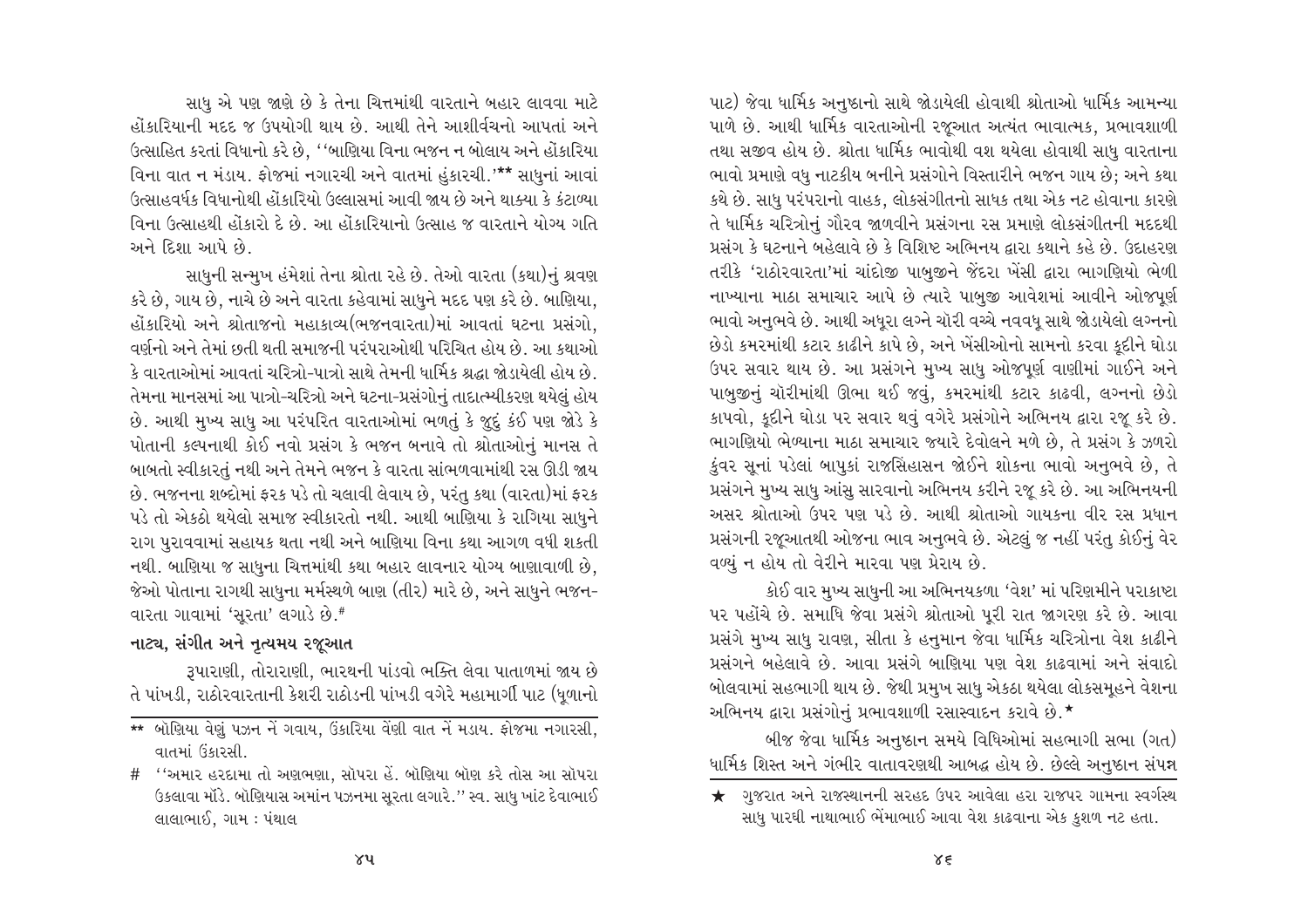થયા પછી વાતાવરણને હળવું કરવા શ્રોતા 'વનરો' (વાનરો) અને વણજારો-વણજારી જેવા હાસ્ય સાથે મનોરંજન પુરું પાડતા વેશો કાઢે છે. આથી લોકસમુદાય નાટક. સંગીત અને કથાનો ત્રિવિધ આનંદ લંટે છે.

મખ્ય સાધ પરંપરિત લોકસંગીતનો માહેર હોય છે. વસ્તતઃ લોકમહાકાવ્ય કે ભજનવારતામાં આ લોકસંગીત જ તેમાં પ્રાણ ફંકીને જીવન ભરે છે. રાઠારોવારતા. ભીલોનું ભારથ કે રૉમ સીતમાની વારતા ભજનરૂપે ગવાય છે. તેમાં કહેવામાં આવતી વારતા પણ ગેય ગદ્યમાં કથવામાં આવે છે. સાધુ દ્વારા 'હા…રે,' 'હારે… મહારાઝ!' જેવા કથનના આરંભે આવતાં વાક્યાંશ કે શબ્દોને લંબાવવાથી અને કથનના અંતે સ્વરને લંબાવવાથી વારતામાં ગેયાત્મક લયનં સંગીતમય વાતાવરણ સર્જાય છે. હોંકારિયો સાધુનું છેલ્લું કથન પકડી સંગીતમય ગદ્યમાં લંબાવીને હોંકારો ભણે છે. આખી વારતા ગેયાત્મક ગદ્યમાં ગતિ પામીને આગળ વધે છે. વારતાના આ જ પ્રસંગને સાધુ દ્રુત કે વિલંબિત ઢાળે ગાય છે. આથી વારતાનો પ્રસંગ સંગીતથી વધુ સરસ અને રસમય બને છે. આ સંગીત બાણિયા વિના સિદ્ધ થઈ શકતું નથી. બાણિયા ટેકપદો કે ધ્રુવપંક્તિઓનું પુનરાવર્તન કરીને કથાને વધુ ને વધુ રસમય બનાવે છે.

વાસ્તવમાં આવી વારતાઓ. કથાઓ કે મહાકાવ્યો જે તે જાતિના લોકની ભાષા કે વાણીમાં હોય છે. આવી કથાઓ તેમના ધાર્મિક અને સામાજિક જીવનમાંથી આવિર્ભાવ પામે છે. વાસ્તવમાં આવી કથાઓ જે તે સમાજની પરંપરામાંથી આવતી સંગીતમય વાણી જ હોય છે. આથી જે તે સમાજનો ગાયક કે કથક તેમાં તેના સમાજની પરંપરાઓને વધુ ને વધુ દેઢ બનાવવા સંગીત દ્વારા અભિચાલિત કરે છે. આ કાર્ય તે લોકવાઘો દ્વારા સિદ્ધ કરે છે. રાઠોરવારતામાં તંબૂર, મંજીરા, શંખ અને ઝાલર દ્વારા ગાવામાં આવતા પ્રસંગો એક વિશેષ પ્રકારનું ઓજપૂર્ણ વાતાવરણ સર્જે છે. રાઠોડ, ખેંસી અને ચારણોની લડાઈના પ્રસંગો તંબૂર ઉપર ુદ્રતગતિએ ગાવામાં આવે છે. આથી સંગીતમય વાતાવરણ વધુ ઓજસ્વી બને છે.

રાઠોરવારતા ખુન કર્યા પછી હરો (શુરો) માંડતી વેળાએ ગવાતી હોવાના કારણે, જે પ્રસંગ સાથે નૃત્ય જોડાયેલું હોય (આ પ્રસંગ રાઠોરવારતાનો પણ હોઈ શકે અથવા તો રૉમ સીતમાની વારતા કે પૉંડવવારતાનો પણ હોઈ શકે છે. પણ આવા પ્રસંગ સાથે ઓજપર્ણ ઘટના હંમેશાં જોડાયેલી હોય છે) તેવો પ્રસંગ ગાવામાં આવે છે ત્યારે સાધુ પણ એક આવેશ સાથે ઊભો થઈ નૃત્ય કરવા લાગી જાય છે. તેની સાથે પૂરો લોકસમૂહ વિજયોન્માદમાં ઊભો થઈ નૃત્ય કરે છે અને નૃત્યના થેકા

સાથે જોરજોરથી કિકિયારીઓ પાડે છે. આવા જિવાતા જીવન સાથે જોડાયેલી ઘટના સાથે જે તે પ્રસંગની રજૂઆત જીવંત બની પરાકાષ્ટાએ પહોંચ છે. માટે આવી વારતાઓ કે લોકમહાકાવ્યો જે તે સમાજના લોકને જ વધ ને વધ રસ નિમગ્ન કરે છે. વાસ્તવમાં ભજનવારતાઓમાં સહભાગી થઈને શ્રવણ કરવાથી જ તેમના કલામય સ્વરૂપનું રસાસ્વાદન થઈ શકે છે અને તેમની મહત્તા સમજી શકાય છે.

# ગાયક અને શ્રોતાના મનોવલણોનો પ્રભાવ

આમ ભજનવારતાનો ગાયક-વાહક સાધુ પોતાની કંઠસ્થ ગેયકળાને શ્રોતાઓની વચ્ચે રહીને શણગારે છે. જે તે પ્રસંગ અને તે સમયે યોજાતાં અનુષ્ઠાનોના વાતાવરણની અસરની સાથે સાથે શ્રોતાજનોના મનોવલણોનો પ્રભાવ પણ તેની  $$84 + $91$   $12$   $13$   $6$ 

આ ઉપરાંત વારતાનું સ્વરૂપ ઘડવામાં અને વારતાને મૂળ સ્વરૂપે બહાર લાવવામાં ગાયકનાં પોતાનાં મનોવલણો પણ ભાગ ભજવે છે. સાધુના જીવનના કોઈ સારા નરસા પ્રસંગો, બીમારી અને ઉંમર પણ કથા કે વારતાના રૂપને શ્રોતાઓ સન્મુખ મૂકવામાં ભાગ ભજવે છે. જો તે જીવનના નરસા પ્રસંગથી વશીભૂત થયો હશે, બીમાર હશે કે તેની ઉંમર એંસી વર્ષની આજુબાજુની હશે તો તેના દ્વારા રજૂઆત પામેલ ભજનવારતા (મહાકાવ્ય)નું રૂપ પ્રભાવશાળી રહી શકશે નહીં. આવા કથારૂપમાં વિસ્તાર હોતો નથી. કથાપ્રસંગો સંક્ષિપ્ત અને રસહીન બની જાય છે, અને કથાનું સ્વરૂપ કલાત્મક બની શકતું નથી.

# નિષેધોનો પ્રભાવ

મહામાર્ગી જેવા ધાર્મિક અનુષ્ઠાનમાં માંસ, મદિરાના ઉપયોગનો નિષેધ હોય છે. રજસ્વલા સ્ત્રી કે ગુરુ વિનાની વ્યક્તિના પ્રવેશની પણ મનાઈ હોય છે. આ નિષેધો કે કાયદાનો ભંગ થાય તો પણ સાધુ, રાગિયા (બાણિયા) અને શ્રોતાજનોના માનસ પર વિપરિત અસર પડે છે અને વારતાની રજૂઆત પ્રભાવી રહી શકતી નથી. આમ ભજનવારતાનો સાધુ અને શ્રોતા યોગ્ય પ્રસંગના વાતાવરણ વચ્ચે એકબીજા સાથે માનસિક રીતે જોડાયેલા હોય છે અને બંનેનાં મનોવલણો ભજનવારતા કે મહાકાવ્યના કલાત્મક સ્વરૂપને ઘડવામાં મહત્ત્વનો ભાગ ભજવે છે.

આમ વાહકના મનમાં રહેલી ભજનવારતા કે મહાકાવ્યના પ્રગટીકરણ અને પ્રસારણમાં શ્રોતાઓનો સામાજિક સ્વીકાર અને પ્રસારણ પામતી કથાઓમાં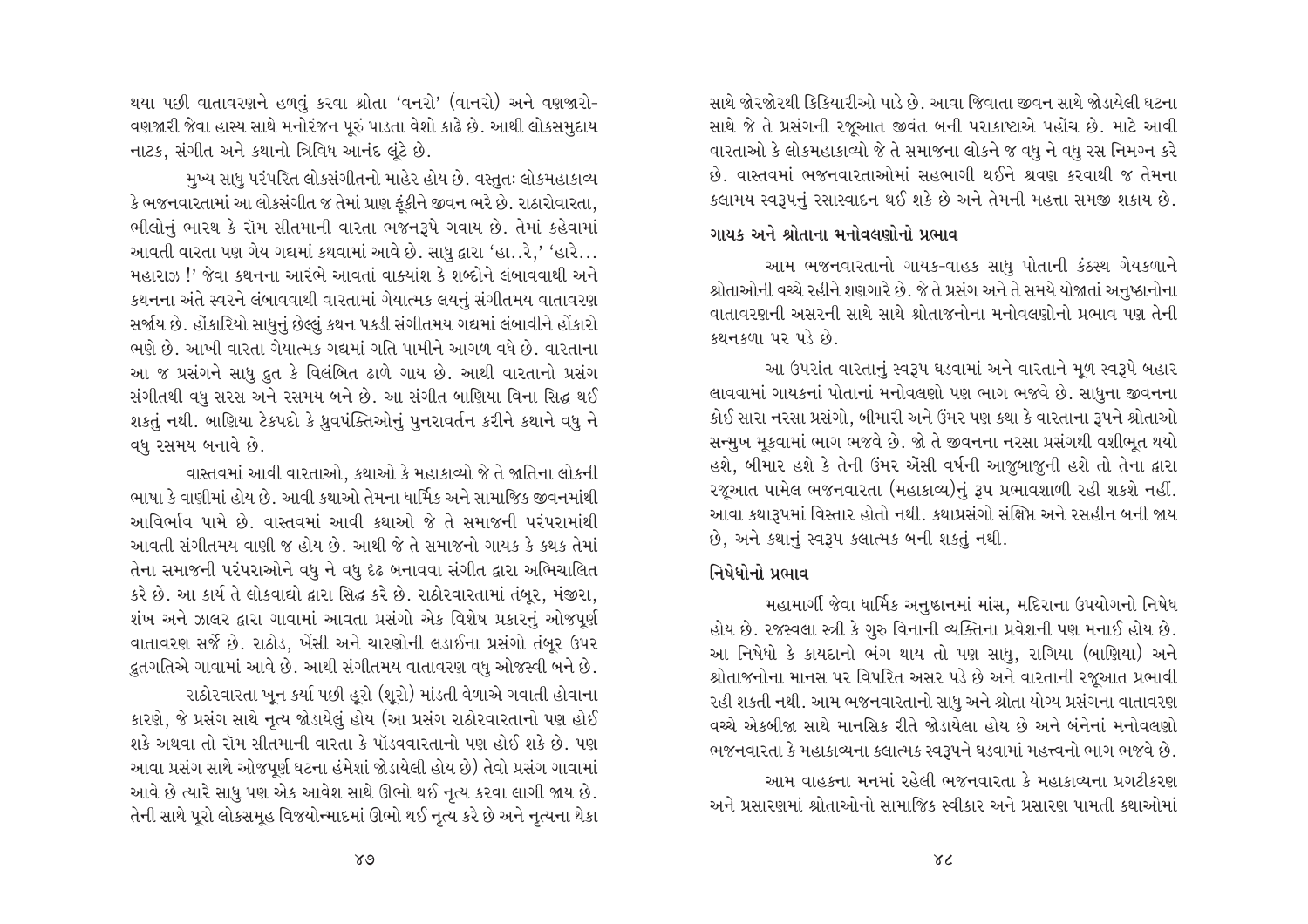તેમની ધાર્મિક શ્રદ્ધા, સમાજની પરંપરાઓમાં વિશ્વાસ અને તેમાં આવતી ઘટનાઓ અને ચરિત્રો પાત્રોને સાચાં જ માનવાની આસ્થા એ જ લોકસાહિત્યના અન્ય સ્વરૂપોની જેમ મૌખિક મહાકાવ્ય (ભજનવારતા) અને તેની સાથે જોડાયેલાં નૃત્યો તથા ટુકડિયાં ભજનોને અત્યાર સુધી જીવતાં રાખ્યાં છે.

# મહાકાવ્યોનું આંતરસ્વરૂપ

# સુષ્ટિસર્જનની પુરાકથા

વર્તમાન સંસ્કૃતિ ફક્ત વર્તમાન સમયનો વ્યવહાર અને ચિંતનની પ્રથા જ નથી, તે પરંપરા પણ છે. આ પરંપરામાં ઘણું બધું પ્રાચીન સચવાયેલું હોય છે. ભીલોમાં પ્રચલિત પર્વકાલીન પુરાકથા સૃષ્ટિની ઉત્પત્તિકથા- 'ધરણ ને મનખા અવતારની વારતા' ઋતુચક્ર પ્રમાણે આવતા પર્વ-પ્રસંગે મૌખિક મહાકાવ્યોના આરંભે મંત્રરૂપે ગવાય છે, અને કથાય છે. તેમનાં વિવિધ લોક-મહાકાવ્યોની જેમ આ વારતા (કથા) તેમના ધાર્મિક અને સામાજિક જીવનની આસ્થાનં મહત્ત્વનં પરિબળ છે. ભીલોની અત્યારની જીવાતી જીવનરીતિમાં આ કથાનો પ્રભાવ પ્રગાઢ રીતે વરતાય છે. આ ઉપરાંત તેમના જના રીત-રિવાજોનાં મળ આ કથામાં જોઈ શકાય છે, જેમનું પગેરૂં છેક નિષાદ સંસ્કૃતિ સુધી જવા સંભવ છે.<sup>જ</sup>

ઋગ્વેદ, અથર્વવેદ, શતપથ બ્રાહ્મણ, બુહદારણ્યક, ઐતરીય ઉપનિષદ્ મત્સ્યપુરાણ વગેરે ભારતીય લિખિત સાહિત્યમાં સૃષ્ટિરચના અને પ્રલયની પુરાકથાઓ પ્રાપ્ત થાય છે. આ પૂર્વકાલીન પુરાકથાઓ નિષાદ-ભીલ જેવી આર્યેતર સભ્યતામાંથી વેદોમાં પ્રવેશી છે. ભીલોના વાચિક સાહિત્યમાં પ્રકાશિત સોનાના ઈંડામાંથી આવિર્ભાવ પામેલા ઝળુકાર ભગવાને અને તેમના મુખમાંથી છૂટેલા અમૃતમાંથી પાદુર્ભૂત ઉમિયાએ સૃષ્ટિ અને દેવ-દેવી તથા માનવનું સર્જન કર્યું તે પુરાકથા પ્રમુખ છે. ઋતુચક્ર પ્રમાણે આવતા પર્વ-પ્રસંગોએ તેમની શ્રદ્ધાના પ્રાણ સમી આ પુરાકથા તેમના લોહીના લયમાં ભરે છે અને સંગીતના વિવિધ રાગ-ઢાળ સાથે નૃત્યનાં અનેક રૂપ ધરે છે.

સ્ટિથ થોમ્પ્સનના મોટીફ ઇન્ડેક્સએ દર્શાવી આપ્યું છે કે સષ્ટિની રચના. પ્રલય તથા પુનઃ સર્જનની પુરાકથાઓ અને ગીતો વિશ્વની બધી જ જાતિઓમાં છે. આ વર્ગની કથાઓમાં સામ્ય હોવાનું મહત્ત્વનું કારણ પૂર્વકાલીન જાતિઓના મહાવિનાશકારી પ્રલયનાં દર્શન અને આદિમ માનવીય અનુભવ છે. જે કથાઓ

વિવિધ જાતિ-પ્રજાતિઓની મૌખિક પરંપરામાં છે તે જ કથાઓ પાછળથી રચાયેલાં તેમનાં મહાકાવ્યો અને ધર્મગ્રંથોમાં ભરી છે. આથી સૃષ્ટિરચના અને પ્રલયની કથાઓ ભારતીય પરાણો સિવાય પણ હિબ્ર (યહદી સાહિત્ય). બેબિલોનિયા. સુમેર, ગ્રીક, દક્ષિણ અમેરિકા, આર્કિકા, ઑસ્ટ્રેલિયા વગેરેના લોકસાહિત્ય અને લિખિત સાહિત્યમાં પ્રચલિત છે.

# નાયિકા પ્રધાન મહાકાવ્યો

આદિવાસી લોકમહાકાવ્યોના સર્જન અને સ્વરૂપના અનુષંગે વિચારતાં પુરુષ ગાયક કે કથકને કથન દ્વારા કૃતિનું કલામયરૂપ ધારણ કરાવવામાં સ્રીની સહભાગિતા પરુષ જેટલી જ હોય છે. તે હોંકારો ભણીને પ્રમખ ગાયકને વારતા કહેવા લાલાયિત કરે છે. બાણિયા તરીકે વચનનાં બાણ મારીને વારતાને મળરૂપે ચિત્તમાંથી બહાર આણવામાં પણ સ્રી સહભાગી થાય છે. અને નત્ય દ્વારા પ્રસંગ-ઘટનાને વધુને વધુ પ્રભાવી બનાવે છે. વળી, સ્રીઓના સાંનિધ્યમાં વાહક સીધી ગતિએ જ વારતા કહેવાનું વલણ ધરાવે છે. આથી આવાં મહાકાવ્યોમાં પુરુષો દ્વારા સ્થાપેલા આદર્શોનું ભારણ હોતું નથી. આદિવાસી સાહિત્યમાં પિતુસત્તાક સમાજના આદર્શો. ખ્યાલો અને માન્યતાઓના પ્રભાવ વિના સ્રીના વ્યક્તિત્વનો સહજ વિકાસ થયો છે તેનું મહત્ત્વનું કારણ માતૃસત્તાક મહામાર્ગી જીવનદર્શન અને સ્રીની સાહિત્ય અને જીવનમાં સહભાગિતા છે. આથી જ રૉમ-સીતમાની વારતાની સીતા, અહલ્યા, કૈકેયી અને ભારથની દ્રૌપદી, કુંતી, સુભદ્રા વગેરે સ્રીચરિત્રો વાલ્મીકિ અને વ્યાસના પુરુષસત્તાક જીવનદર્શનથી અલગ પડે છે.

માનવશાસ્રીઓનું માનવું છે કે જીવનના આરંભે માનવસમાજ માતૃસત્તાક હતો. આથી ભીલોની આરંભની 'ધરણ નં મનખા અવતાર' (સૃષ્ટિની ઉત્પત્તિ કથા) અને 'દેવરાની વારતા' જેવી પુરાકથાઓમાં ઉમિયા, અંબાવ, કુંવારકા જેવી દૈવીરૂપ પામેલી દેવીઓ છે. રાઠોરવારતા અને ગુજરાંનો અરેલો જેવાં ક્ષાત્રધર્મી મહાકાવ્યોમાં આવતી અળખું, તેમા, દેવોલ, ઝેળુ જેવી સ્રીઓમાં વેરભાવના અને રાજખટપટોના લીધે છદ્મ અને કુટિલતાનો વિકાસ સવિશેષ થયો છે. રૉમ-સીતમાની વારતામાં દરેક સ્રી-પાત્રો વ્યક્તિ છે. પુરુષ લિખિત પુરુષસત્તાક શિષ્ટ મહાકાવ્યોની જેમ સ્રીઓનું અહીં પુરુષની સંપત્તિ તરીકે ચિત્રણ થયું નથી. તેઓ નીજના સ્વતંત્ર વ્યક્તિત્વથી વિભૂષિત છે. પુરુષના કોઈ પણ ખ્યાલો-ઇચ્છાઓ-ભાવનાઓ રૉમ-સીતમા કે ભારથનાં સ્રી-પાત્રોનું વિધાયક બળ નથી. ભારથમાં સમગ્ર રાજકીય,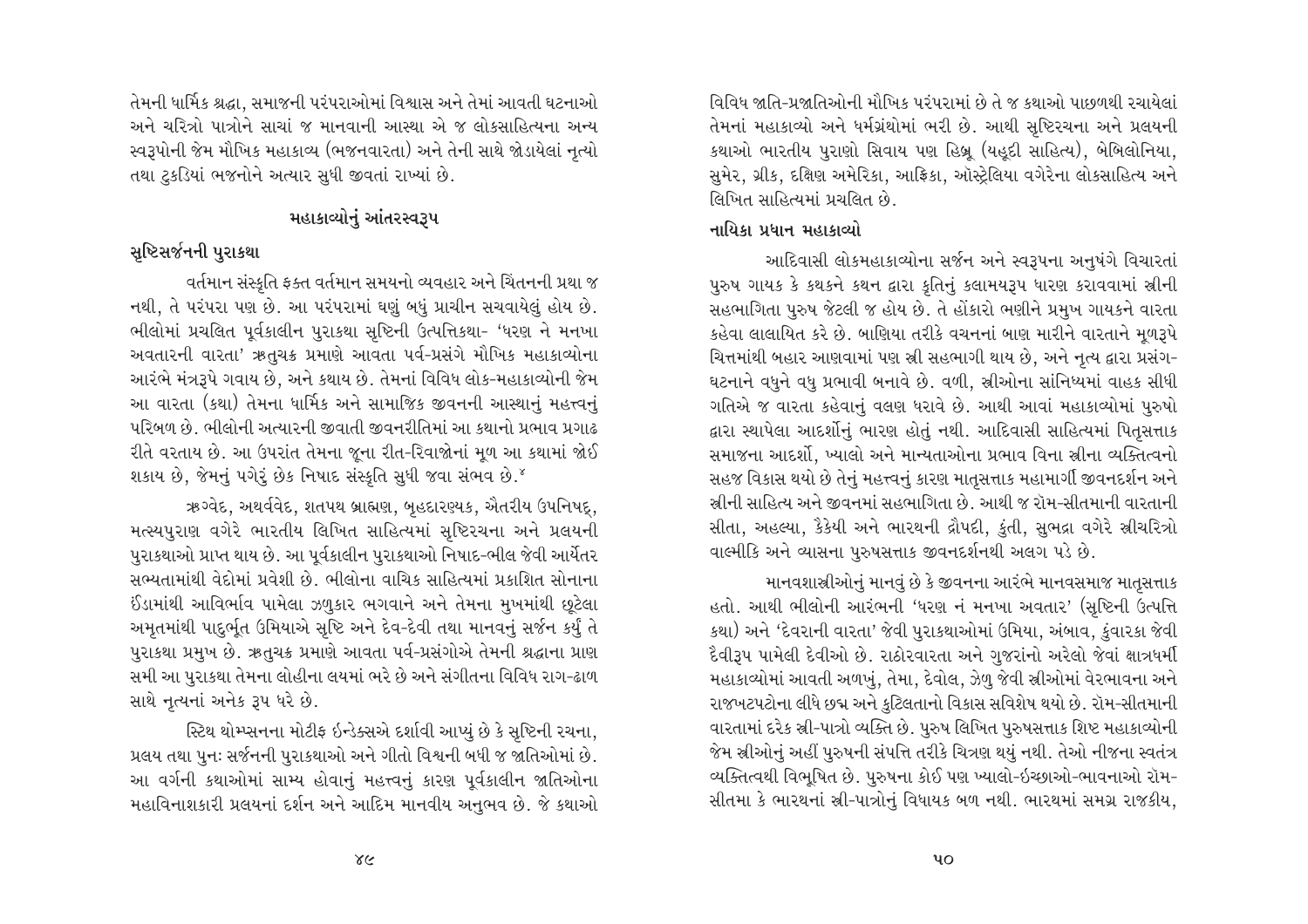ધાર્મિક અને સામાજિક સત્તા કુંતી-દ્રૌપદી જેવી વ્યવહાર અને વહીવટકુશળ સ્રીઓના હાથમાં છે. સ્રીઓ અહીં નાયિકા સ્થાને છે. પુરુષોના જીવનની માર્ગદર્શક તેઓ અહીં પોતાના સ્વતંત્ર અને રાજકીય. ધાર્મિક અને સામાજિક વ્યક્તિત્વના બળે સશક્તિકરણ સાથે પ્રગટે છે. આ અર્થમાં 'ભારથ' સ્રીના સમગ્ર જીવનને પ્રગટાવતું અને ગૌરવ કરતું વિશ્વનું વિરલ મૌખિક મહાકાવ્ય છે.<sup>૫</sup>

# મહાકાવ્યોનો જીવનબોધ-યુગબોધ :

રાઠોરવારતા, ભારથ, રૉમ-સીતમાની વારતા કે ગુજરાંનો અરેલો એ વારતારસ સંતોષવા માટેની એકલ-દોકલ વ્યક્તિઓની કથાઓ નથી પણ એકથી વધુ પેઢીઓની કથાઓ છે. કુરૂ, રાઠોડ કે ગુર્જર જેવા કુળની કે પુરા વંશની કથાઓ છે. આવી કથાઓ કે વારતાઓ એક પરી જાતિના પ્રાચીનકાળથી માંડીને સામ્પ્રત સમાજજીવનને સાથે લઈને ચાલે છે. "કોઈ એક વંશ અને એ સાથે જ એમનો આખો યુગ અને પ્રજા કેવી રીતે ઉત્કર્ષ-વિકાસ પામ્યાં, ચરમોત્કર્ષ પર પહોંચ્યાં અને અંતે એમનો વિનાશ કેવી રીતે થયો, તે દર્શાવવાનો હેતુ હોય છે... એક વંશ કે કુળની કથા નિમિત્તે એમાં માનવજીવનના સંસ્કૃતિ-ઇતિહાસનાં પૃષ્ટો મંડાય છે." આવા વંશનો "પછીના રાજાઓના પુરુષાર્થે, પ્રયત્ને અને વીરત્વે ઉત્કર્ષ થાય. પરંતુ વચ્ચેની પેઢીમાં કોઈક એવી ભલ કરાવે જે પોતાના માટે તેમજ અનુગામી પેઢી માટે વિનાશક બને.''<sup>દ</sup> અહીં રાઠોરવારતામાં રાઠોડોના ઉત્કર્ષનું કારણ લાખા વણજારાની લંટેલી સોના-ઝવેરાતથી ભરેલી પોઠો અને સ્વર્ગની હીરાપથ અપ્સરા છે. ભારથમાં પાંડવોના ઉત્કર્ષનું કારણ દ્રૌપદી-કુંતી જેવી વ્યવહાર અને વહીવટ કુશળ સ્રીઓનું માર્ગદર્શન છે જ્યારે ગુજરાંના અરેલામાં ગુજોરોના ઉત્કર્ષનું કારણ સોનાનો થઈ ગયેલો સપુનાથ સ્વામી અને પાતાળમાંથી આવેલી દિવ્ય નવલાખ ગાયો છે. ખેંસી અને રાઠોડવંશનો વિનાશ પાળેલા સુવરના શિકારથી બંધાયેલા વેર, દારૂ અને તેમા તથા અળખું જેવી કુટિલ સ્રીઓની ઉશ્કેરણીના લીધે છે. પાંડવ-કૌરવોની પડતીનું કારણ અસમાન ખંડ વહેંચણી છે. જ્યારે ગુજોરોનું પતન અહંકાર, દારૂ, સાઢુ ખતિયાણી અને રખમા રાઠોડણ જેવી ભવિષ્યદર્શી સ્રીઓએ આપેલી સલાહની અવગણના તથા ડોળીરાણના રાજા લેબદેની રાણી ઝેળુને ઘરમાં ઘાલવાથી થયું છે. અહંકાર, અધમ કૃત્યો અને અસંયમિત વલણ કુળ, વંશ, જાતિ, રાજય અને રાષ્ટ્રનો અંતે નાશ કરે છે એવો તત્ત્વબોધ-જીવનબોધ-યુગબોધ આવાં સમર્થ મૌખિક મહાકાવ્યો આપે છે.

#### મહાકાવ્યોનો આધાર સ્રોત :

ભારત અને વિશ્વનાં મોટા ભાગનાં મહાકાવ્યો વીરતા પ્રધાન છે. તેનાં મળ ઇન્દ્ર, મરુત, અગ્નિ જેવાં પ્રાકૃતિક તત્ત્વોની દૈવીકરણ અને માનવીકરણ પામેલી પુરાકથાઓમાં છે. આ પુરાકથાઓ 'લોક'માંથી જ વેદોમાં ભરી છે અને મહાકાવ્યો તરીકે સિદ્ધ થયેલી છે.

રૉમ સીતમાની વારતામાં ઇન્દ્ર (એંદર) શબ્દ મેઘના અર્થમાં પ્રયોજાયો છે. વેદોમાં પણ ઇન્દ્રનો એક અર્થ ''ગર્જના સહિત વરસાદ રૂપે પૃથ્વી પર આવનાર'' થાય છે. મેઘને જોઈને ઋગ્વેદના કવિ કલ્પના કરતા હતા કે તે ઊડતા દુર્ગ છે. ઈંદ્રે તેમને તોડ્યા (૮.૧.૨૮). વાદળોના દુર્ગ તોડવાના કારણે ઇંદ્રને 'पूर्भिद' પુર તોડવાવાળો 'पुरंदर' કહેવામાં આવ્યો છે. આમ ઇંદ્ર એ વર્ષાનો જીવનદાયક પ્રાકૃતિક દેવ હોવાથી વાદળો કે વાદળોના પુરને તોડનાર તરીકે વેદના કવિએ વર્ણવ્યો છે. આ મેઘના ઉગ્ર રૂપકમાંથી ઇન્દ્રનું વીર તરીકેનું ચરિત્ર વિકસિત થયું છે. ઋગ્વેદમાં કહેવાયું છે हि वीरा सैन्य: ઇન્દ્ર વીર છે અને તે સૈન્ય છે. યોદ્ધો છે, સેનાની સાથે છે (૧.૮૧.૨). પવન જેવા પ્રાકૃતિક તત્ત્વની પણ ઋગ્વેદમાં વીર તરીકેની કલ્પના કરી છે. मरुत् ઇન્દ્રના સહાયક છે, धृष्वय: वीरा:, અત્યંત શક્તિશાળી વીર છે (૧.૮૫.૧.). 'ભીલોનું ભારથ'માં અભિમન્યુ સાથેના યુદ્ધમાં पवनदेव (मरुत्) ઇन्द्रनी सहायमां આવે છે. અગ્નિને वीर विश्पते अग्ने કहीने સંબોધવામાં આવ્યો છે (૮.૨૩.૧૪). ઋગ્વેદમાં જે વીર યુદ્ધમાં વિશેષ વીરતા દાખવતા હતા, તેના પર ગીત રચવામાં આવતાં હતાં. મરુતોને કવિ કહે છે, "મહાન ઇન્દ્રનાં ગીત ગાઓ. જે ગીત ગવાશે, તે ब्रह्म છે." ઋગ્વેદમાં બ્રહ્મનો એક અર્થ કાવ્ય થાય છે. "બ્રહ્મ મૂળરૂપમાં કોઈ વીરની પ્રશંસામાં રચેલું કાવ્ય છે. આ ब्रह्म જ સાચા અર્થમાં વીરગાથા છે." અને આ વીરગાથાઓ લોકમાંથી જ ઋગ્વેદમાં પ્રવેશી છે. અથર્વવેદમાં ઇતિહાસ, પુરાણ, ગાથા અને રૈમી-नाराशंसी-આ ચાર લોકપ્રિય વિધાઓનો ઉલ્લેખ કરવામાં આવ્યો છે. આમાંથી ઇતિહાસનો સંબંધ અતીત સાથે, પુરાણનો પુરાકથા અથવા અલૌકિક વૃત્ત સાથે અને રૈમી-नाराशंसी ગાથાનો સંબંધ સમકાલીન મનુષ્ય જીવન સાથે છે. વૈદિક યુગમાં ગાથાઓનું એટલું બધું મહત્ત્વ હતું કે रैभी' અને नाराशंसी જેવી માનુષી ગાથાઓની અલગ રચના કરવામાં આવી. વિવાહ કે અન્ય અવસર પર જુદીજુદી વિધિઓના સમયે જે કથાગીતો કે વીરગાથાઓ ગાવામાં આવતી તે વૈદિક સાહિત્યમાં રૈમી અને नाराशंसी ગાથાના નામથી પ્રસિદ્ધ છે. દેવો याजस्वन्तो न वीरा: पनस्यव:, શક્તિશાળી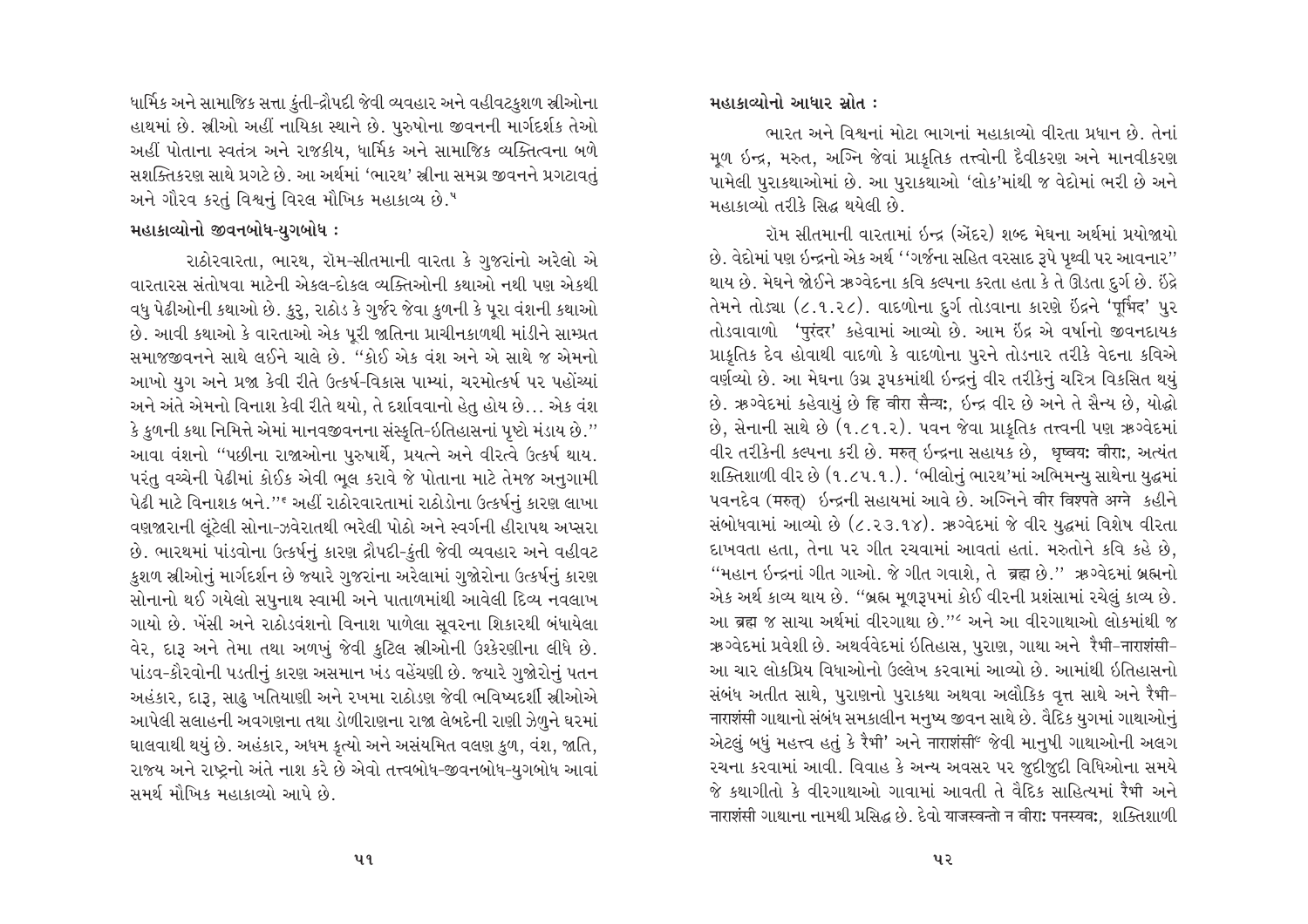પાર્થિવ વીરો સમાન સ્તુતિઓની કામના કરે છે (૧૦.૭૭.૩). ''અહીં એ કહેવામાં આવ્યું છે કે આકાશના દેવ પૃથ્વીના વીરોની જેમ પોતાની પ્રશંસા કરાવવા ઇચ્છે છે. આ વિધાનથી એ સંકેત મળે છે કે આ કવિ અનુસાર પાર્થિવ વીરોનાં પ્રશસ્તિ કાવ્યો પહેલાં આરંભાયાં, તેના અનુકરણમાં દેવોની સ્તુતિઓ કરવામાં આવી."10

प्रशस्ति शक्तनो सीधो અर्थ छे प्रशंसा अथवा प्रशंसात्मक हाव्य । राजानो न प्रशस्तिभिः, राश्न प्रशस्तिथी शोलित थाय છे (૯.૧૦.૩). ઋગ્વેદનું સૂક્ત ૧/ ૩૨ અને શુક્લ યજુર્વેદીય રુદ્રાષ્ટાધ્યાયીનો તૃતીય અધ્યાય ઇન્દ્રસ્તુતિ-વીર પ્રશંસાનો છે. જે લોકમાં પ્રચલિત પ્રશસ્તિઓમાંથી રચાયાની શક્યતા છે. વિજયી અને મૃત રાજાની પ્રશસ્તિ રચવાની પરંપરા પૂર્વકાળથી આરંભીને નજીકના ભૂતકાળ સુધી ચાલુ રહી છે. ભારથ અને રાઠોરવારતામાં મુખ્ય સાધુ દ્વારા કથાતાં જીવિત અને મૃત વીરોનાં પ્રશંસાત્મક કથનો પ્રાપ્ત થાય છે. જેમકે 'પાંડવો પૃથ્વી પરના પ્રથમ દેવ છે.' 'રાઠોર દેશના દીવા હતા; પૃથ્વીના પ્રધાન. તેમના મરણથી આકાશમાંથી ગુરૂનો તારો ડુબી ગયો.' હરો માંડતી વેળાએ મરનારના ગુણ-ગાન અને વીરતાભર્યાં કાર્યોના ગાવામાં આવતા આવા મરસિયામાંથી તે સમયે ગવાતાં રાઠોરવારતા જેવાં મૌખિક મહાકાવ્યો સિદ્ધ થયાં છે.

આવી દીર્ઘ સંગીતપ્રધાન પદ્ય-ગદ્યના સાયુજ્યવાળી કથા માટે હિંદી અને રાજસ્થાની લોકસાહિત્યમાં 'લોકગાથા' કે 'મહાગાથા' શબ્દો પ્રયોજાયા છે. વેદ. પુરાણ, બ્રાહ્મણ ગ્રંથો, બૌદ્ધ સાહિત્ય વગેરેમાં ગાથાઓના ઉલ્લેખો મળે છે.ઋગ્વેદમાં ગાવાવાળાના અર્થમાં 'गाथिन' શબ્દનો પ્રયોગ થયો છે. વૈદિક સાહિત્યમાં આખ્યાન, ઇતિહાસ તથા પુરાણ પ્રાપ્ત થાય છે. ધાર્મિક સંસ્કારો તથા યજ્ઞોના અવસરે 'ઐતિહાસિક' તથા 'પૌરાણિક' આ આખ્યાનો કહેતા હતા. આ આખ્યાનોના ગદ્યની સાથે જે પદ્ય કહેવાતું તેને 'ગાથા' કહેવામાં આવતી.

આ વિસ્તારના ભીલોમાં પણ આવી ગાથા, આખ્યાન કે મહાકાવ્યને મળતી આવતી દીર્ઘ સંગીતપ્રધાન કથાઓ પરંપરિત રીતે પ્રચલિત છે. તેઓમાં આવી કથાઓ કહેવાનું કે ગાવાનું કામ વૈદિક યુગના ઐતિહાસિક અને પૌરાણિકોની જેમ તેમના સાધુ (સાધ) અને ભુવા (ભોપા) ચોખ્ખાં-મેલાં ધાર્મિક અનુષ્ઠાનો સમયે કરે છે. ભીલ 'લોક'ના સામાજિક-ધાર્મિક પ્રયોજન કે લોકાનુરંજન હેતુ કરવામાં આવતાં લાંબાં પદ્ય-ગદ્ય-સંગીતના સાયુજયવાળાં કથા-સ્વરૂપો માટે 'વારતા', 'પઝન' કે પઝનવારતા (ભજનવારતા) જેવા શબ્દ કે શબ્દસમૂહ પ્રયોજાય છે. જેમ કે 'રાઠોરવારતા', 'પૉડવાંનું પઝન', 'હરસનરાઝાની પઝનવારતા' વગેરે. ''કથાના

મુળમાં 'કથ' એટલે 'કહેવું' છે અને વારતાના મુળમાં 'વૃત' એટલે બનેલું છે. આમ જે બન્યું છે તેનું કથન કરવું તે કથા કે વારતા."<sup>11</sup> આમ કથા અને વારતા અર્થની રીતે લગભગ સમાન છે. ભીલ મૌખિક સાહિત્યમાં 'કથા' શબ્દ પ્રચલિત નથી પણ 'વારતા' શબ્દ પ્રચલિત છે. ભીલ સમાજની માન્યતા પ્રમાણે જે ખરેખર ભૂતકાળમાં બનેલું છે તેને અત્યારે વારતારૂપે કહેવાય છે. વારતા માંડવાના આરંભમાં સાધુ કહે છે, "વારતા વાંચીએ છીએ સતજુગની અને કળજુગનાં માનવી સાંભળે છે." માટે આવા સંગીત પ્રધાન દીર્ઘ પદ્ય-ગદ્ય કથા-સ્વરૂપની ચર્ચા કરતી વખતે 'વારતા' શબ્દ અને તેનો અર્થ પણ ધ્યાનમાં લેવો જોઈએ

## સમગ્ર જીવનનું દર્શન:

આવા સ્વરૂપમાં બે-ચાર પેઢીઓની કથા-વારતામાં ઘટના કે પ્રસંગની અનેક પાંખડીઓ હોય છે જે કથકના ગેય કથન દ્વારા ભિન્ન ભિન્ન ચરિત્રોનો વિકાસ કરતી અને અનુષ્ઠાનોના સાંનિધ્યમાં ધાર્મિક આસ્થાથી પ્રભાવિત શ્રોતા-દર્શકોને રસાનંદ આપતી વિકસે છે અને પ્રાચીન અને સામ્પ્રત સમાજના રીતિ-રિવાજો. વિધિ-વિધાનો. ધાર્મિક આસ્થાઓ તથા સામાજિક પરંપરિત વિશ્વાસોને પ્રસ્તત કરીને જે તે જાતિના વર્તમાન લોકજીવનને અભિચાલિત કરે છે. માટે આવા સમગ્ર જીવનને લઈને ચાલતા સ્વરૂપ માટે જીવનના એકાદ અંશને પ્રસ્તુત કરતાં લોકાખ્યાન. ગાથા કે કથાગીત જેવા શબ્દો પ્રયોજવાના બદલે 'લોકમહાકાવ્ય' નામાભિધાન યોગ્ય ગણાય. ભીલ લોકસાહિત્યના સંદર્ભમાં વિચારતાં તેઓમાં દીર્ઘ પરંપરાથી પ્રચલિત આવા સ્વરૂપ માટે 'વારતા' કે 'ભજનવારતા' નામકરણ પણ સાર્થક ગણાય.

# સાહિત્યિક મહાકાવ્યોનો આધાર સ્રોત :

ભારતીય લોકસાહિત્યના સંદર્ભમાં દીર્ઘ પદ્ય-ગદ્યના સાયુજ્યવાળી સંગીતપ્રધાન વારતા(કથા)ને આપણે 'પવાડા', 'ભારથ', 'મહાગાથા' કે 'લોકમહાકાવ્ય' નામાભિધાનથી ઓળખાવીએ છીએ એને પશ્ચિમના લોકવિદ્યા (Folklore)ના અભ્યાસીઓ મૌખિક મહાકાવ્ય (Oral Epic)ના નામથી ઓળખાવે છે. 'લોક'માં પ્રચલિત હોવા છતાં આવું સ્વરૂપ ખાસ પ્રકારના વાહકના ચિત્તમાં પરંપરાથી સ્થિર થયું હોય છે અને મુખ દ્વારા રજૂઆત પામતું હોવાથી વિશ્વની આ પ્રકારની વિદ્યાશાખાના અનુસંધાને અભ્યાસ કરવા માટે લોકમહાકાવ્યના સ્થાને અથવા પર્યાય તરીકે 'મૌખિક મહાકાવ્ય' શબ્દસમહ પણ પ્રયોજી શકાય. આવી અત્યંત દીર્ઘ કથા-કથનાત્મક સંગીતપ્રધાન પદ્ય-ગદ્ય-નૃત્યના સાયુજયવાળી મૌખિક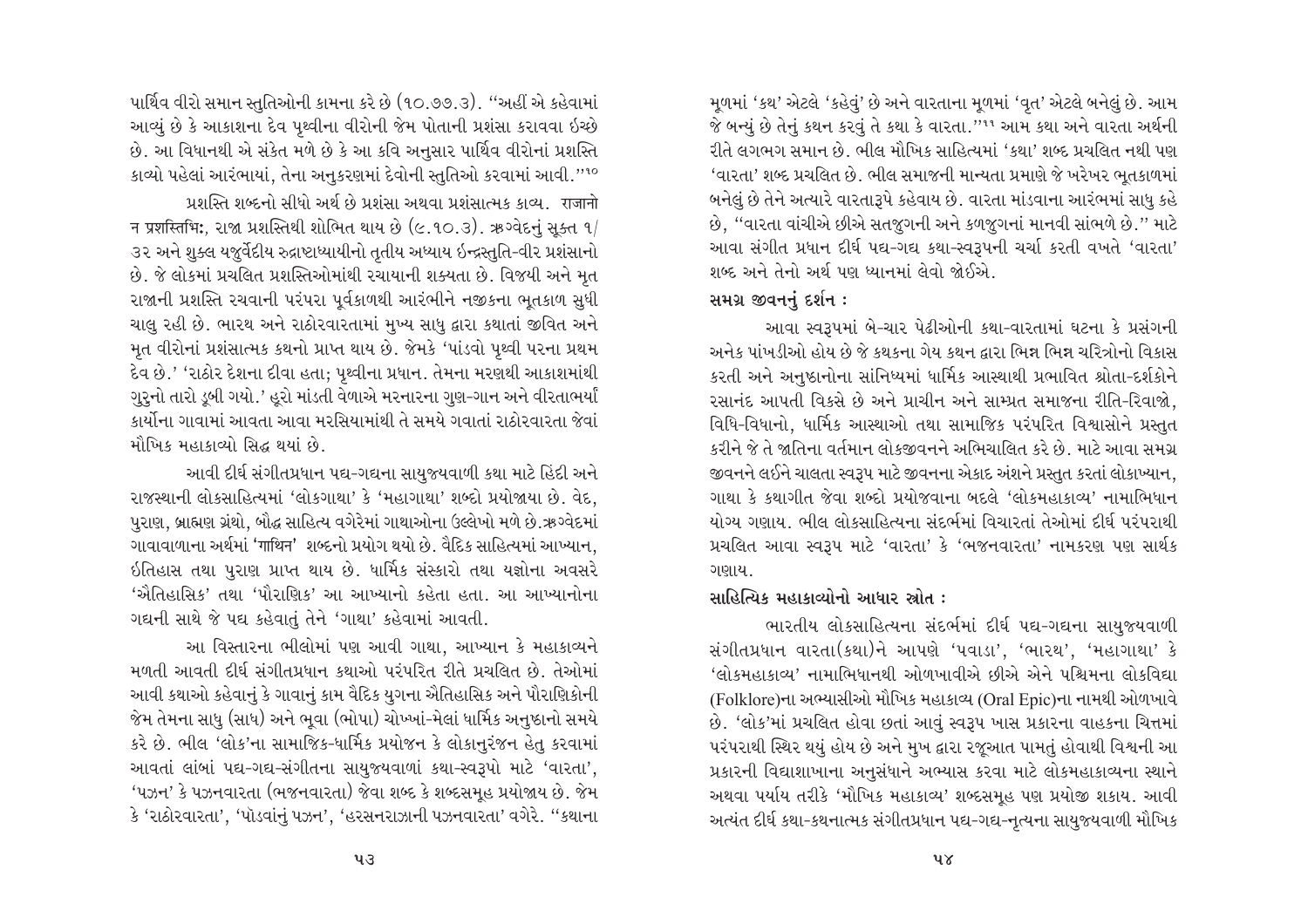રચનામાં સાહિત્યિક મહાકાવ્ય (Literary Epic) નાં ઘણાં લક્ષણો છે તેનું મુખ્ય કારણ લિખિત સાહિત્યિક કે શિષ્ટ મહાકાવ્યનાં લક્ષણો મૌખિક મહાકાવ્યના લક્ષણોના આધારે બંધાયાં છે. ભામહ (છઢ્ઠી શતાબ્દી), દંડી (૭મી શતાબ્દી), રાજશેખર (૧૧મી શતાબ્દી), વિશ્વનાથ (૧૪મી શતાબ્દી) વગેરે સંસ્કૃત આચાર્યોએ લિખિત સાહિત્યિક મહાકાવ્યનાં લક્ષણો, જેવાં કે ખ્યાત ઐતિહાસિક કથાનક, ધીરોદાત્ત નાયક, આરંભે દેવી-દેવતા સ્મરણ, સર્ગબદ્ધતા, સંધ્યા, રાત્રિ, પ્રાતઃકાળ, વિવાહ, રાજદરબાર, દુત, આક્રમણ, યુદ્ધ વગેરેનું વર્ણન, વીર, શુંગાર, શાન્તમાંથી એક રસનું પ્રાધાન્ય, ધર્મ, અર્થ, કામ અને મોક્ષમાંથી એકની ફળ પ્રાપ્તિ જેવાં લક્ષણો અહીં સંપાદિત ભીલ મૌખિક મહાકાવ્યોમાં પણ પ્રતિબિંબિત થાય છે. રાજશેખરે તો 'લોક'માં પ્રચલિત તંત્રાનુષ્ઠાન<sup>૧૨</sup>ને પણ સ્વીકાર્યું છે જે આજે પણ ભીલ મહાકાવ્યોની રજૂઆતનું બાહ્ય સ્વરૂપ છે. ભોજના કહેવા પ્રમાણે, "આખ્યાન, ઉપાખ્યાન પણ અભિનય, પાઠ અને ગાયન સાથે પ્રસ્તુત કરવાનું રૂપ છે."13 અભિનવ ગુપ્ત જેવા મહાન સિદ્ધાન્તકારે પણ કહ્યું છે કે જે કંઈ 'લોક'માં છે તેનો 'શાસ્ર'માં પરિષ્કાર થાય છે. તેને વ્યવસ્થિત કરવામાં આવે છે. જે કંઈ શાસ્ર કે શિષ્ટમાં છે તે ક્યારેક લોકની સ્વત: સ્ફૂરિત સહજતામાંથી આવેલું હોય છે.18 આથી જ મૌખિક મહાકાવ્યના ઘણા ગુણો અને રચનાવિન્યાસની ઘણી સુક્ષ્મ બાબતો સાહિત્યિક મહાકાવ્યોમાં ભરી છે. 'લોક'ની મૌખિક પરંપરામાં જે સ્થિર થઈ સિદ્ધ થઈ ચૂક્યું હતું એમાંથી ભારતનાં 'એપિક ઑફ ગ્રોથ' અને કલાસિક એપિક-પ્રશિષ્ટ મહાકાવ્યો જન્મ્યાં છે અને આ મૌખિક મહાકાવ્યોના આધાર સ્રોતમાંથી જ કાળક્રમે વાલ્મીકિ, વ્યાસ, હોમર વગેરેનાં જીવનબોધ-યુગબોધદર્શી વિશ્વનાં સમર્થ લિખિત શિષ્ટ મહાકાવ્યો સિદ્ધ થયાં છે.

"લેરી હોન્કો મહાકાવ્યના ૧. સાહિત્યિક ૨. અર્થ સાહિત્યિક અથવા પરંપરા સંલગ્ન (ટ્રેડિશન ઓરીએન્ટેડ) અને શુદ્ધ રૂપમાં મૌખિક એવા ત્રણ વર્ગમાં વહેંચે છે. સાહિત્યિક મહાકાવ્યોમાં મિલ્ટનના 'પેરેડાઈઝ લૉસ્ટ'નો સમાવેશ થાય છે, પરંતુ આવી સાહિત્યિક પરંપરાઓનો ઉદ્ભવ, વિકાસ પણ કંઠપરંપરામાંથી જ થયેલો છે. મિલમેન પેરીએ દર્શાવ્યું કે ગ્રીક મહાકાવ્યો મૌખિક પરંપરામાંથી જ સિદ્ધ થયેલાં છે.''<sup>૧૫</sup> આલબર્ટ લોર્ડ આ જ ભમિકા પર યગોસ્લાવિયાની મૌખિક પરંપરામાં પ્રચલિત લોકમહાકાવ્યોનો અભ્યાસ કરી વિષયની દષ્ટિએ ત્રણ વર્ગોમાં વહેંચે છે. ૧. પરંપરાગત મહાકાવ્યો ૨. ધાર્મિક મહાકાવ્યો, ૩. રોમાંચક મહાકાવ્યો.<sup>૧૬</sup>

લિખિત શિષ્ટ મહાકાવ્યોના સર્જનનો આધાર સ્રોત લોકની મુખ પરંપરામાંથી સ્થિર થયેલાં લોકમહાકાવ્યો છે. વિશ્વનાં કથનાત્મક વીરતાપ્રધાન આખ્યાનોમાં કથા કે વારતાનું સ્વરૂપ બંધાયું હતું તેમાંથી જ શિષ્ટ મહાકાવ્યો સિદ્ધ થયાં છે. મૌખિક મહાકાવ્યોમાં કથનકળા સોળે કળાએ ખીલે છે. જેને આ વિષયના અભ્યાસીઓ Epic of Growth ની સંજ્ઞાથી ઓળખાવે છે, તે 'મહાભારત'નાં મોટા ભાગનાં પાત્રો કથનકળા (વક્તૃત્વ)માં કુશળ છે. આ કૌશલ્ય રામાયણમાં પણ છે, મહાભારત લોકસંસ્કૃતિથી ઘણું નજીક રહ્યું છે અને એમાંથી તેનો પિંડ બંધાયો છે. સંભવ છે કે વ્યાસે પહેલીવાર લોકની મૌખિક પરંપરામાંથી મહાભારતનં સંપાદન કર્યું હોય ત્યારે આદિમધ્ય અને અંતનું ધ્યાન રાખ્યું હોય. કવિએ વીરરસ પ્રધાન દુઃખાન્ત મહાકાવ્યની કલ્પના કરી હોય અને લોકમાં પ્રચલિત સામગ્રીના આધારે તેને સંગઠિત રૂપ આપ્યું હોય. પરંતુ સમયે સમયે અનેક અપ્રગટ કવિઓ દ્વારા વિકસતું રહ્યું હોવાથી મહાભારતનું આ કલાત્મક શિલ્પ અનેક ઉપાખ્યાનો અને લોકકથાઓ જોડાવાથી પ્રગટ રહ્યું નથી. અભ્યાસીઓએ તારવી આપ્યું છે કે વાલ્મીકિ, વ્યાસ, કાલિદાસ, દાન્તે, હોમર દ્વારા સિદ્ધ થયેલાં લિખિત શિષ્ટ મહાકાવ્યો અને નાટકોનો સર્જન સ્રોત લોકવિદ્યામાંથી સ્થિર થયેલાં લોકમહાકાવ્યો, લોકાખ્યાનો અને લોકવારતાઓ છે. કાલિદાસ, માઘ આદિનાં રઘુવંશ, શિશુપાલ વધ વગેરે પ્રશિષ્ટ મહાકાવ્યોના સર્જનનો આધાર રામાયણ-મહાભારત છે; અને આ પ્રશિષ્ટ મહાકાવ્યોના આધારે દંડી, રુદ્રત જેવા આચાર્યોએ લિખિત શિષ્ટ મહાકાવ્યોનાં લક્ષણો બાંધ્યાં છે.

# મહાકાવ્યનો નિયતપાઠ

મૌખિક મહાકાવ્યો ચોક્કસ ભૌગોલિક વિસ્તાર અને જાતિની કંઠસ્થ સંપ્રદા હોય છે. આ મહાકાવ્યો સાધુ કે ભોપા (ભુવા) સાંસ્કૃતિક પરંપરા અને ગુરુ પાસેથી પ્રાપ્ત કરે છે. આગળ દર્શાવ્યું છે એ પ્રમાણે આવાં મહાકાવ્યો ધાર્મિક અનુષ્ઠાનોનાં વિધિ-વિધાનો અને મંત્રો સંલગ્ન હોય છે. તેમાં આવતાં પ્રસંગ-ઘટના-ચરિત્રોને પૂરો સમાજ સત્ય માનતો હોવાથી અને તેમના તરફ અતૂટ ધાર્મિક આસ્થા હોવાથી આવાં પ્રસંગ-ઘટના-ચરિત્રો દેવત્વ પ્રાપ્ત કરી પુરાકથાનું રૂપ લઈ જે તે સમાજના લોકના સામહિક માનસ-ચિત્ત-હૃદયમાં અને લોહીમાં ભરે છે. આથી મહાકાવ્યોનો વાહક કે ગાયક સાધુ-ભોપો તેમાં કોઈ સુધારો-વધારો-ઘટાડો કે નવસર્જન કરી શકતો નથી. ગુરુનાં અટળ વચન જેવાં આ મહાકાવ્યોમાં વાહક કોઈ ફેરફાર કરે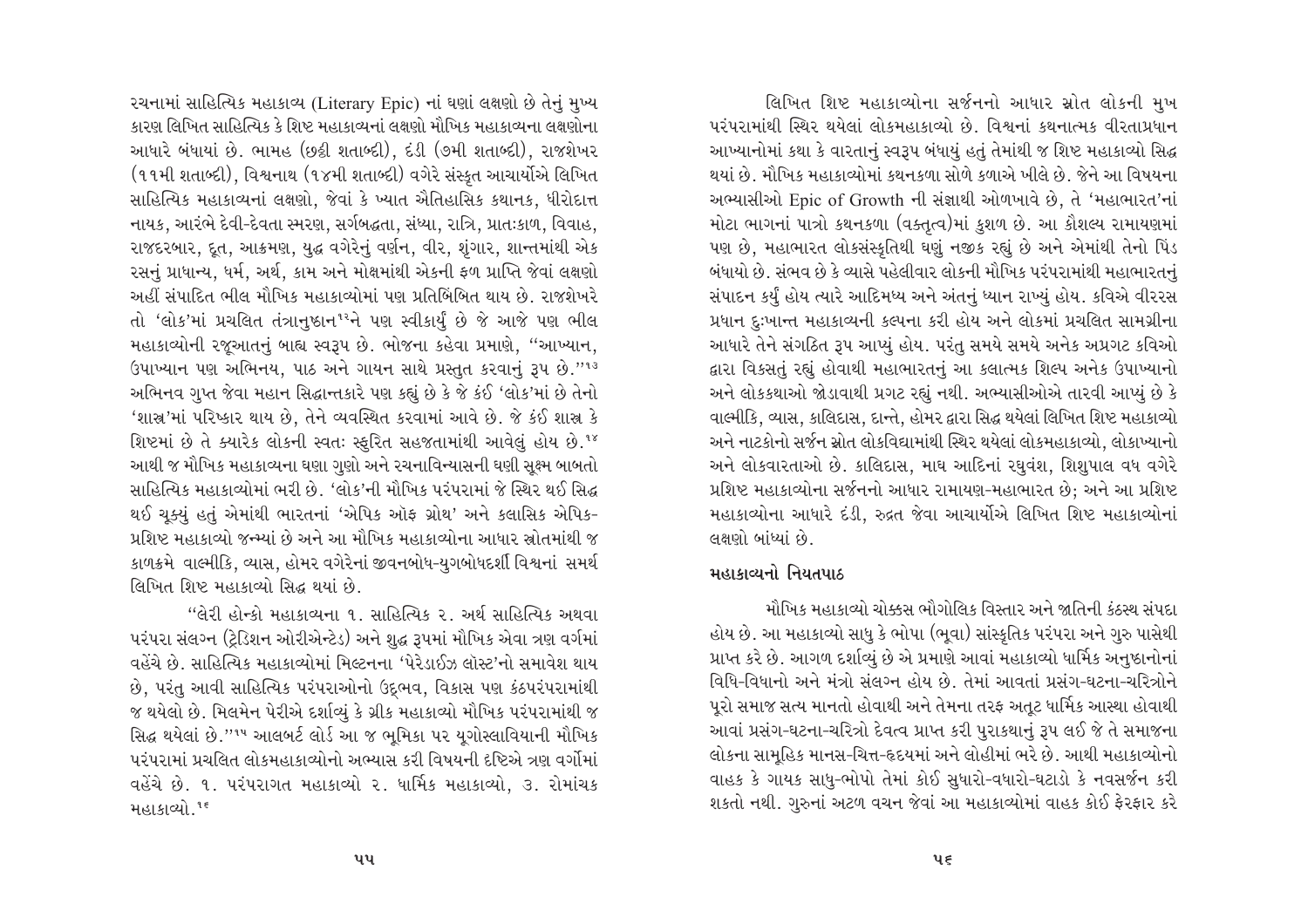તો સમાજ સ્વીકારતો નથી.<sup>+</sup> તે કોઈ ઘટના કે પ્રસંગને વિસ્મૃત કરે તો શ્રોતાજનો તેને પુનઃ સ્મૃતિમાં આણે છે.\* આથી ભીલ મહાકાવ્ય મુખ પરંપરાની રચના હોવા છતાં તેનું આંતરબાહ્યસ્વરૂપ નિયત અને અફર હોય છે. તેનો મનોગત પાઠ (Mental Text) અને રજૂઆત સુનિશ્ચિત હોય છે. આ અંગેની વિગતે ચર્ચા આ પહેલાં  $\frac{1}{2}$ 

મૌખિક મહાકાવ્યના અભ્યાસી લેરી હોન્કો (Lauri Honko) પોતાની મનોગત પાઠ અને બહુરૂપતાની વિભાવનામાં એ સમજાવવાનો પ્રયત્ન કરે છે કે એક જ મહાકાવ્યના જુદા જુદા ગાયકો અલગ અલગ કથા તંતુ કે ઘટના-પ્રસંગો ધરાવતા હોય છે.<sup>૧૭</sup> પરંતુ ખરેખર આવું બનતું હોતું નથી. આ લોકવિદ્યાવિદુ-સંપાદકે ૧૯૮૪ થી ૧૯૮૭ના સમયખંડમાં 'ભારથ' અને 'રૉમસીતમાની વારતા'નું ધ્વનિમુદ્રણ કરતી વેળાએ ઉત્તર ગુજરાતના ખેડબ્રહ્મા-દાંતા તાલુકાના જુદાજુદા ગામના દસ સાધુ ગાયકોની મુલાકાત લઈ તેમના મનોગત પાઠને તપાસવાનો પ્રયત્ન કર્યો હતો. આ સમયે પ્રત્યેક સાધુ વાહકને પ્રત્યેક મહાકાવ્યના કથાનકના બધા પ્રસંગો મૌખિક નહોતા. પરંતુ એક જ પ્રકારના જેટલા પ્રસંગો કંઠસ્થ હતા તેમાં બોલી સિવાય ખાસ તકાવત જણાયો નહોતો. આ ઉપરાંત ૧૯૮૩માં ખેડબ્રહ્મા તાલુકાના બહેડિયા ગામના વતની ગમાર જીવાભાઈ પાસેથી આ લોકવિદ્યાવિદે 'ગુજરાંનો અરેલો' ધ્વનિમુદ્રિત કરતાં પહેલાં નોંધપોથીમાં લખી લીધો હતો. આ પછી દિવાળીના પર્વ ટાણે તેને ઑડિયો કેસેટો પર ધ્વનિમુદ્રિત કરી લીધો હતો. આ મહાકાવ્યનો પાઠ તૈયાર કરી લિખિતરૂપ અને ધ્વનિમુદ્રિતરૂપની તુલના કરતાં એક જ વ્યક્તિના જુદાજુદા સમયના પાઠમાં કોઈ મહત્ત્વનો ફેરફાર જણાયો નહોતો.

૧૯૯૧માં પ્રસિદ્ધ કરેલ 'The epic of Pubuji' ના સંપાદક જે.ડી. સ્મિથે મૌખિક મહાકાવ્યના મનોગત પાઠનો વિગતે અભ્યાસ કર્યો છે. ક્યારેય પરસ્પર ન મળેલા પાબુજીના સાત ગાયકોના ધ્વનિગત પાઠની તુલના કરી તારવી બતાવ્યું કે બધે મુળભુત પાઠ એક જ છે. કથા ગાયક યાદ આવે એમ કથા કહેતો નથી પણ પાઠ તેના ચિત્તમાં પરંપરામાંથી અગાઉથી જ સ્થિર-નિશ્ચિત થયેલો હોય

+ વાચા વાચા, અમર વાચા, બ્રહ્મ વાચા, વાચા ચૂકું તો ઊભો સુકાઉં.

છે. આથી કથાવાહક ઋતુચક્ર પ્રમાણે આવતા પર્વના વાતાવરણ પ્રમાણે આવશ્યક ઘટના-પ્રસંગને ગાય કે કહે છે.

આથી સ્પષ્ટ થાય છે કે ભીલોનાં મહાકાવ્યો મૌખિક હોવા છતાં તેનો પાઠ સાહિત્યિક મહાકાવ્યોની જેમ જ સ્થિર અને નિશ્ચિત હોય છે: અને સાહિત્યિક મહાકાવ્યોનો મૌખિક મહાકાવ્યો સાથે નજીકનો સંબંધ છે.

# $\mu$ สเตอย์) ม ม่วยโยง-มุ่นเองงาน มเว้ณ $\mu$ :

વિશ્વમાં મૌખિક મહાકાવ્યોના સંશોધન-સંપાદન-અભ્યાસનો આરંભ ઈ.સ. ૧૮૩૫માં ફિનલેન્ડના એલિયાસ લોનરોટના 'કાલેવાલા' રાષ્ટીય લોકમહાકાવ્યના સંપાદનથી થાય છે. ગુજરાતમાં આ લોકવિદ્યાવિદે ૧૯૮૩ થી ૧૯૮૭ના સમય ખંડમાં ૭૫૦ ઑડિયો કેસેટો ધ્વનિમુદ્રિત કરીને અને ઋતુચક્ર પ્રમાણે આવતા પર્વ-પ્રસંગોના મુળગામી સામાજિક-ધાર્મિક વાતાવરણને ૧૦ વિડિયો કેસેટો પર અંકિત કરી (૧) ભીલ લોકમહાકાવ્ય : રાઠોરવારતા, ૧૯૯૨ (૨) ડુંગરી ભીલોનો ગુજરાંનો અરેલો, ૧૯૯૩ (૩) રૉમ-સીતમાની વારતા, ૧૯૯૫ અને (૪) ભીલોનું ભારથ, ૧૯૯૭માં સંપાદિત-પ્રસિદ્ધ કરી મૌખિક મહાકાવ્યના સંશોધન-સંપાદન અને અભ્યાસનો પાયો નાખ્યો

આરંભમાં લોનરોટે રાષ્ટ્રની પ્રજાની અસ્મિતા જગાડવા અને ટકાવવાના એક સમર્થ માધ્યમ તરીકે ઉપયોગમાં લેવા 'કાલેવાલા'ને લોકમાંથી સંપાદિત કર્યું હતું અને હેતુને પૂર્ણ કરવા કેટલીક પંક્તિઓ જાતે રચીને જોડી હતી. જયારે ભીલ મહાકાવ્યોના સંપાદનમાં આ લોકવિદ્યાવિદ-સંશોધકે આવી કોઈ તડજોડ કરી નથી.

આ મહાકાવ્યોના અભ્યાસી ડૉ. હસુ યાજ્ઞિક કહે છે, "અહીં જે કથાઓ (લોકમહાકાવ્યો) સંપાદિત થઈ છે તેના લગભગ સર્વાંશ પૂર્ણ અને ઉત્તમ રૂપમાં છે... અદભુત સાનંદ આશ્ચર્યની આ બાબત માત્ર સંપાદક પરના જ નહીં, ગુજરાતની લોકવિદ્યા પરના આશીર્વાદ જેવી છે. આવું ઉદાહરણ ભારતમાં જ નહીં, વિશ્વમાં અન્યત્ર સોધવું પડે, છતાં ન મળે ! આટલી લાંબી અને પૂર્ણ સંઘડાઉતાર કૃતિઓ આ સદીના અંતિમ દસકાઓમાં ક્યાંય મળી હોય, ધ્વનિમુદ્રિત થઈ હોય, સંપાદિત થઈ હોય, એવું દર્ષ્ટાત જાણમાં નથી. 'કાલેવાલા'ના સંપાદનમાં પણ સંપાદકને વચ્ચેની ખૂટતી કડીઓ ઉમેરવી પડી છે. અહીં સંપાદનમાં બહારનો એક શબ્દ પણ ઉમેરવો પડતો નથી. કોઈ એક જ સ્રોત અજમાવીને ક્યારેય બહત્કથાનું પર્ણરૂપ મળી શકતું નથી."16

<sup>★</sup> ૧૯૮૩માં બહેડિયા ગામમાંથી ગુજરાંનો અરેલો ધ્વનિમુદ્રિત કરતી વેળાએ ગાયક જીવાભાઈ ગમારે એક પાંખડી ગાવામાં ભૂલ કરી. તેમનો બીમાર પુત્ર રાયચંદભાઈ આ અરેલો સૂતો સૂતો સાંભળતો હતો. રાતના બે વાગે પથારીમાંથી ઊભા થઈને આ પાંખડી સુધરાવી ત્યારે જ તેના મનને શાન્તિ મળી.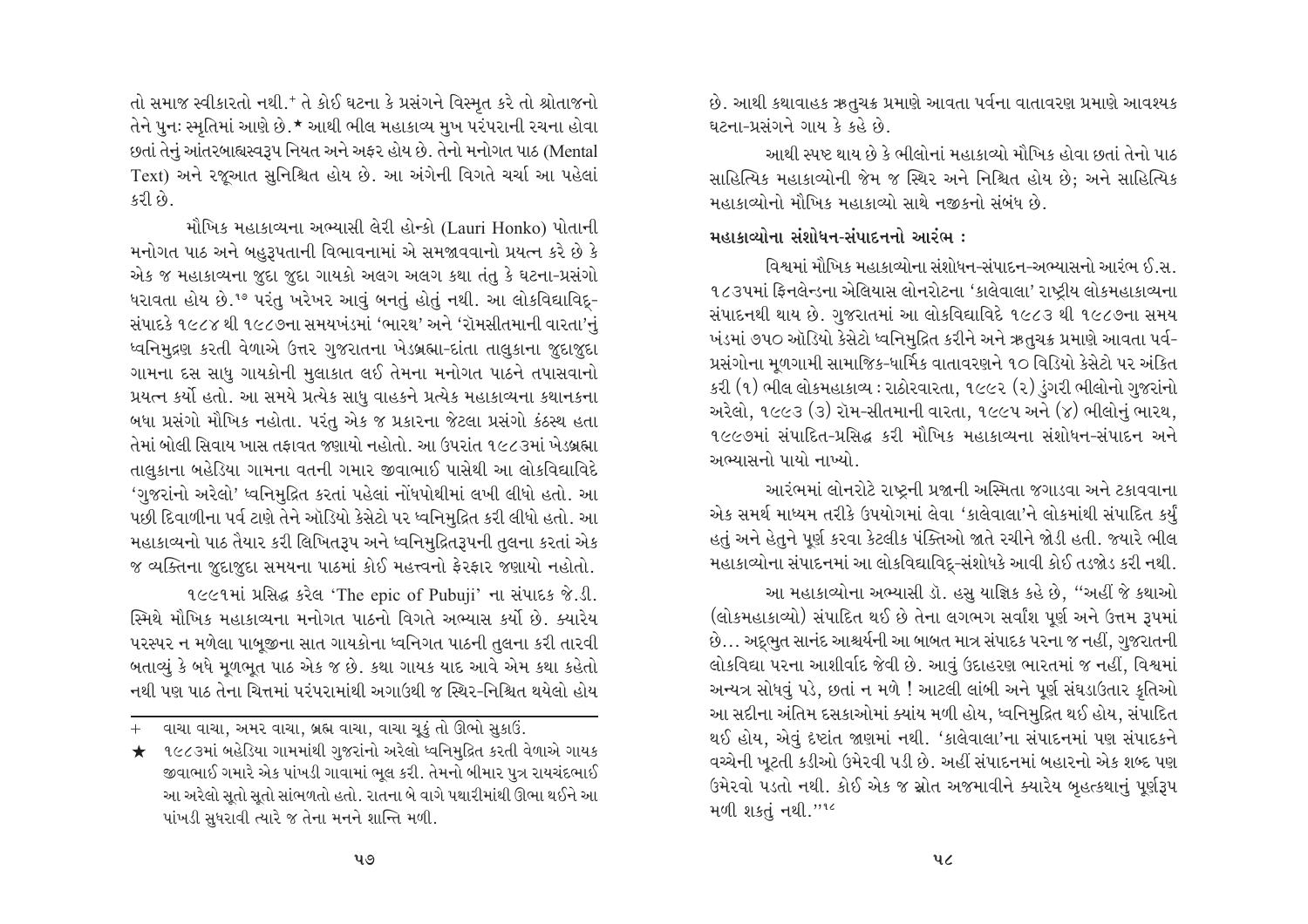વીસમી સદીના આઠમા દાયકા સુધી પશ્ચિમમાં 'વીરયુગ અને રાષ્ટ્રની ઓળખ'ના સિદ્ધાંતના આધારે જ લોકમહાકાવ્યો તપાસવામાં આવતાં હતાં. આદિવાસી મહાકાવ્યોનો સંબંધ છે ત્યાં સધી આવાં મૌખિક મહાકાવ્યોના અભ્યાસમાં 'વીરયુગ અને રાષ્ટ્રીય ઓળખ' સિદ્ધાંત કારગત નીવડે તેમ નથી. આદિવાસીઓને મન રાષ્ટ્ર એટલે તેમનો ભૌગોલિક પ્રદેશ અને તેમની જાતિ છે. આથી આવાં મહાકાવ્યોમાં રાષ્ટ્ર પ્રત્યેની નહીં પરંતુ તેઓ જ્યાં વસે છે તે ભૌગોલિક પ્રદેશ અને જન્મ આપનાર ચોક્કસ સમાજ પ્રત્યેની-ગોત્ર પ્રત્યેની કુટુંબ પ્રત્યેની સભાનતા દેખાય છે

૧૯૮૦થી પશ્ચિમની આ વિદ્યાશાખામાં લોકમહાકાવ્યોના અભ્યાસમાં એક વિશેષ વળાંક આવેલો જોઈ શકાય છે. અભ્યાસીઓનું ધ્યાન ગાયક કે કથકના માનસમાં રહેલા મનોગત પાઠ તરફ ગયું છે અને તેનો સર્વાંગી અભ્યાસ થયો છે. એ.ટી.હાટ્ટો (A.T.Hatto) દ્વારા સંપાદિત 'ટેડીશન ઑફ હીરોઈક એન્ડ એપિક પોએટી' અને લેરી હોન્કો દ્વારા સંપાદિત 'રિલીજીયન, મિથ એન્ડ ફોકલોર ઇન ધ વર્લ્ડ એપિક' અને જે.ડી. સ્મિથ દ્વારા સંપાદિત 'ધ એપિક ઑફ પાબજી' આ વિદ્યાશાખાના મહત્ત્વના ગ્રંથો છે.

ડૉ. હસ યાજ્ઞિક જણાવે છે. "લોકમહાકાવ્ય પરનો અભ્યાસ અત્યારે ગતિમાં છે. વિશ્વમાં ૭૦ જેટલા ફોકલોર ફેલો ઓરલ એપિક પર કામ કરે છે. યુરોપ, એશિયા, આફ્રિકા, અમેરિકા વગેરે દેશોમાં રહીને જે સંશોધકો કામ કરે છે, તેમને પારસ્પરિક વિચારણાનો મંચ પુરો પાડવા માટે ઈ.સ. ૧૯૯૩ થી ૧૯૯૬ના गाणामां % या२ क्षेन्डरन्स બोલाववामां आवी."<sup>16</sup>

આ પછી પણ આ કાર્ય પ્રગતિમાં છે. ૧૯૯૭માં ઈન્દિરા ગાંધી રાષ્ટ્રીય કલાકેન્દ્ર, દિલ્હીના ઉપક્રમે તથા યુનેસ્કોના સહયોગથી 'કથાવાચન ઔર કથાવાચક' - 'એક્સપ્લેનિંગ ચૈનેટેડ નેરેટિવ' વિષય પર એક આંતરરાષ્ટ્રીય ગોષ્ઠીનું આયોજન કરવામાં આવ્યું હતું. આમાં ભારત ઉપરાંત અમેરિકા, ઇગ્લેંડ, ફ્રાન્સ, ન્યૂઝલેન્ડ, જર્મની, ઇટાલી, ઇન્ડોનેશિયા, નેપાળ, શ્રીલંકા અને પાકિસ્તાનના વિદ્વાનો સહભાગી થયા હતા. ગુજરાતમાં આ લોકવિદ્યાવિદ્ (ડૉ. ભગવાનદાસ પટેલ) અને ડૉ. બળવંત જાની સહભાગી થયા હતા. આ લોકવિદ્યાવિદે 'आदिवासियों के लोकमहाकाव्यों की प्रस्तुति' विषय पर पोतानो લेખ प्रस्तुत કर्यो हतो.

તા. ૨૭ થી ૨૯ માર્ચ-૨૦૦૪ના રોજ રાષ્ટ્રીય અકાદમી, દિલ્હી ખાતે

યોજાયેલા આંતરરાષ્ટ્રીય પરિસંવાદ Mahabharata: Texts, Contexts, Readings भां, આ લોકવિદ્યાવિદે 'भीलों का भारथ' और महामार्गी जीवन दर्शन' ૫૨ વ્યાખ્યાન આપ્યું હતું.

તા. ૬ થી ૯ ડિસેમ્બર-૨૦૦૭ના સમયખંડમાં સાર્ક રાઇટર્સ ઍન્ડ લિટરેચર દ્વારા આંતરરાષ્ટ્રીય SAARC FOLKLORE FESTIVALનું આયોજન કર્યું હતું. આમાં ભારત, શ્રીલંકા, પાકિસ્તાન, નેપાળ, ભુતાન, બંગલાદેશ, અફઘાનીસ્તાન અને માલદીવ – આઠ સાર્ક દેશોના તજૂજ્ઞો અને લોકકલાકારો સહભાગી થયા હતા. ગુજરાતમાંથી ડૉ. ગણેશ દેવી અને ભગવાનદાસ પટેલ સહભાગી થયા હતા. આ લોકવિદ્યાવિદે ભીલ સાધુ મંડળી દ્વારા રચિત 'મહામાર્ગી પાટ'ની માંડણીના સાંનિધ્યમાં 'ભીલોના ભારથ'નો પ્રત્યક્ષ પાઠ પ્રસ્તુત કરાવી 'મૌખિક મહાકાવ્યનાં લક્ષણો સ્પષ્ટ કર્યાં હતાં.

તા. ૨ થી ૫ જાન્યુઆરી, ૨૦૦૮ના રોજ ભાષા કેન્દ્ર, વડોદરાના સહયોગથી ઇન્દિરા ગાંધી રાષ્ટ્રીય કલા કેન્દ્ર, દિલ્હી ખાતે A Conference on Indigenous Peoples in the Post-Colonial World માં 'આદિવાસી સાહિત્ય' વિષય ઉપર એક આંતરરાષ્ટ્રીય પરિસંવાદનું આયોજન કરવામાં આવ્યું હતું. આ પરિસંવાદમાં ૨૨ દેશોના ૧૨૦ આદિવાસી સાહિત્યના તજજ્ઞો સહભાગી થયા હતા. આ પરિસંવાદમાં આ લોકવિદ્યાવિદે 'LOKA' વિશેનું બીજ પ્રવચન ઉપરાંત 'Bhill Epics in Gujarat' વ્યાખ્યાન આપ્યું હતું. મૌખિક મહાકાવ્યો વિષયક આવા પરિસંવાદોમાં પ્રત્યક્ષ નિદર્શન દ્વારા સહભાગીતાથી ગુજરાતનાં ભીલ મહાકાવ્યોનાં લક્ષણોની સ્પષ્ટતાથી આંતરરાષ્ટ્રીયક્ષેત્રે 'મૌખિક મહાકાવ્ય'નાં લક્ષણો તારવવાનું સરળ બન્યું છે.

# સંદર્ભસૂચિ

- વધ વિગત માટે જુઓ લોકવિદ્યાવિજ્ઞાન, ડૉ. હસુ યાજ્ઞિક, પૃ. ૧૦  $9<sup>1</sup>$
- ર. ભીલી મહાકાવ્યો: એક મૂલ્યાંકન, સં. ભગવાનદાસ પટેલ, પૃ. iii
- 3. લોકસાહિત્ય-આલોક, જશવંત શેખડીવાલા, પૂ. ૨૦
- ४. આદિવાસી ઓળખ, ડૉ. ભગવાનદાસ પટેલ, પ. ૧૮૬
- વધ વિગત માટે જુઓ પુસ્તક 'આદિવાસી, જાનપદ અને શિષ્ટ મહાકાવ્યોમાં પ. નારી', ડૉ. ભગવાનદાસ પટેલ.
- ૬. લોકસાહિત્ય: વિભાવના અને પ્રકાર, ડૉ. હસુ યાજ્ઞિક, પૃ. ૨૫૬
- ૭. ભગવદ્ગોમંડલ.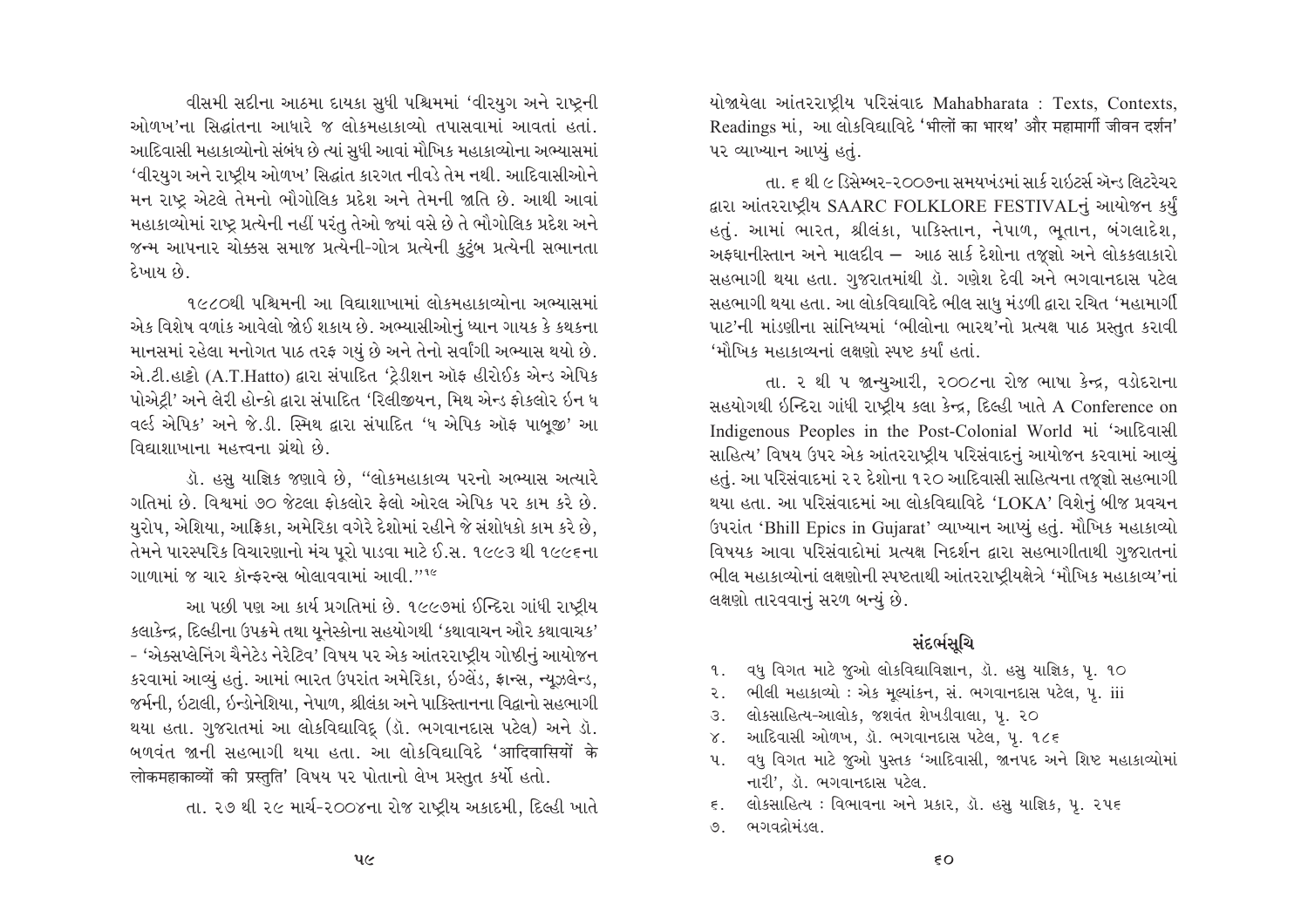- भारतीय संस्कृति और हिन्दी प्रदेश-१, रामविलास शर्मा, पृ. ५०  $\zeta$ .
- ૯. આદિવાસી, જાનપદ અને શિષ્ટ મહાકાવ્યોમાં નારી, ડૉ. ભગવાનદાસ પટેલ, **4.93**
- १०. भारतीय संस्कृति और हिन्दी प्रदेश-१. रामविलास शर्मा. प. ५१
- 99. લોકવિદ્યાવિજ્ઞાન, ડૉ. હસુ યાજ્ઞિક, પૃ. ૪૦
- १२. लोकसाहित्य का अध्ययन, डो. त्रिलोचन पाण्डेय, पृ. ४७
- १३. कथा संस्कृति, संपादक : कमलेश्वर, पृ. ५६
- १४. मडई-२०००, 'लोक' के प्रति दो भिन्न दृष्टियाँ... आलेख, कमलेश दत्त. प. २
- ૧૫. લોકમહાકાવ્ય : સ્વરૂપ-પ્રવાહ-સંશોધન દષ્ટિએ, ડૉ. હસુ યાજ્ઞિકનો લેખ, પુ. ૨૨
- १९. लोकसाहित्य का अध्ययन, डो. त्रिलोचन पाण्डेय, पृ. २५८
- 19. Male Madeshwara, A Kannada Oral Epic Translated by C.N. Ramachandran & L.N. Bhatt, Introduction.
- ૧૮. 'ગુજરાંનો અરેલો' આદિવાસી લોકમહાકાવ્ય, ડૉ. હસુ યાજ્ઞિકનો લેખ, પૃ. ૨૫૩
- ૧૯. લોકમહાકાવ્ય : સ્વરૂપ-પ્રવાહ-સંશોધન દષ્ટિએ, ડૉ. હસુ યાજ્ઞિકનો લેખ, પુ. ૨૩.

# ડૉ. જયંત પાઠકની કવિતા : મૂલથી ઊર્ધ્વમૂલ તરફ રવીન્દ્ર પારેખ

કવિ, નિબંધકાર, વિવેચક, અનુવાદક, સંપાદક, આસ્વાદક ડૉ. જયંત પાઠકનો જન્મ ૨૦ ઑક્ટોબર, ૧૯૨૦માં, ગોઠ ગામમાં. હિંમતરાય જોઈતારામ પાઠકના તે વચેટ દીકરા. દાદા જોઈતારામ અને ગોઠ ઘોઘંબાનો. તેનાં વનાંચલનો તેમના પર ભારે પ્રભાવ ઠેઠ સુધી રહ્યો. ગોઠ બારિયા સ્ટેટના રાજગઢ મહાલનું ગામ. પિતા પણ કોઈ નાની ઠકરાતમાં કારભારી. ગાંધીવિચારધારાનો પણ નાના જયંત પર પ્રભાવ ખરો જ. તે વગડા અને ગાંધીવિચારધારાથી ઘડાયા છે. તે પ્રકૃતિથી તો ખરા જ, સંસ્કૃતિથી પણ દીક્ષિત છે. તેમનાં કાવ્યો પણ પ્રકૃતિ-સંસ્કૃતિથી રસાયેલાં છે. તેમની કવિતા લગભગ ચાર ખંડોમાં વિભાજિત છે. પહેલો ખંડ તે વનાંચલ પૂર્વેની કવિતાનો, બીજો ખંડ તે વનાંચલ પછીની કવિતાનો, ત્રીજો ખંડ તે અધ્યાત્મરંગી કાવ્યોનો ને ચોથો ખંડ તે કવિતા વિષયક કવિતાનો ને પ્રકીર્ણ કાવ્યોનો.

નંદકુમાર જેઠાલાલ પાઠક, ચંદ્રકાન્ત જેઠાલાલ પાઠક, રમણ જેઠાલાલ પાઠક ઉપરાંત મામા દલપતરામ નાથજી પુરાણીનો પ્રભાવ પણ જયંતભાઈ પર ખરો જ. કહી શકાય કે જયંતભાઈમાં પ્રગટતો કટાક્ષનો કાફ પુરાણીમામાને આભારી છે. ગોઠ પછીનો પ્રભાવ સુરતનો. તેમાંયે સુરતના કૉલેજકાળે તેમના ઘડતરમાં મોટો ફાળો આપ્યો. ૧૯૩૮માં મૅટિક્યુલેશનની પરીક્ષા પાસ કરીને જયંતભાઈ સૂરતની એમ.ટી.બી. કૉલેજમાં આર્ટ્સમાં જોડાયા. વિષ્ણુપ્રસાદ ત્રિવેદી, વિજયરાય વૈદ્ય જેવા પ્રાધ્યાપકોનું સાન્નિધ્ય તેમને ખુબ ફળે છે. નોકરી સંદર્ભે મુંબઈ, પુણે,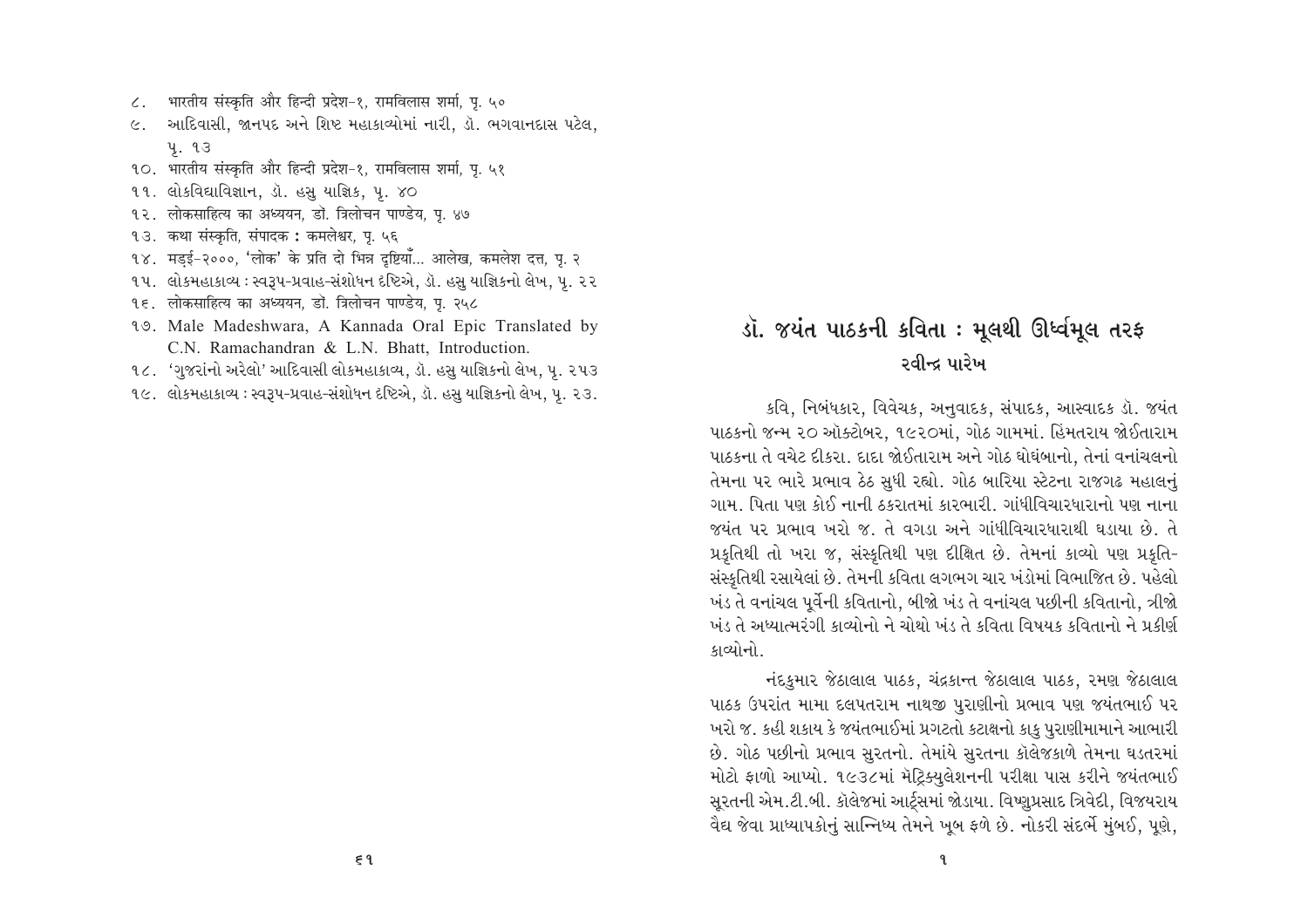દિલ્હી જવાનું થયું, પણ છેવટે તો સુરતમાં જ ઠરીઠામ થયા. એમ.ટી.બી.માં જ અધ્યાપક થયા. વિષ્ણુપ્રસાદ ત્રિવેદીના માર્ગદર્શનમાં 'આધુનિકકવિતાપ્રવાહ' નો વિષય રાખી પીએચ.ડી. થયા. વિષ્ણુપ્રસાદ ઉપરાંત કાલિદાસ. ટાગોર. અરવિંદ. શેક્સપિયરથી પણ જયંતભાઈ પ્રભાવિત છે.

સુંદરમુથી અટકેલું કવિતાપ્રવાહદર્શન જયંતભાઈમાં આગળ વધે છે. 'ભાવયિત્રી' 'પ્રતિભાવના', 'આલોક' જેવા વિવેચનસંગ્રહો તેમની પાસેથી મળે છે. આ ઉપરાંત 'ટંકી વાર્તા: સ્વરૂપ અને સાહિત્ય'. 'અર્થાત'. 'કાવ્યલોક'. 'મધુદર્શી શબ્દમર્મી' જેવા વિવેચનસંગ્રહો પણ ઉલ્લેખનીય.

૧૯૬૭માં જયંતભાઈ 'વનાંચલ' નામે સ્મરણકથા આપે છે ને પછી તો પદ્યમાં પણ ગદ્યકાવ્યો રૂપે સંસ્મૃતિ કથા જ આગળ વધે છે. 'તરૂરાગ', 'તરૂરાગ અને નદીસક્ત'. 'મનોમેળ તે મૈત્રી' જેવા નિબંધસંગ્રહોમાં પણ ઠીક ઠીક અંશે વતનમનન ને વૃક્ષત્વનો મહિમા થાય છે. તેમના કાવ્યસંગ્રહો મરાઠી, હિન્દી, અંગ્રેજીમાં અનદિત થાય છે તે પણ ઉલ્લેખવું ઘટે.

ગાંધીયગની કવિતા ઉપર અભિવ્યક્તિ પરત્વે બ.ક.ઠાની રીતરસમ ઉપરાંત ઉમાશંકર, સુંદરમૂની અસરો પણ જોઈ શકાય. ૧૯૩૮-'૩૯માં તેમની કૃતિઓ 'કુમાર' અને 'પ્રસ્થાન'માં પ્રગટ થાય છે. એમ.ટી.બી.ના મૅગેઝિન 'સાર્વજનિકમ્'માં પ્રકાશિત કૃતિઓ…વગેરેથી ભાવકોનું, વિવેચકોનું ધ્યાન ખેંચાય છે. 'આધુનિક કવિતા પ્રવાહ'નો અભ્યાસ પણ તેમને સર્જક વિવેચક તરીકે ઘડે છે.

'મર્મર', 'સંકેત', 'વિસ્મય' જેવા ત્રણેક કાવ્યસંગ્રહો પછી 'વનાંચલ' પ્રગટ થાય છે તે પછી સ્મરણાંચલ ઠીક ઠીક સમય સુધી ફરફરે છે. પદ્યને અને ગદ્યને જાણે ધ્રુવપદ લાધે છે. કવિને વનમાં ઘર રહેતું નથી, પણ તે મનમાં ઘર  $52.69.$ 

તેર જેટલા કાવ્યસંગ્રહો પ્રગટ થયા તેમાં 'મર્મર' (૧૯૫૪) તેમનો પહેલો કાવ્યસંગ્રહ. વિ.ર.ત્રિ.ની પ્રસ્તાવના તેને મળી. આમ કવિને ગઝલ બહુ ફળી નથી, પણ 'મર્મર'નું આ મુક્તક તેમને ઘણી તકો આપે છે.

'મને જિંદગીને મરણની ખબર છે.

કબર પર ફલો ને ફલો પર કબર છે'.

અહીં કવિએ દર્શન જાણે પ્રગટ કરી દીધું છે. ૧૯૬૦માં 'સંકેત' પ્રગટ થાય છે. જોકે ભાવકોનું વિશેષ ધ્યાન તો ખેંચાય છે ૧૯૬૩માં પ્રગટેલા 'વિસ્મય'થી.

વિષયો 'મર્મર'ના જ છે, રચનારીતિ પણ ખાસ બદલાતી નથી, પણ વેદનાને અહીં રમજ વ્યંગનો પાશ બેસે છે.

'મર્મર'નાં કાવ્યો '૪૬ થી '૪૮ના ગાળાનાં કાવ્યો છે. મુખ્યત્વે કવિએ અહીં પ્રકૃતિરાગ આલાપ્યો છે. પ્રણય, અધ્યાત્મ અને રાષ્ટ્રપ્રીતિ જેવાં કાવ્યો પણ 'મર્મર'માં છે જ. ગાંધી, સરદાર, અરવિંદ, ઠાકોર જેવાને અંજલિ પણ કાવ્ય દ્વારા અપાય છે. ગીત અને સૉનેટ પણ અહીં છે. 'શ્રાવણરાત', 'શરદની રાત્રિ', 'પ્રેમ ઘટા ઝૂક આઈ' જેવી કૃતિઓ લયનો મહિમા કરે છે, પણ 'વિસ્મય' સુધી કવિ પ્રભાવ ઝીલે છે. તે પછી પ્રભાવ પડે છે.

'સંકેત'માં ૨૧ કાવ્યો છે. ૧૯૫૭ થી ૧૯૬૦ સુધીમાં લખાયેલાં કાવ્યો સમાવાયા છે. આ ગાળો ગુજરાતી કવિતાએ નવો વળાંક લીધો તે છે. પ્રભાવ ઝીલવાનં તો ચાલે જ છે. તેમાં 'પ્રવાલદ્વીપ'ના નિરંજન ભગતનો ઉમેરો થાય છે. વિષયોનું પુનરાવર્તન અને પકવતાનો અભાવ ધારી અસર ઊભી કરતો નથી, પણ બધું જ ઢાંકોઢૂબો કરવા જેવું નથી. પંખીના સૂરમાં ભિખારીનો સાદ ભળે છે તેથી સ્વાદ બદલાય છે ચાહનો. જગતને દુઃખમુક્ત જોવાની અભિવ્યક્તિ જુઓ:

'હું ચહું છું માણવા બસ આ જગતને મુક્ત !

ने याहं छं तेथी ४गतने देणवा हः भभु क्त !'

બે પ્રાકૃતિક ઘટનાઓને - દેશ્યોને પાસે પાસે મૂકીને માનવભાવારોપણ આસ્વાદ્ય ચમત્કૃતિ સર્જે છે –

> 'આ તાડ માથે ચાંદની ટોપી ઘણી નાની પડે છે. ने तेथी तो पड़तो हुसी આ पीपणो <u>श्री पान એनां डउडरे छो !'</u>

એવું જ મનોરમ કલ્પનોઙુયન અહીં પણ છે.

'એક માળો બાંધીએ આકાશમાં यंतरिग्णोनी भूली लो यांयमां '

ચંદ્રકિરણોની સળીઓ લઈને માળો બાંધવાની વાત ધ્યાનાકર્ષક છે. 'ખેલનું રીંછ', 'વર્ષાગમન', 'શરદ' જેવી કૃતિઓમાં પોતીકાપણું પ્રગટાવવાની મથામણ જણાય છે.

'વિસ્મય'માં વિષયો, વૃત્તો, સ્વરૂપો ખાસ બદલાતાં નથી, પણ અહીં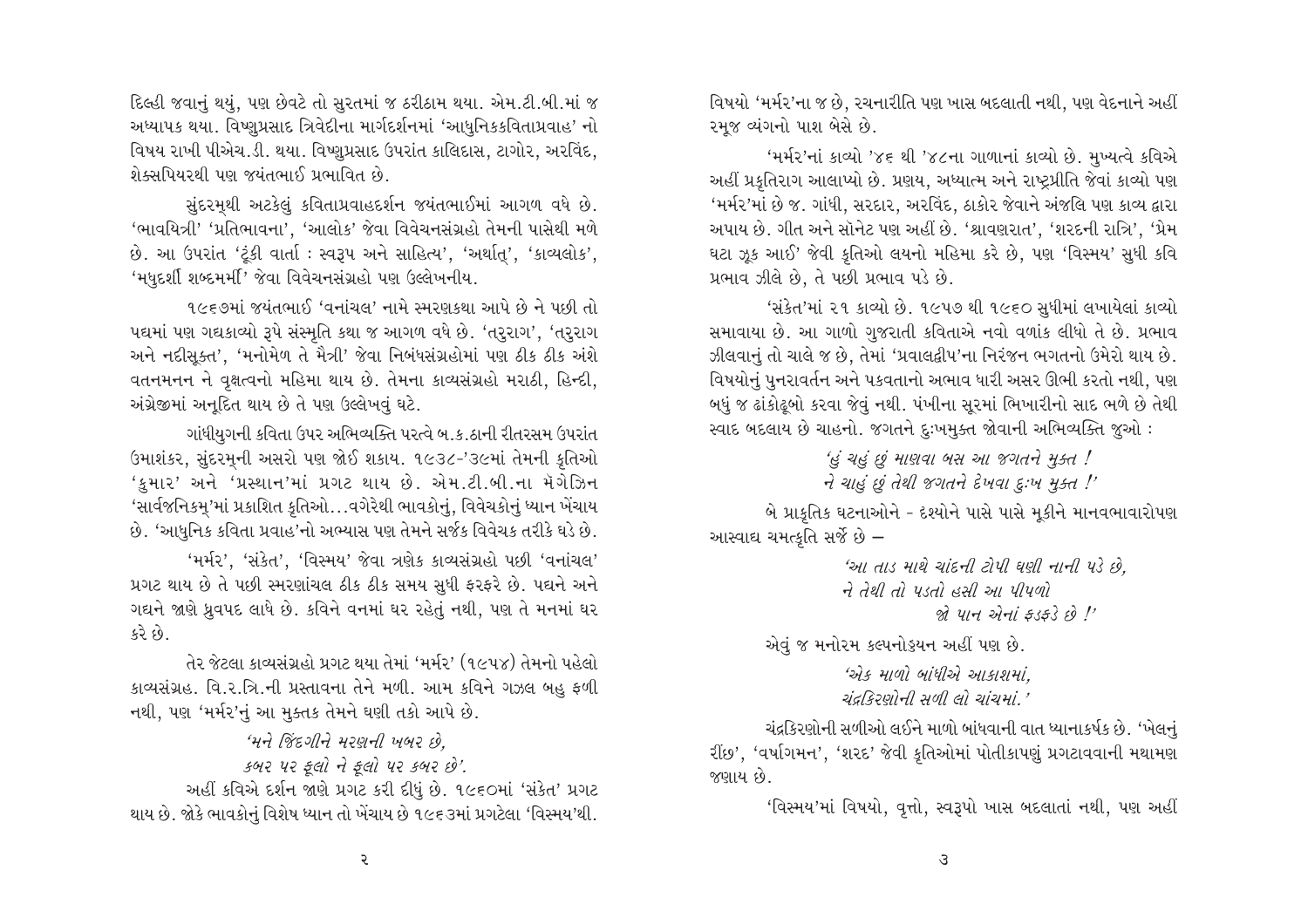વિસ્મયનું તત્ત્વ ઉમેરાય છે.

ઉનાળો કદાચ કવિની પ્રિય ઋત છે. 'ઉનાળાનો દિવસ' તેની મંથર ગતિ સાથે વરઘોડાની ધીમી ચાલ સાથે સંકળાય છે. ઉત્તાળાને બીજા એક કાવ્યમાં કવિએ 'અવધત ઝાળ જટાળો' કહ્યો છે.

'રેવાતટે મધ્યાહ્ન-સંધ્યા'માં પુર્વાર્ધમાં એક નોંધપાત્ર સ્વભાવોક્તિ છે તો ઉત્તરાર્ધમાં સૌંદર્યમંડિત આવી ઉત્પ્રેક્ષા પણ હાથ લાગે છે.

> 'નજીક ઘરમાંથી બેડું લઈ ગ્રામસ્રી સંચરે. વહેણમહીંથી ઘટે સૂરજદીધું સોનું ભરે.'

સૂર્યપ્રકાશથી ચળકતું પાણી પ્રવાહી સોનું હોય તેમ ગ્રામસ્રી તેને ઘડામાં ભરે છે એ દશ્ય રમણીય છે.

'વિસ્મય' એ રીતે પણ મહત્ત્વનો સંગ્રહ છે કે ૧૯૬૭માં પ્રગટ થનાર 'વનાંચલ'નું મુહુર્ત અહીં સાંપડે છે. અતીત 'વિસ્મય'માં ઉજાગર થાય છે. પ્રકૃતિ, પ્રણય, ચિંતન, મનન અને મનુષ્ય અહીં પ્રાધાન્ય ભોગવે જ છે. કાવ્યપ્રકારો પણ અગાઉના જ છે, પણ સંવેદન અહીં વધુ બારીકાઈથી, સલુકાઈથી, ઠાવકાઈથી પ્રગટે છે. પ્રણયની અનુભૂતિ પણ આગવી રીતે પ્રગટે છે. 'જૂના પત્રોનો નાશ કરતાં'માં મંદાકાન્તાની મંથરગતિ વિરહને પણ લંબાવે છે. જે પત્રોનો પાઠ થતો રહ્યો ને તેને વિશે જે છાપ હતી કે સ્નેહ સામે સમય કંઈ નથી તે બદલાય છે. આમ –

> 'હૈયે ચાંપી બહુ વખત જેનો કર્યો પાઠ પ્રીતે, 'રે સંબંધો મરણ પછીયે ના છટે કોઈ રીતે. એવાં એવાં વચન વદતાં કાળની ઠેકડીઓ કીધી: આજે ખબર પડી કે આખરે એ જ જીત્યો !'

'અનુનય', 'તને ચાહીચાહી', 'પ્રીતિ', 'કવન' જેવી કૃતિઓ પ્રશયાનુભુતિને તંતોતંત પ્રગટાવે છે.

અનુનયનો નાયક, નાયિકા સાથે બેસે તો વીજળી પંખો થઈને ફરવાની અને સૌંદર્ય સજવા બેસે તો અરીસો થવાની ઈચ્છા પ્રગટ કરે છે, પણ ભાવકને જે લાધે છે તે તો આ –

> 'ભલે, પ્રીતિથી તો અધિક કશું લીલામય નથી. અને પ્રેમીને શૈશવ વગર બીજું વય નથી.'

'પ્રીત કરે તે જાણે' પ્રેમનું કાવ્યગાન છે. 'વિસ્મય'માં ગેયરચનાઓ ઓછી પ્રભાવક છે. 'ઉઘાડ', 'વસંત', 'રેવાતટે પુરાણા શિવાલયમાં', 'અંધારૂં' જેવાં સૉનેટોમાં પ્રકૃતિનાં ઇન્દ્રિયગ્રાહ્ય ચિત્રો મળે છે તે આસ્વાદ્ય છે.

કવિને વન એ જ વતન છે. વતનમાંના 'ત'ને એમણે કૌંસમાં, કદાચ હૃદયમાં રાખીને વનની વાત જ ગદ્ય-પદ્યમાં કર્યે રાખી છે, તે એટલી હદ સુધી કે પ્રણયગીતોમાં પણ પ્રકૃતિપ્રણય છલકાતો રહે. કવિ અતીતને વાગોળે છે; પણ તે માટે તે આંગળી તો ઝાલે છે નગર સંસ્કૃતિની. શહેરે તેમને સંસ્કાર આપ્યા છે એ वातनो तेमने आनंद्र छे तो એટલે જ આનંદ तेमने थोड़ा वन्य रही शक्या तेनो  $\hat{\omega}$ :

# 'આનંદ છે : સંસ્કારથી હું ધન્ય, આનંદ છે : થોડો રહ્યો છું વન્ય.'

'વન્ય' રહી શકવાનો આનંદ કવિમાં એક પરિવર્તન આણે છે. પ્રકૃતિમાં તો કવિને સંસ્કૃતિનો પ્રવેશ શક્ય લાગતો નથી, પણ પ્રકૃતિ પરકાયા પ્રવેશ કરીને સંસ્કૃતિમાં તો આવી જ ભળે છે. વૃક્ષ પ્રકૃતિ છે, તો ખુરશી સંસ્કૃતિ છે. એટલે જ આવું આશ્ચર્ય પ્રગટે છે:

# $3421 + 521$

# મારી ખુરશીમાં માળો !'

'વિસ્મય'માં અન્ય કવિઓનાં પ્રભાવ ઝીલવાનું ઘટતું આવે છે. વનનો પોતીકો અવાજ અહીં ઊઠે છે. ઘાટ વધુ સંઘેડા ઉતાર છે, તો બારીક નકશીકામનો પરચો પણ અહીં મળે છે.

'સર્ગ'માં પણ શારકામ ઊંડું ચાલે છે. 'ચિતારો' નામક ગીતનો એક અંતરો જુઓ :

> $375$   $(77)$   $(100)$   $(150)$ જંગલજંગલ ઝાડ ટપકેટપકે ફટી નીકળ્યાં  $42d$   $42d$   $43d$ ઘકનીલિમા નરી-अश्रम मिलावट ६२ी ચિતારે રંગપ્યાલીઓ ભરી.'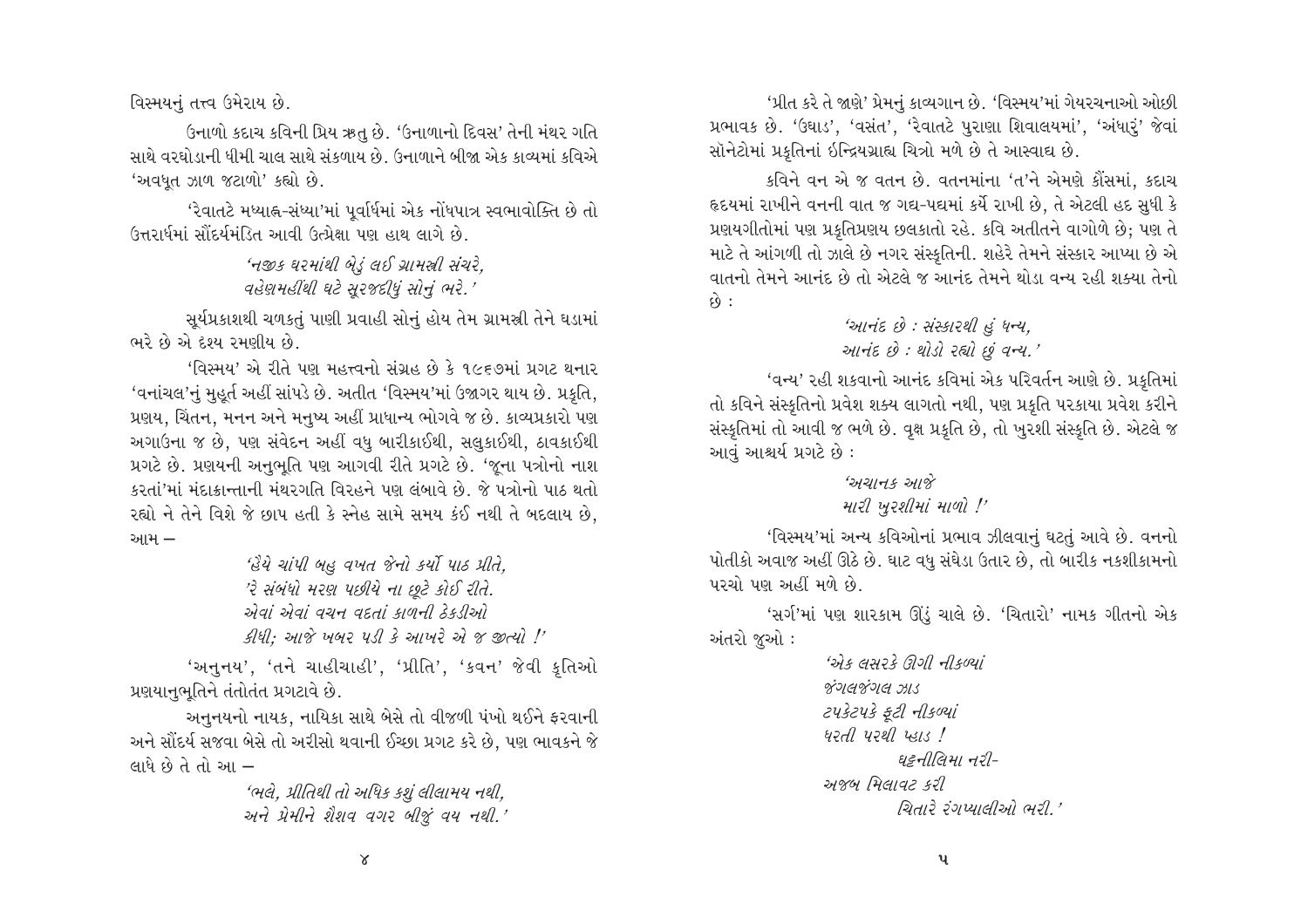એક વિરાટ ચિત્રકાર જે રીતે પ્રકૃતિ સર્જે છે તેનો સંકેત અહીં રમતરમતમાં અપાયો છે.

ગોપીગીતોમાં પણ 'કુહાન હવે ગોકુળ ના આવો તો ચાલશે' જેવી પંક્તિ પછી કુહાન નહીં આવે તો શું થઈ શકે તેની વાત આમ થાય છે:

> 'નિંદર નિરાંતનીમાં સળવળતા કોઈવાર પડખામાં ઝીણું ઝીણું સાલશે-કહાન હવે-'

વિષયો 'સર્ગ'માં બહુ બદલાતા નથી, પણ સૉનેટ વધુ અસરકારક રીતે ખેડાય છે. વિફળતા, વિરહ ચરમસીમાએ પહોંચે છે. વિરહમાં ફરિયાદનો સૂર છતાં નાયિકા દ્વારા સ્વીકૃતિની અપેક્ષા ઘટતી નથી.

> 'મને રાખી હૈયા ભીતર પ્રિય જીવાડીય શકો. અરે પાછો પેલા યમકર થકી લાવીય શકો.'

પૌરાણિક સંદર્ભ પણ અહીં કેવો છબવેશે આવે છે ! અપેક્ષા જ વિરહની જન્મદાત્રી છે. એવું નથી કે કવિ પોતાનો જ વિરહ પ્રમાણે છે, તે નાયિકાની મથામણ પણ પામે છે.

> 'રહો વારે વારે નીરખી નભ વાતાયન થકી. હથેળીઓ વાંચો. નજર ન ઉખાડો નખ થકી. કશું લેવા બહાને ઘર ભીતર જાવું ઝટ સરી તમારા હૈયાને અમુંઝણ રહી કેટલું મથી !'

'વસંત સ્ફોટ'માં આવો ચમત્કાર થાય છે. કવિ કલ્પનાનો !

'હવે ફાટ્યું કાલું નભનું, તડકાના હુંફભર્યા સુંવાળાને ધોળા અહીંતહીં રૂના પોલ ઊડતા. नवेला रोमांये द्वम रूपिर डोशो अधडता; ઊંચે પૂર્ણ પૂર્ણ જયુધ્વજ ધરાના કરકયાં.'

કપાસના ફાટતા કાલાની જેમ વસંત વિસ્ફોટે છે અહીં ! પ્રકૃતિમાં રહેલું नाहतत्त्व કवि आभ प्रभाशे छे.

> 'રોજ ખરે છે પાન. રડે છે ડાળ ખડખડ ખડખડ પીળું હસે છે કાળ !'

શિયાળાનું કિરણ ઘરમાં પ્રવેશે છે ને પ્રભાવે ઘરને ખુણે ચમત્કાર થાય છે.

'છપી જે ઘરના ખણે ને ખાંચમાં.  $212$   $4315$   $320 - 7$   $212 + 7$ 

કવિએ ગઝલને ગંભીરતાથી લીધી નહીં, નહીંતર તેમાં પણ અદ્ભુત પરિણામો મળ્યાં હોત. 'ભીની હવા'માં પણ આ પંક્તિઓ જુઓ :

> 'બાંધેલ વાદળાની ભારી છૂટી ગઈ ને. છુટ્ટી ઊડે છે સખીઓ ભીની ભીની હવામાં.'

'રણ', 'રીંછ', 'અંધારૂં' જેવી કૃતિઓમાં કવિકર્મનો હિસાબ બરાબર મળી રહે છે. 'રણ'માં કલ્પન નાવીન્ય ધ્યાનાર્હ છે.

> 'સર્ય પાંખથી ખરખર રેત ખરે. ઊંચી ડોકે ઊંટ આભનો  $\frac{d}{3}$   $\frac{d}{3}$   $\frac{d}{3}$   $\frac{d}{3}$

'२७' અહીં ઊંટની ચાલ ચાલે છે. અંધકાર અને તડકાનાં વિધવિધ રૂપોમાં પણ કવિની નવજાત કલ્પનાઓ હૃદ છે. કવિની સર્જકચેતનામાં ઘર કરી ગયેલો અતીત વન–વતન સાથે સંકળાય છે.

'વૃક્ષો, મારાં વનવાસીનાં ભેરૂ' કહી કવિએ વૃક્ષોને આત્મસાતુ કરવા માંડ્યા છે. આત્મસાતુ કરવામાં થયું છે એવું કે કવિ ભીતર ચિરકાલીન વૃક્ષત્વ ઊગતું અનુભવે છે.

> $6$ H  $5$  $6$  $d$ ગયા જનમમાં ઝાડ હતો કે શું ? કદાચ આજેય છં.'

શૈશવની ગતિ રાવ તરફની જ હોવાની, તે કદી શિશુત્વ તરફની હોતી નથી. પણ ઝંખના કોને કહી દે $!$ 

> 'ખેતર ખણે કવો કવાના અંધકારની બખોલ - બેઠાં કબતરાંની ભોળી ભોળી લાલ આંખમાં રમતું અમને શૈશવ લાવી આપો !' અછાંદસમાં બાળકથાતત્ત્વ કઈ રીતે ચિંતન સુધી પહોંચે છે તે જુઓ :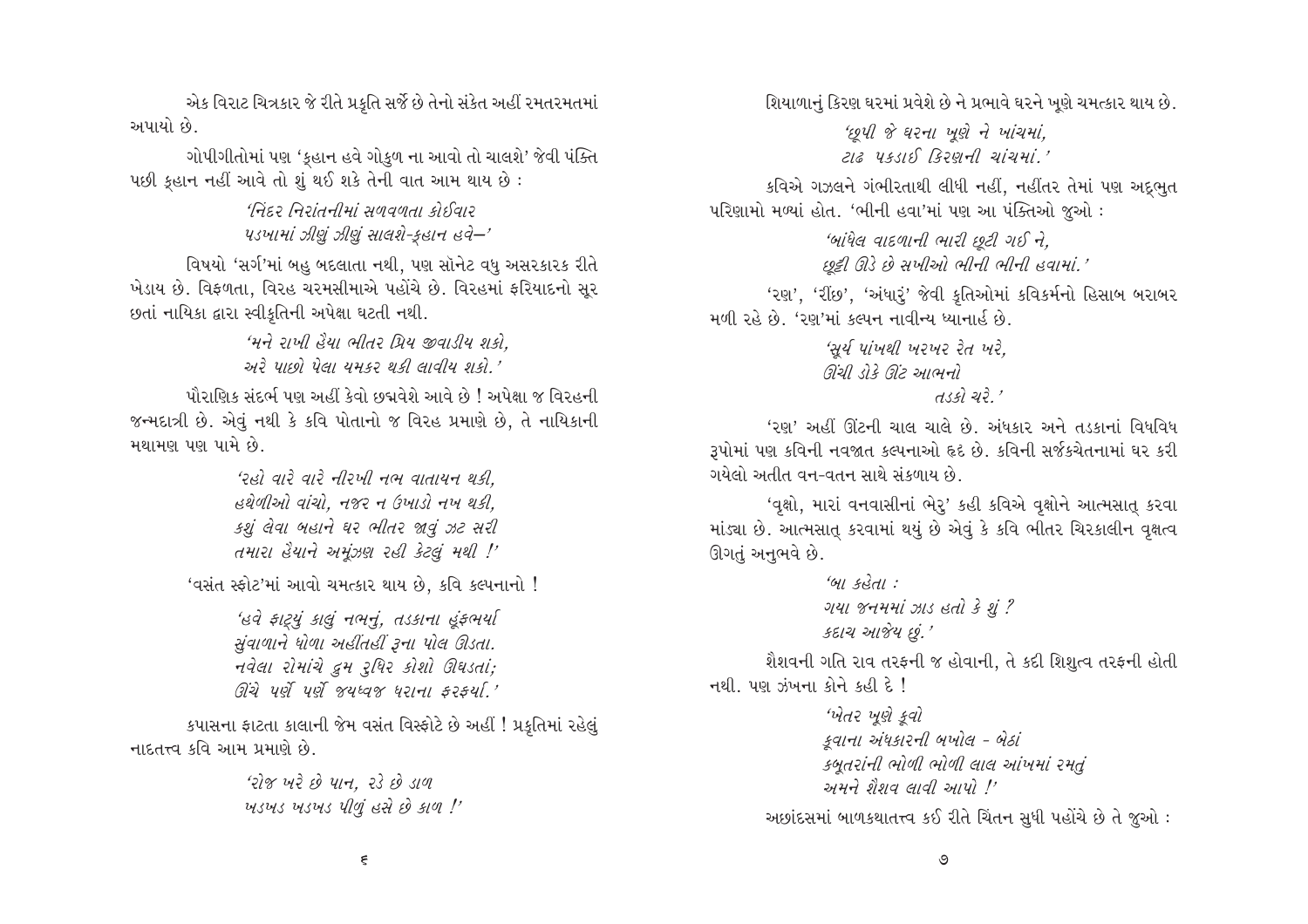'જે જાણે તે જાણે મૃત્ય એટલે કાચબો धीमे यातीने એ उंमेशां સમલાને હરાવે છે.'

જીવન, વચ્ચેવચ્ચે ઝોલાં ખાતું હોય છે, પણ મૃત્યુની ગતિ ધીમી, મક્કમ, અટલ અને અતૂટ છે. જીવન ગમે તેટલું આગળ કૂદે પણ મૃત્યુ તેને હરાવે જ છે. 'વનાંચલ' પછી 'સર્ગ'. 'અંતરીક્ષ' આદિ સંગ્રહોમાં વતન વૈભવ અને વિચ્છેદનાં સમીકરણો ઉકેલાય છે. નગર. ઘર થાય છે, વતન બેઘર થાય છે. આદિમ તત્ત્વની સાથે વિસ્મયનું તત્ત્વ તો ભળેલું છે જ ! ગીતોનું સ્વરૂપ બદલાય છે. 'ભલાજી' વિષયક ગીતોમાં આદિવાસી જગત ઊઘડે છે. સૉનેટની સંખ્યા ઘટે છે, અછાંદસની સંખ્યા વધે છે. 'હાઈકુ' પણ દેખાવા લાગે છે. કટાક્ષ સાથે કારૃણ્ય ભળે છે. નગર શ્વસતા કવિમાં વગડો ઊતરે છે. જયંતભાઈની બાની વધુ સંયત અને સુઘડ અને સુદઢ બને છે. વતન છુટ્યું છે ને સાથે પણ છે. નગર સાથે છે ને છૂટ્યા જેવું જ છે. આ સ્થિતિ વિષાદ બેવડાવે છે.

'મર્મર'ના પ્રવેશકમાં વિષ્ણુપ્રસાદ ત્રિવેદીએ આગાહી કરેલી કે ગુજરાતી સાહિત્યને રમણીય કવિતાની ખોટ નથી પડવાની એવી શ્રી જયંત પાઠક જેવા કવિઓની ઉષાઝલક જોઈને શ્રદ્ધા બેસે છે. તેનો તાળો થોડો મોડો પણ મળે છે. 'અંતરીક્ષ'ના આરંભે એ શ્રદ્ધા દઢીભૂત થાય છે. 'આરૂઢ કવિતા કલા'માં વિષ્ણુપ્રસાદ 'અંતરીક્ષ'ના કવિને પ્રમુખ કવિ તરીકે ઓળખાવે છે. 'અંતરીક્ષ'થી વગડાના શ્વાસ સુધી વનાંચલ પદ્યને વાહન કરે છે. લલિત નિબંધ, ગદ્યમાં કેવી રીતે વિકસે તે 'વનાંચલ'માં પ્રમાણી શકાય ને પદ્યમાં વતન લાલિત્ય કઈ રીતે ખીલે તે 'વિસ્મય'થી વગડાના શ્વાસ સુધીમાં જોઈ શકાય. જયંતભાઈની ઘણી બધી કવિતાઓમાં 'વનાંચલ' જ પદ્યરૂપ પામે છે. 'થોડો વગડાનો શ્વાસ મારા શ્વાસમાં' એ 'અંતરીક્ષ'ની નોંધપાત્ર કૃતિ છે. વતનમાં 'ત' ને કૌંસમાં રાખીએ તો એ બંને કૌંસની બહાર વિસ્તરતાં જણાશે.

કવિ વતનમાં જાય છે, પણ વતન રહ્યું નથી. એટલે કવિ માટે કાવ્યમાં વતનને પુનર્જીવિત કરવા સિવાય કોઈ આરો રહેતો નથી. બા રહી નથી, તે હવે  $\frac{1}{2}$ વિતામાં વસે છે :

> 'આઘે ખેતર જોઉં બે કર કરી ઊંચા મને વારતી-એ મારી ભ્રમણા ? રિસાળ શિશને બોલાવતી બા હતી ?'

કવિને બરાબર ખબર છે કે ભ્રમણાને પ્રશ્નાર્થની રીતે જોવાને બદલે પૂર્ણવિરામ મૂકીને જ જોવાની છે.

'વર્ષો પછી વતનમાં' નામક સૉનેટમાં પણ સચાર ભાવાભિવ્યક્તિનાં દર્શન થાય છે. એ માટે કવિએ કૌંસનો સભાન, હેતુપર્ણ ઉપયોગ કરી જાણ્યો છે. અતીતને ખુલ્લી પંક્તિઓમાં અને વર્તમાનને કૌંસમાં પરીને ભતકાળની મુક્તિ અને વર્તમાનની લાચારીને કવિએ સાંગોપાંગ પ્રગટ કરી આપી છે. એ સાથે જ શૈશવી સોણલાં વઢાઈ ગયાંની લીલીછમ વેદના હૃદયસ્પર્શી રીતે પ્રગટ થઈ છે:

'રે એ દાતરડં ! ગયં લણી શિશ સ્વપ્નો-ઊભા પાકને'.

કવિ જાણે છે કે જે લણાઈ ચક્યું છે તે ફરી મળવાનું નથી એટલે એ 'વતનથી વિદાય થતાં' વન, જન, મન બધું ત્યાં જ છોડી દે છે.

> 'એ મૂક્યું વન, એ મૂક્યાં જન, ઘણે વર્ષે મળ્યાં જે ક્ષણ, મુક્યો ડુંગર ને નદી, વતનમાં એ કોતરો, ખેતર';

આ બધું કવિ ભારે હૈયે છોડે છે. એક વતન ભતકાળમાં છુટ્યું ને ફરી છૂટ્યું વર્તમાનમાં - વર્તમાનને લીધે. વતન છૂટ્યાનો ઝુરાપો 'વનાંચલ'માં પણ શિખરિણીમાં પ્રગટે છે

> 'અહીં હું જન્મ્યો'તો વનની વચમાં તે વન નથી; नथी से भाटीनुं घर, निश्सल्लां ते ४न नथी, અજાણ્યાં તાકી રહે વદન મુજને સૌ સદનમાં, વળું પાછો મારે વનઘર હું : મારા જ મનમાં.'

'થોડો વગડાનો શ્વાસ' તો મનમાં વનને શ્વસે છે. શ્વાસમાં વગડાનો શ્વાસ છે, પિંડમાં પહાડોનાં હાડ છે. નાડીમાં નદીઓનાં નીર છે. આદિ મનુષ્ય જાણે પ્રકૃતિ ધારણ કરીને બેઠો છે. આદિવાસી, નગરવાસી કવિમાં આમ પ્રવેશે છે:

> 'આંગળીમાં આદિવાસીનું તીર્થું તીર રોમ મારાં કરકે છે ઘાસમાં. થોડો વગડાનો શ્વાસ મારા શ્વાસમાં '

'ક્યાં છે ?', 'ક્યાં શોધીએ ?', 'એકવારનું ઘર', 'શૈશવ' જેવી કુતિઓમાં અતીતરાગ ઉત્કટતાથી પ્રગટ થયો છે. 'ક્યાં છે ?'માં નથી તેની શોધ ચાલે છે.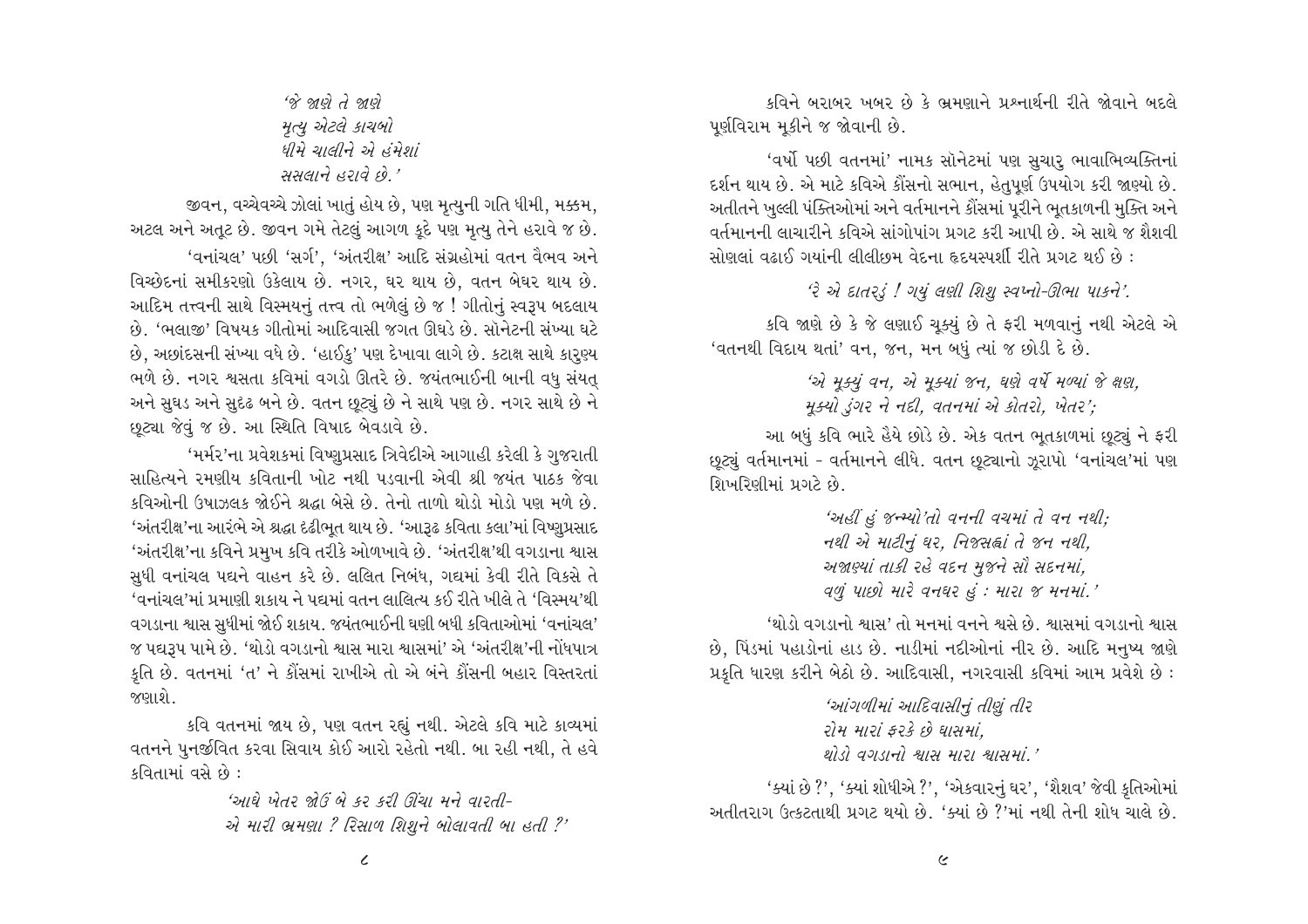'ક્યાં છે મારૂં ટેકરીઓનું ગામ, गामनुं घर, घरनी डोढ, डोढमां અંધારાની કાળી ગાયને દહોતી મારી બા?' અતીત રાગની જેમ જ નહીં. રોગની જેમ પણ વળગ્યો છે. કવિને પડેપડ ઉખડતા લાગે છે.

'દીવાઓમાં દરાઈ ગયેલી દાદાની વાતો  $y_1y_3$   $y_1y_3$   $(y_2, y_3, y_2)$ અને આપણે ? આપણે પણ '

કવિ ઘણે વખતે વતન આવ્યા છે ત્યારે ઘર, વનને જોઈ લેવાની ઉતાવળ હોય તેમ શિખરિણીમાં દોડે છે. ઘર અને વન એ ઉતાવળમાં સાથે સાથે થઈ જાય છે

'હું આવું છું પાછો. બહુ દિન પછી ઘેર: વનમાં'

'હું આવું છું પાછો' સુધી તો સ્વસ્થતા, ગંભીરતા છે. 'બહુદિન પછી'માં વચ્ચે પસાર થયેલો લાંબો અંતરાલ છે. એને લીધે ઘર અને વતન જોવાં છે. એમ માંડીને કહેવાની વાત રહેતી નથી ને ઘરની જોડાજોડ જ 'વન' આવીને ગોઠવાઈ જાય છે. ઘેર અને વનમાં, એમ નહીં, 'ઘેર : વનમાં' કવિ સીધા ને એક સાથે પ્રવેશે છે.

'ભીનું સમયવન', 'મિલન', 'રીસ', 'સમર્ણા', 'તમે ક્યાંથી જાણો ?' 'જીવી ગયો હોત' જેવી કુતિઓમાં વળી એકવાર પ્રણયનું ઊંડાણ તાગવાનો પ્રયત્ન છે. 'રીસ'માં નાયિકા રિસાઈને પિયર ચાલી જાય છે. નાયક ત્યાં પહોંચે છે. નાયિકા જ પોતાને મનાવવાની રીત બતાવે છે, પણ ત્યારે મોડું થઈ ગયું છે. નાયકને તો નાયિકાએ જ, બીજાને વળાવે તેમ વળાવી દીધો છે.

> 'તમે આવ્યા મારે નગર. ઘરને આંગણ પિયા અને મેં મૂખીએ રીસની રગમાં શબ્દ સરખો કહ્યો ના પ્રીતિનો. સૌની જયમ દઈ દીધી મેં પણ વિદા.'

એક તરફ પસ્તાતી નાયિકા છે તો ભલાજીની 'ભીલી' જરા પણ શરમાળ કે સંકોચશીલ નથી. એ રોકડું પરખાવે છે.

> 'અમથો અમથો અમે ભલાજી કર્યો લાડનો લટકો.

# આ વગડાને મારગ તમને  $32qq/d$   $22q'$

વનમાં વિરાગ હોય, અહીં અનુરાગ છે. વન અસાર લાગે, પણ કવિનો તો આખો સંસાર જ. વગર સંસારે, વનમાં છે. સંસાર નગરમાં છે. પણ અનેક રીતે ૩૫ે કવિ વસાવે છે વનમાં. કવિના લગભગ બધા જ સંગ્રહોમાં સાઘંતભાવ વિરહનો-ઝુરાપાનો રહ્યો છે. 'ભીનું સમયવન' સ્મરણ અને સ્વપ્ન વચ્ચે નાયકને વિભાગે છે. વિરહાનભતિમાં કવિ એવી તંદ્રામાં સરે છે કે પોતાને તે કંઈક આમ જએ છે:

> 'હવે સંકેલાતું સકલ મુજ અસ્તિત્વ મનમાં. હું અર્ધા જીવું છું સ્મરણ અહીં. અર્ધા સપનમાં.'

'જીવી ગયો હોત' અછાંદસ છે. નિર્બંધ યાતનાનો ભાર એમાં પડેલો છે. નાયિકા તરફના ઉત્કટ રાગાવેગનો ને નાયકની વિકળતાનો આવો પડધો પડે છે.

> 'મુખપર ઢંકાયેલી મૃત્યુની ચાદરને સહેજ આધી કરીને તમે માત્ર 'કેમ છો ?' એટલું જ પૂછ્યું હોત તો હું જીવી ગયો હોત.'

આ પ્રકારની સંવેદનાથી ને તેની અભિવ્યક્તિથી કવિ, અન્ય કવિઓ વચ્ચે પોતીક સ્થાન બનાવી લે છે.

ઉશનસે 'અનુનય'માંની કવિતાનો વિશેષ: 'વન્યતા'-એમ કહ્યું છે ને સાથે ટકોર પણ કરી છે કે ''અનુનય'માં બપોર પછીના તાપથી જરાક નમી ગયેલી પાકટતા છે, જે બાબતમાં હવે સાવધાન થઈ જવાની જરૂર છે."

'અનુનય'માં શિશુની પ્રકૃતિ-પ્રવૃત્તિનું ચિત્રણ થયું છે. અહીં માણસ અને માનસનાં કાવ્યો છે. 'માણસ' શીર્ષક ધરાવતી ગઝલ તંતોતંત પાર પડી છે. અહીં રમતાં રમતાં લડી પડતો ને હસતાં હસતાં રડી પડતો માણસ છે. તેની બધી જ વિલક્ષણતાઓ સાથે માણસની ખોટ કવિને પડે જ છે.

> 'પુજાવા ઝટ થયા પાળિયા. માણસ છે. ટાણે ખોટ્યું પડી, પડે ભે, માણસ છે.' માણસ નિમિત્તે કવિએ પોતાનું લક્ષ્ય પણ પ્રગટ કર્યું છે.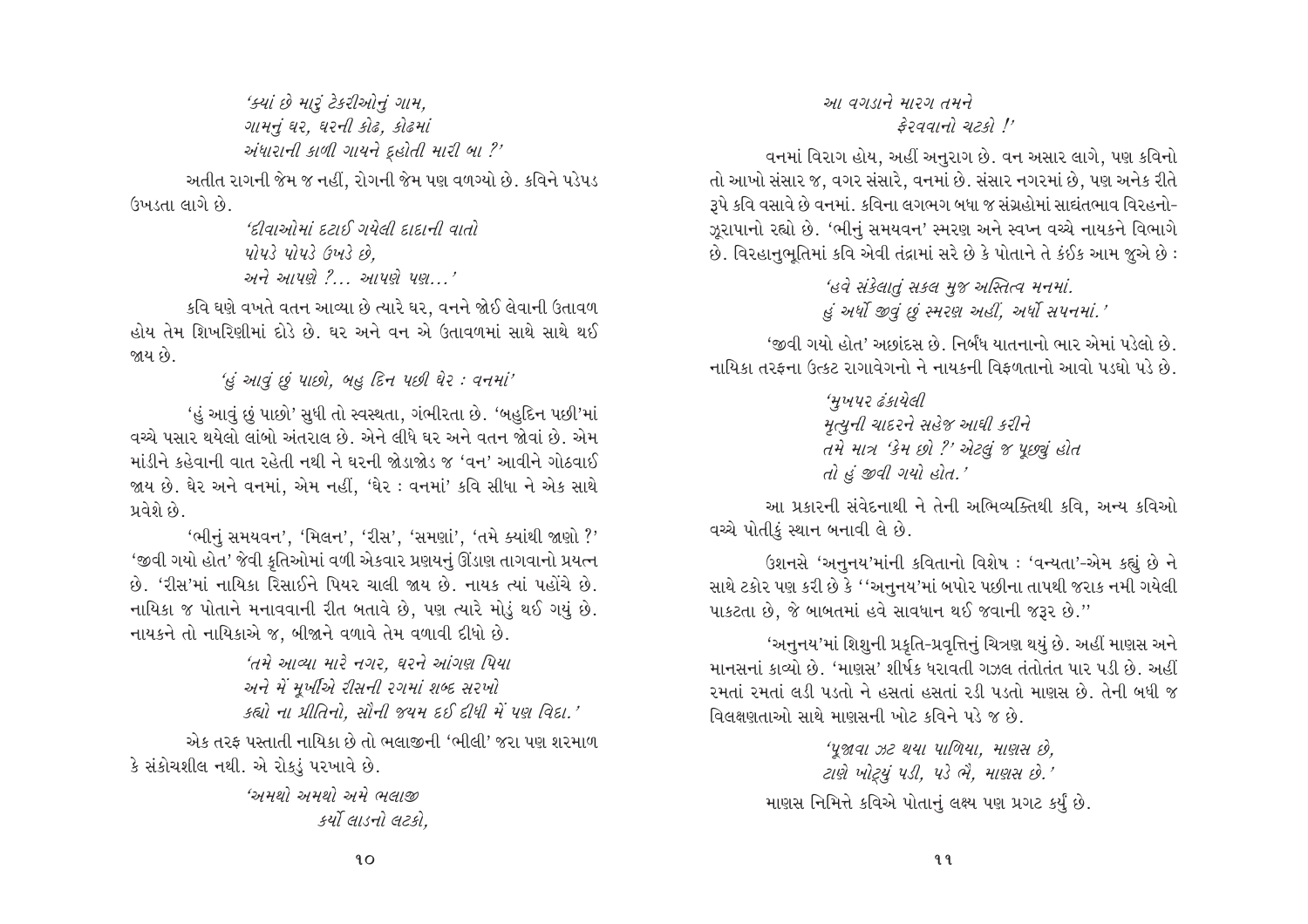'મારે મારાથીય આગળ મારીય પાર જવાનું છે.' <u>કવિને વેદનાનો વેદ કરવાની લાચારી છે.</u> 'માણસ છીએ એટલે વેદનાનું વાદળ પહેરીને જ ફરવું પડે.' 'જયારે', 'કવિપ્રવેશો', 'ઇંડું', 'કેવું થાય ?', 'વેદના', 'દુ:ખનું નામ પાડવાની કવિતા'માં મનુષ્યની અભાવ-સ્વભાવપર્ણ પીડાનું આલેખન છે.  $\hat{\mathscr{C}}$   $\varepsilon$ :ખૂનું કંઈ નામ નહીં. તે કેમ કરીને કહેવું !

નામ વગરની નદીઓને તો છાનાંમાંનાં લેવું.'

ને દુઃખને રાખવાનું છે કેવી રીતે ?

'વસ્તર નીચે અસ્તર જેવું દુઃખ દબાવી રહેવું.'

'અનુનય'માં કવિએ કવિતાને પણ વિષય તરીકે ખપમાં લીધી છે. કાવ્યપદાર્થને પામવાની ચાવી આપી છે

> $(3)$ ળિયાના જાળામાં આખા બ્રહ્માંડને તરફડતું જોવાની આંખ છે? હોય તો તું  $49d + 4298 - 4812$

બધું હોય તોપણ કવિતા ન હોય તેનો સંકેત 'કદાચ' દ્વારા અપાયો છે. 'મૃગયા'માં પણ 'કવિતા ન કરવા વિશે કવિતા' છે. કાવ્ય પ્રશ્નાર્થોથી આરંભાય છે.

> 'કવિતા કરવાનું બંધ કરીએ તો શું થાય ? સરોવર સુકાઈ જાય ?  $H2$ ) and  $H2$

આવા પ્રશ્નોનો ઉત્તર કવિ જ આમ આપે છે:

'ના, ના, એવું એવું તો ના થાય-- ને અંતે કહે છે-

# આમ તો કશું ના થાય એટલે કે કશું થાય જ નહીં !'

'કશું થાય જ નહીં'નો કાકુ સ્પષ્ટ થતાં ખબર પડે છે કે કવિતા કરવાનું બંધ કરીએ તો કશું થાય જ નહીં ! 'કશું થાય જ નહીં !' પછી જે અર્થ મનમાં વિસ્તરે છે તેનો છેડો દેખાય એવો નથી.

જયંતભાઈનું બાલ્યકાળનું નામ બચુભાઈ હતું. એ બચુભાઈને લઈને પણ કેટલાંક આત્મકથનાત્મક અસર ઊભી કરતાં કાવ્યો આવ્યાં છે. અહીં વગડાઉ બોલીનો સરતી સ્વાદ પણ એકાકાર થાય છે.

> 'અમે તમારે અસલ ઘરેથી વનવગડેથી આઈવા ભૂત આંબલે ભેજ્યો તે સંદેશ ચાંચમાં લાઈવા.'

'મૃગયા'માં રાગ-અનુરાગ છે. ભલાજી, બચુભાઈ, અમથાભાઈ જેવાં પાત્રો એ આમ તો કવિએ જ પોતાની ઊભી કરેલી વસતી છે. અમથાભાઈ સાથે અમથી અમથી રમત પણ ચાલે છે.

> 'આવોને અમથાભાઈ અમથાઅમથા કવિતા લખીએ લખતાંલખતાં બને ! આપણે આપણને ઓળખીએ '

અહીં બધું અમથું અમથું જ નથી. મથું મથું પણ છે. જયંતભાઈએ પ્રીતિ કાવ્યો કર્યા છે તે આપણે જાણીએ છીએ. પણ ભીતિકાવ્યો પણ કર્યા છે તે ઓછા જાણતા હશે. 'વનાંચલ'ના દાદા સાથે સૂતેલા બચુભાઈની પ્રેતસૃષ્ટિની અનુભૂતિનો આકાર ડરામણો છે. 'મૃગયા' કાવ્યમાં ભય, લયમાં પરિણમે છે. અહીં શિકાર મુગનો નથી, સળગતા શબ્દનો છે. વાત હકીકતે તો શબ્દમુગને વીંધવા-પામવાની છે.

'શૂળી ઉપર સેજ'માં પીડા ઉપરાંત મૃત્યુ પ્રાધાન્ય ભોગવે છે. વિષયોમાં ઝાઝું નાવીન્ય નથી, અભિવ્યક્તિમાં છે. વેદનાની વૈતરણી પાર કરીને કવિ સામે પાર મૃત્યુના પ્રદેશમાં પહોંચવા વ્યાકુળ છે, પણ પરિણામ ?

> 'તરી તરીને કાંઠે અવાયું તે તો ત્યાં જ પાછું-જીવનમાં.'

બચુભાઈ અહીં પણ છે. બચુભાઈની શોકસભા છે ને કમાલ એ છે કે તે પ્રાણીઓએ ભરી છે. ખરખરો આમ થાય છે: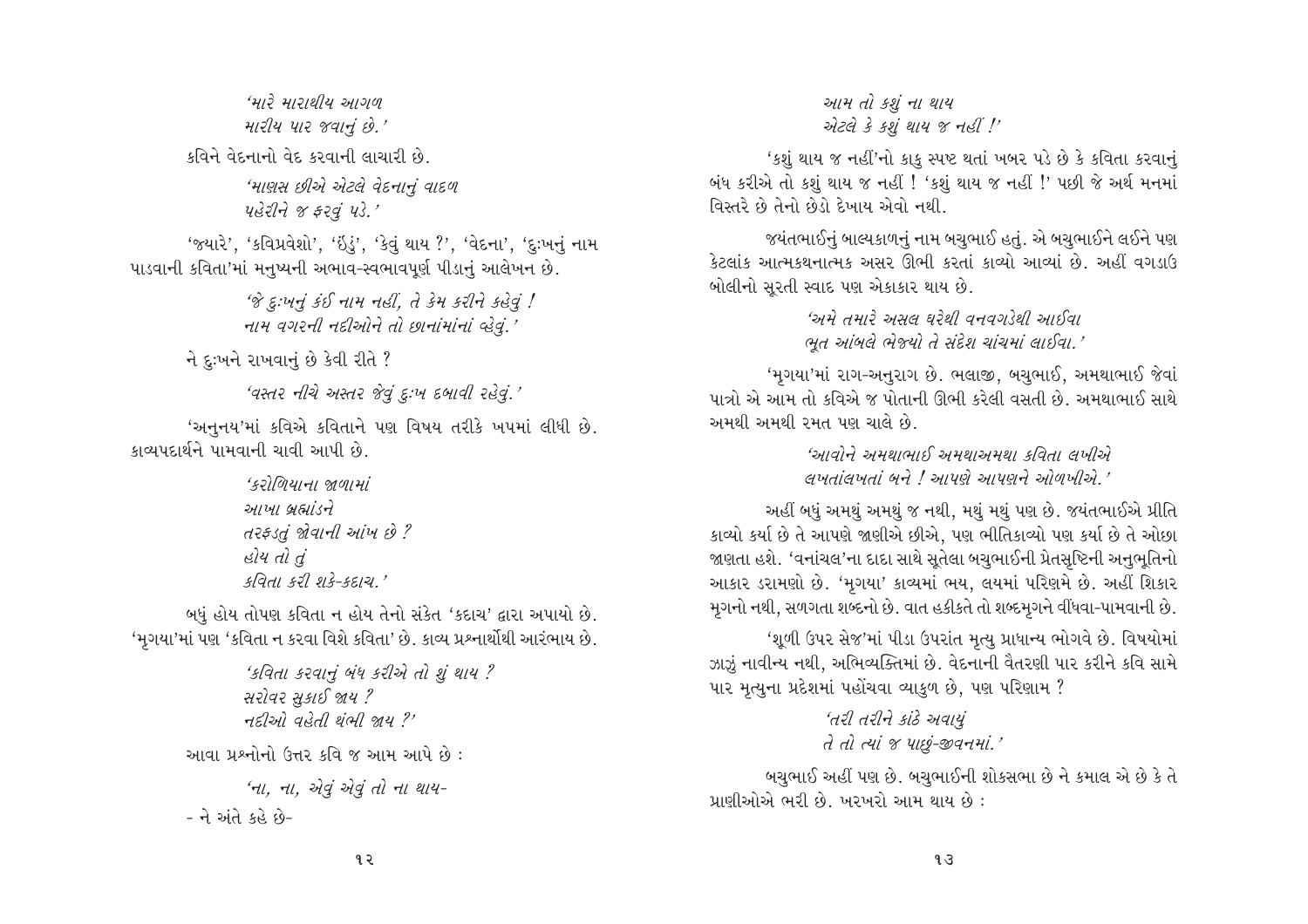'ગયો ગયો ઘરનો માણસ ખરખબર્યું નો પૂછનારો, પાયાના મોંઘા મલમલથી આંખડીને લંછનારો.'

પ્રણય. પ્રકૃતિ. ઋત એમ બધું જ 'શળી ઉપર સેજ'માં પણ છે. પણ ફરક એ છે કે અહીં બધું, વધુ ઘૂંટાઈને, રસાઈને, અધ્યાત્મરંગી બને છે.

> $'$ BEHI 2118EHI 21981011 સંતો પીઓ ટકોટક પ્યાલા.'

આ જ ગતિ 'બે અક્ષર આનંદના'માં પણ ચાલુ રહે છે. 'મર્મર' અહીં 'આનંદ'માં પરિણમે છે. મધ્યકાલીન ભક્તિ કવિતાના સંસ્કારો ઝીલીને અહીં પહેલીવાર, સંતવાણી, નહીં જયંતવાણી પ્રગટી છે.

> 'ઘડીકમાં આ બાજુ ઢળે છે ઘડીકમાં ઓ બાજુ ઢળે છે ઘાટવગરની લોટી છે. રહે સંસારના સરસીજી શં કરીએ મ્હેતા નરસીંજી !'

'નિશ્ચેના મ્હેલ'માં ૫ગ મકવા જતા સ્થિતિ આવી છે.

'ચાનક રાખું ને તોય ચૂકં: ગુરૂજી, કેમ પગલું હું નિશ્ચેમાં મૂકું ?'

'પાનબાઈનો વલોપાત'માં ગંગાસતીના ભજનની સાથે આવી આરત પ્રગટે છે.

> 'વીજળીને ઝબકારે મારે મોતી પરોવવાં ને ઓચિંતું થયું અંધારૂંજી; ગંગાસતીજી મારી મતિ મંઝાણી હવે મણકાની માળા કેમ ધારૂંજી !'

અહીં મુંઝારાને ગેરૂઓ રંગ ચડે છે. વનાંચલને ભગવી ધજા ચડે છે જાણે ! પ્રકૃતિ, અતીત બધું છે જ, પણ સ્વર સંયત થયો છે. સહજ થયો છે ને અભિવ્યક્તિ બદલાય છે.

> 'ચઢી ગયો તો પહાડ થયા ने हूली गयो तो ખीण

## વંકાયો તો વખત થયાં ने हसी पड़यां तो झीश.'

જયંતભાઈની કવિતા ૧૮૦º ને ખણે વળે દે ને સામે છેડેથી આવે છે જાણે ! ભલે કૃષ્ણ જેવા, પણ અહીં 'બે અક્ષર આનંદના' પડે છે જરૂર. આ અક્ષર નવા છે.

'ક્ષણોમાં જીવું છું' જયંતભાઈની સમગ્ર કવિતાનો સંચય છે. એમાં નવ સંગ્રહો ઉપરાંત ૬૦ જેટલાં બીજાં કાવ્યો ઉમેરાયાં છે. આગલું બધું જ અહીં કેરી ફોરવડ થાય છે. પણ તેમાં ચિંતન ઉમેરાય છે. જયંતભાઈની કવિતાઓમાં ઝાઝા વળાંકો ને મોટાં પરિવર્તનો નથી, પણ દરેક સંગ્રહે કોઈ નવું તત્ત્વ ઉમેરાય છે ને તે ભળી ગળી જાય તે રીતે. તેને સાચવીને સુક્ષ્મદર્શકથી જોવું પડે છે. એક પછી એક શિખરો સર કરતાં કવિ ચિંતન સધી આવે છે. સૉનેટ છે. માત્રામેળી રચનાઓ છે, પણ મહિમા અછાંદસનો છે: મૂલ અહીં ઊર્ધ્વમૂલ બને છે.

'મૂળિયાં વગર - જાણે અધ્ધર વવાયો છું.' ગતિ અમૃત તરફની છે, પણ મનુષ્ય પરત્વેની સહાનુભૂતિ યે ઓછી નથી.  $4/71/71/71/71/71/7-$ માણસ હોવાનો શાપ ' દેવોનું આહુવાન પણ અહીં થાય છે, પણ પ્રશ્ન અનિશ્ચિતતાનો છે. 'દેવો તો આવે કે નાય આવે ! કારણ મંદિરને દેવ જોઈએ पुण हेवोने मंहिर नाय श्रेछ्ये !' 'ખેલમેં' કૃતિ સંતવાણીનો રણકો ભવ્યદર્શનની અનુભતિમાં ભાવકને મૂકે છે. 'ખેલ મેં દેખા ખેલનહારા !

અલકમલકસે આયા બાદલ બરસત અનરાધારા.'

અહીંની તાજગી ગાંભીર્યપર્ણ છે.

'દ્રુતવિલંબિત'માં પણ પ્રકૃતિને પીડા છાંદસ, અછાંદસ અને ગેય રચનાઓમાં સરખી બળકટતાથી આલેખાય છે. 'રાતે વરસાદમાં' મેઘરાજાની સવારી, વીજભાલો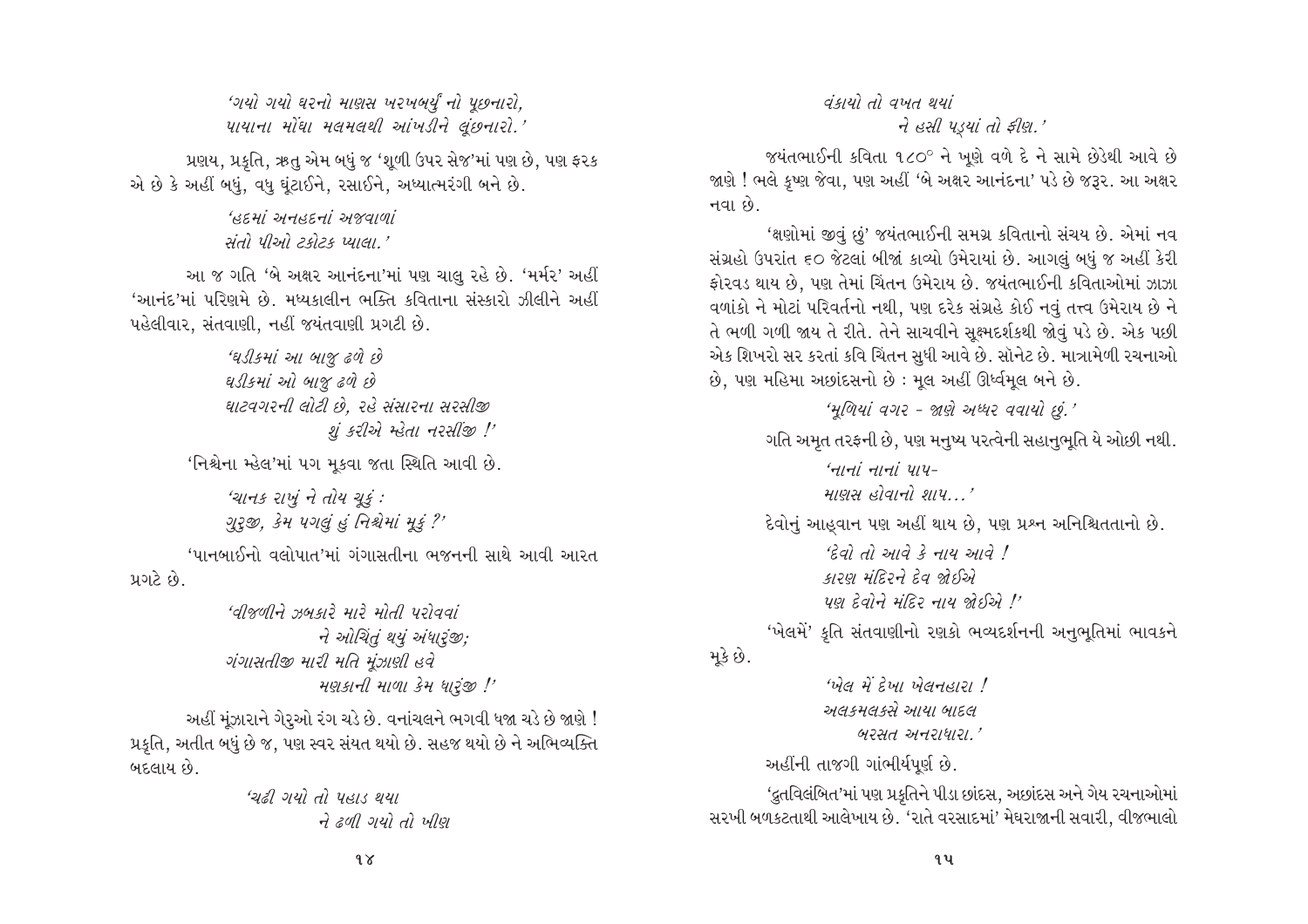ઉછાળતી વર્ણવાય છે. જે રૂપકને સાઘંત નિભાવે છે. 'ભીનું'માં ભીનું શબ્દનાં આવર્તનો દ્વારા ભીનાશ દશ્ય-સ્પર્શરૂપે પ્રગટે છે.

> 'ભીનાં ભીનાં ધન ટપકતાં. વાયરા વાય ભીના. ભીનાં ભીનાં વન ટપકતાં. ઉત્સરે ભીની ગંધ. ભીનો ભીનો સુરજ ટપકે પર્ણથી દીમ અંગ ભીના પ્હાડો. ખળખળ ભીના બેય કાંઠા નદીના.'

અહીં બધું ભીનું હોય તે તો સમજાય, પણ સૂર્ય પણ ભીનો ટપકતો બતાવીને કવિએ કમાલ કરી છે.

કવિએ પ્હાડ-ઝાડને વનસ્થને હૃદયસ્થ કર્યાં જ છે, પણ પ્રાસમાં પણ બંનેને વારંવાર એકબીજાની સાથે સાંકળ્યાં છે

'બીજ'માં પ્રણયની ઉત્કટતા ને પીડાની અભિવ્યક્તિ મળી છે.

'નહીં વાદળ નહીં વીજ સજનવા.  $Hw$   $\Omega$   $Hw$   $\Omega$   $\Omega$   $\Omega$   $\Omega$   $\Omega$   $\Omega$ 

'એકવારના ગોકુળમાં' કૃષ્ણ કવિની પીડા આમ પ્રગટી છે:

'એકવારના છોડેલા ગોકુળમાં પાછા અવાતું નથી.' પછી તો પીડાની જાણે સમાધિ લાગે છે. કવિ પોતાનામાં જ ઊંડા ઊતરે છે.

> 'જીવડો ઊઠી ગયો જગતવા ્રદિયો રૂઠી ગયો ઓચિંતો અંગે અરચેલો ગુલાલ ગેરૂ થયો હવે બધી પરકમ્પા પરી મુણુ પુરુષ મળુ થયા એક પલાંઠી અચલ હવે તો શન્ય સમાધિયાત્રા.'

'અક્ષરપગલે'માં પરમાત્માના સાક્ષાત્કારનો આનંદ ઓચ્છવ છે.

'અક્ષર પગલે આવ્યા રે અવિનાશે કોરા કાગળ શા જીવતરને કરી ગયા રે કાશી !' 'અક્ષરપગલે'ની જયંતવાણી મને એટલે સ્પર્શ કે તેમના સંગ્રહનું સંપાદન કર્યું તો તેનું નામ પણ 'અક્ષરપગલે' આપ્યું.

૧ સપ્ટેમ્બર, ૨૦૦૩ ને રોજ જયન્તભાઈનું એકદમ અણધાર્યું ને સરળ મૃત્યુ થયું. ઈર્ષા આવે તેવું મૃત્યુ ! કોઈ પણ એવું મૃત્યુ ઇચ્છે. તેમના મૃત્યુના વરસેકમાં 'અક્ષરપગલે' પ્રગટ થયો. એ રીતે એ પહેલો મરણોત્તર સંગ્રહ છે. બીજો મરણોત્તર સંગ્રહ તે 'જાગરણ'. ત્રીજો સંગ્રહ કેવળ સંપાદન છે. 'જયન્ત પાઠકના શ્રેષ્ઠ સૉનેટો' નામક સંપાદન ૨૦૧૨માં દેવેન્દ્ર દવેએ કર્યું છે. તેમાં 'મર્મર'થી 'જાગરણ' ('અક્ષરપગલે' ને બાદ કરતાં) સુધીનાં પસંદગીના ૧૦૧ સૉનેટો સમાવાયા છે.

'દ્રતવિલંબિત'માં કવિએ નોંધ્યું છે : 'ભાષાની સાધનાને સજ્જતા વગર કાવ્ય થતું નથી. આ સજ્જતામાં મારી સમજ પ્રમાણે પ્રતિભા અને નિપુણતા બન્નેનું પ્રવર્તન હોય છે.' કવિનું માનવું છે કે કવિતા બોલે છે, પણ કાનમાં કહે છે. એ બધું ને વધુ બોલતી નથી, એટલે કે પુરૂં ને સ્પષ્ટ કહેતી નથી.'

કવિએ આવરણને કવિતાનો આત્મા કહ્યો છે. એ જ કારણ છે કે મુખર થતા કવિઓને ને કાવ્યોને આપણે વખતોવખત નર્મ-મર્મથી સ્થપાઈ પણ છે.

કવિ તરીકે કાવ્યપાસેથી તેમની સૌન્દર્યથી વિશેષની અપેક્ષા નથી.

 $402$ સૌન્દર્યથી અધિક ઇચ્છું ન હું કંઈ જ.'

કાવ્યમાં અવબોધ એ જ એમને મન બોધ છે. એમણે ડાયરીમાં લખ્યું છે : 'કવિતા જાગૃતિ કે બોધ માટેનું એલાર્મ ક્લોક નથી. પંખી ટહુકો છે. એનાથી કોઈએ જાગી જવું હોય તો ભલે. પણ એનો ટહુકો કોઈને જગાડવા માટે નથી.'

કવિતા વિશેના જયંતભાઈના આગવા વિચારો છે. તેમણે ડાયરીમાં નોંધ્યું છે : 'એક અવતારમાં કવિ ન થવાય. આ અતિશયોક્તિ નથી, અલ્પોક્તિ હોય કદાચ $.$ '

કદાચ વાત વતનના બદલાવાની પણ નથી, નગરના બદલાવાની પણ છે. એટલે જ નર્મદની જેમ સુરતની ભૂમિને પાઠક સાહેબ ચૂમે પણ છે, કંઈક આ રીતે.

> 'સુરત મુજ ઘાયલ ભૂમિ તારી ભોંય ચુમી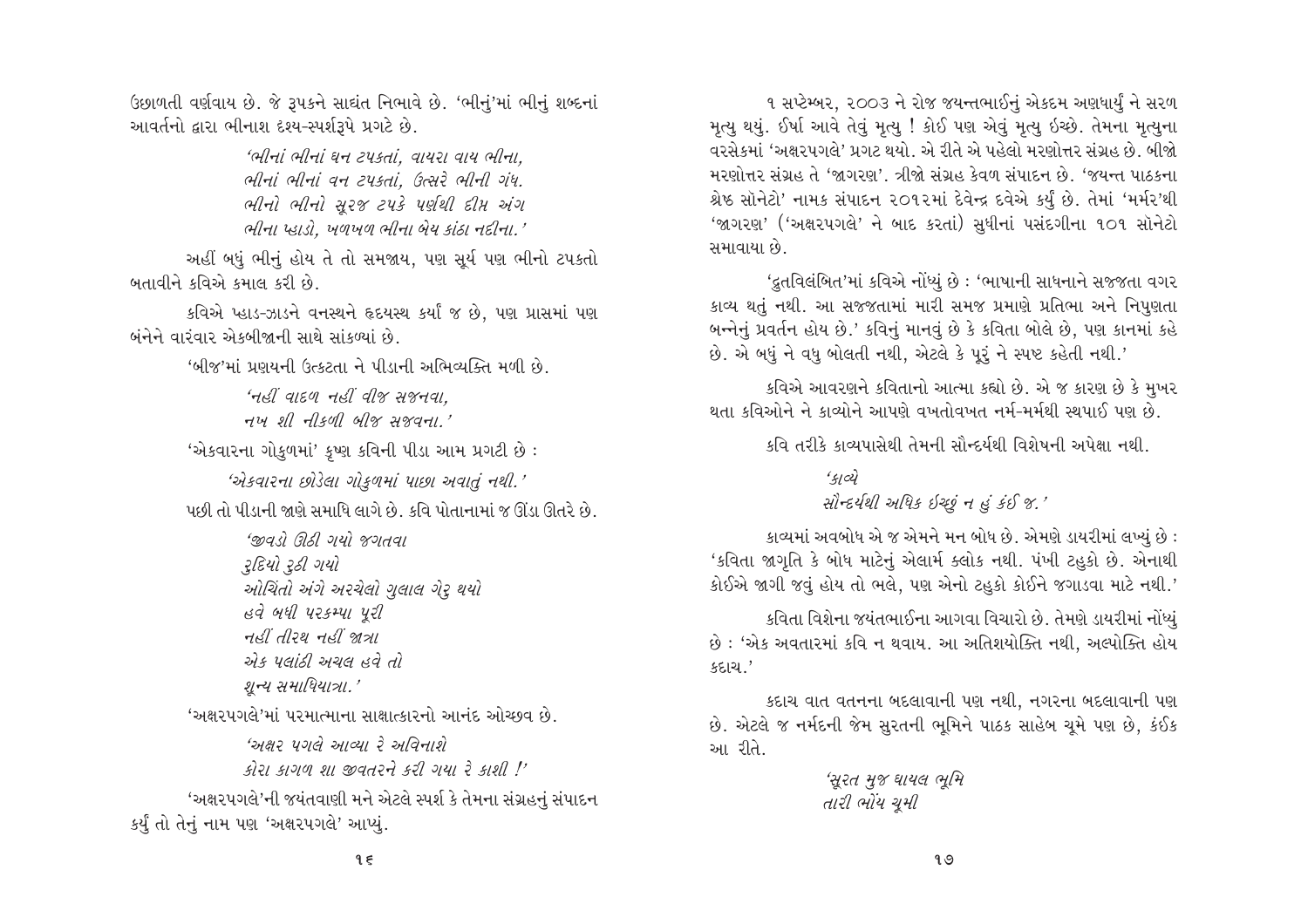# હું તને પ્રેમપૂર્વક ધિક્કાર છું હું તને ધિક્કારપૂર્વક પ્રેમ કરૂં છું.'

જે વનમાં નથી તે હવે મનમાં છે. વાત પછી વન-નગરના સમન્વયની પણ નથી રહેતી, પૃથ્વીને વ્યાપી વળવાની છે.

> 'ચહું : પુથિવી બ્રહ્માંડે થોડાં વધુ ભ્રમણ લિયે ઝડપથી બધું પહોંચે શન્યે - ઉતાવળ છે મને.'

ઘણા સમય સુધી તો પ્રકૃતિ જ કૃતિ રહી છે. જીવન વિશેનું સત્ય લાધ્યું હોય તેવું સરળ ગાંભીર્ય પણ કૃતિઓમાંથી પ્રગટતું આવે છે. આસક્તિ, અનાસક્તિમાં અને અનાસક્તિ મુક્તિમાં પરિણમે છે. આ મુક્તિ પરપોટામાંથી મુક્ત થતી હવાને જ નથી ચીંધતી, હવાનીય ઉપર રહેતા આકાશનેય તાગે છે ને તાકે છે.

ક્યાંક ઘેટાંની જેમ નીચું જ જોઈ રહેનારી દષ્ટિને આકાશદર્શન શક્ય નથી તેનો અફસોસ છે, તો ક્યાંક મુક્તિ, અધ્યાત્મનેય નહીં, આત્મને ચીંધે છે તેનો સંતર્પક અનુભવ પણ છે.

કવિનાં કાવ્યોનું ૨૦૦૯માં એક સંપાદન 'જાગરણ', તેમના પુત્રવધુ નીલા પાઠક અને લઘુબંધુ રમણ પાઠક દ્વારા પ્રાપ્ત થાય છે. આ સંગ્રહનું પુરૂં આયોજન કવિએ પોતે જ કરેલું, પણ સંગ્રહ પ્રગટ થાય તે પહેલાં તેમનું અચાનક અવસાન થયું.

'અક્ષર પગલે'માં કેટલીક પસંદગીપૂર્વકની કૃતિઓ લેવાઈ, તે પછી પણ કેટલીક કૃતિઓનું ગ્રંથરૂપ પ્રગટવું બાકી હતું. એમાં બધી જ કૃતિઓ સમાવી લેવાઈ. 'અક્ષર પગલે'માં પ્રગટેલાં પંખીકાવ્યો અહીં એક જુથમાં છે. ૧૦૬ જેટલા કાવ્યો એમાં છે.

અહીં પ્રેમ, પ્રકૃતિ કે અતીત રાગની તીવ્રતા નથી, તૃપ્તિ છે, વતનવટો છે તો નગરવટોય છે. પણ કવિ હવે આશ્વસ્ત છે.'

'હું તો ગુંચ સ્વયં, પછી મુઝથી ગુંચ તો ઉકલે?'

સમુદ્રમંથનમાં મહત્ત્વાકાંક્ષાનું ગૌરવ છે તો બીજે પક્ષે કવિએ કરેલો નિયતિનો સ્વીકાર પણ છે.

> 'મનુષ્યે રહેવાનું સતત મથીને, મંથન પછી, સુધા સાથે સાર્યું વિષ પણ પીવાનું જ, નિયતિ !'

કવિએ સંતોની ધુણી ધખાવી છે ને ત્યાં 'જયંત' વાણી આમ પ્રગટે છે.

'જ જ સબ. ઊઠ ઊઠ અબ.  $\mathfrak{soR}$  244  $\mathfrak{A}$  20  $\mathfrak{t}$  :

. . . . . . . . . . . . .

 $\Box$ 

જાગ. ભયા ઉજિયારા સુરતા કો સુરજ સે જોડ !'

ગુરૂકાવ્યોમાં શિષ્યની નોધારી સ્થિતિ પ્રગટે છે તો ગુરૂને પડકારાય પણ છે.

'ઊંચે પરવત ધાર ગુરૂજી, નીચે ખીણ અંધાર ગુરૂજી,

મૂળ વિના ઊગ્યો છું જાણે- પડું પડું નોધાર ગુરૂજી.'

'તયે ગુરૂજી દિલમાં દિવો પ્રગટાવો તો ખરા કહં ! અંધારાને અંદરખાને સળગાવો તો ખરા કહું.'

ગુરૂને સંભળાવાય છે કે 'પોથી પાનાં' વાંચવાથી નહીં, 'ખુદ ખો જાને સે' 'કદ' જડે છે.

વનાંચલ સાથે પછી તો સ્મરણાંચલ જ ચાલ્યું છે. વનાંચલ કદાચ ધ્રુવ પદ છે. એટલે જ તે ગદ્યમાં ને પદ્યમાં સમાંતરે ચાલ્યું. 'વનાંચલ'ને ગદ્યમાં ગદ્યની રીતે ને પદ્યમાં પદ્યની રીતે ખેડાયું. કવિનો આ વિશેષ છે. કવિનું આ પ્રદાન છે.

વતન ન રહેતાં કથન બદલાયું વ(ત)ન ન રહેતાં થયેલા અફસોસ વિષાદયુક્ત થયો. એનો અર્થ એવો પણ થઈ શકે કે કવિ એમ ઇચ્છતા હતા કે વનવાસીઓનો વિકાસ ન થાય, બધું બદલાયેલું જુએ છે તો કવિ મૂળ ખોવાની તીવ્રતા અનુભવે છે. સવાલ તો એ પણ થાય કે વતન વહાલું જ હતું તો તેઓ ત્યાં જ કેમ ન રહ્યાં ? સૂરતને બીજું વતન કેમ બનાવ્યું ? કમાલ તો એ છે કે તેમણે સૂરતને પણ એટલી જ તીવ્રતાથી ચાહ્યું છે. માત્ર વતનવિરહ ગાવાથી તો કાવ્યને માથે રોતલ થવાનું જોખમ હતું. પણ તેમ ન થયું, કારણ તેમાં નગરસંસ્કૃતિ પણ ભળી, પરિણામે સૂર સંયત ને સંતુલિત થયો. કટુતા, પટુતામાં પરિણમી. એને લીધે વ્યંગની ધાર નીકળી, કાકુઓ બદલાયા. વતનવિરહ વૈયક્તિક ન રહેતાં વૈશ્વિક બન્યો. ગગનગામી બન્યો. જયંતભાઈનાં કાવ્યોની ઊંચાઈ અને ઊંડાઈ તપાસીશું તો તેમની કાવ્યચેતના, વન-વતન-નગર-રાષ્ટ્ર કે વિશ્વપૂરતી જ સીમિત નથી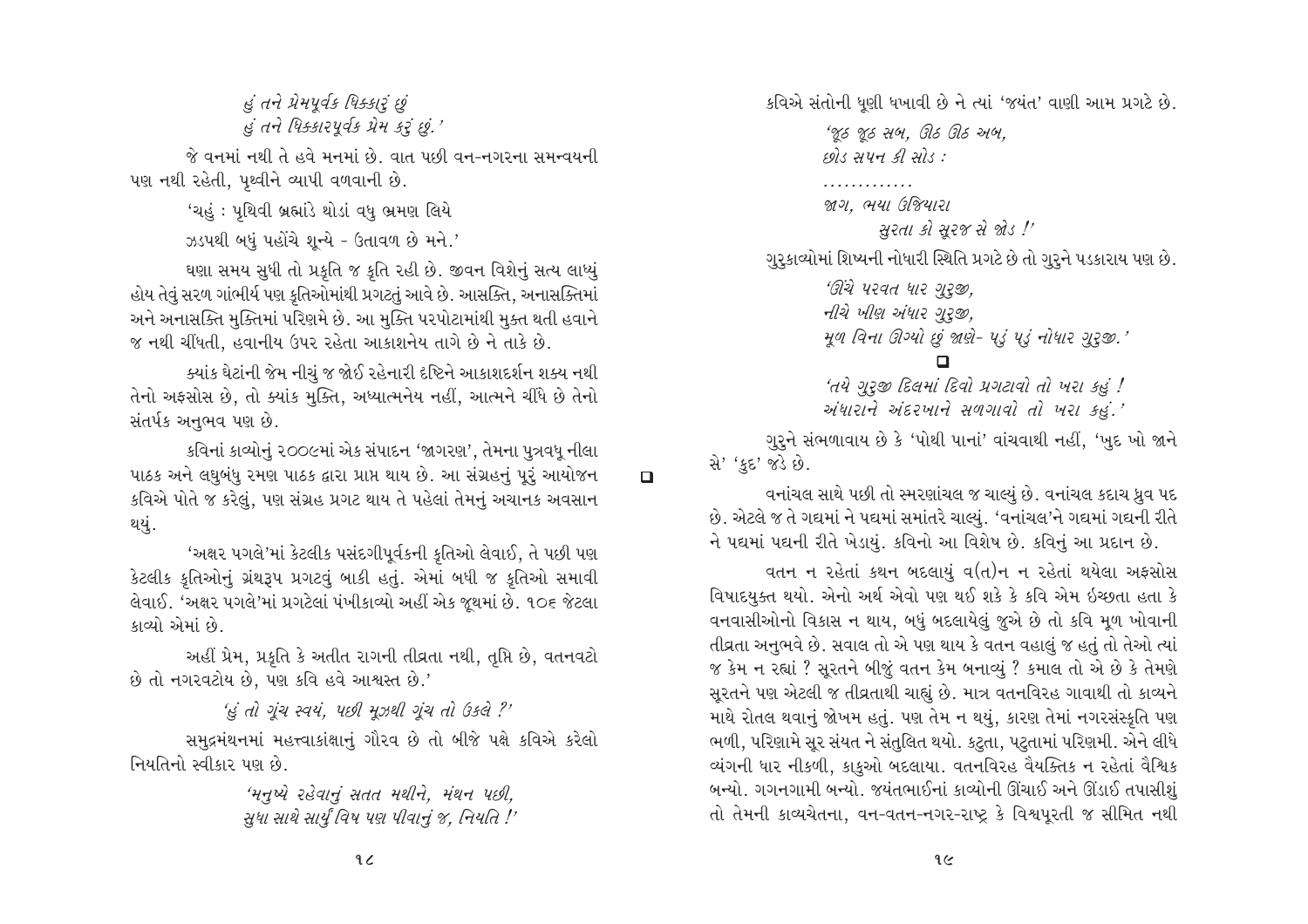# ૨૭મું જ્ઞાનસત્રનો વિગતવાર કાર્યક્રમ

તારીખ : ૨૧/૨૨/૨૩ ડિસેમ્બર-૨૦૧૨ યજમાન સંસ્થા : વીર નર્મદ દક્ષિણ ગુજરાત યુનિવર્સિટી, સુરત

> <u> झानभत्रना અધ્યક્ષ : શ્री वर्षा અरातल</u> સ્વાગત સમિતિ પ્રમુખ : શ્રી દક્ષેશ ઠાકર, કુલપતિ

# પહેલી બેઠક તા. ૨૧/૧૨/૨૦૧૨, શુક્રવાર, સવારે ૧૧.૦૦થી ૧.૦૦ ઉદઘાટન બેઠક

| સ્વાગત              | $\mathcal{L}$             | ડૉ. દક્ષેશ ઠાકર, કુલપતિશ્રી |
|---------------------|---------------------------|-----------------------------|
| ઉદ્ઘાટક             | $\mathcal{L}$             | શ્રી અશોક વાજપેયી           |
| અતિથિ વિશેષ         | $\mathbb{R}^{\mathbb{Z}}$ | શ્રી ગોવિંદ સરૈયા           |
| અધ્યક્ષ             | $\mathbb{R}^{\mathbb{Z}}$ | શ્રી વર્ષા અડાલજા           |
| અધ્યક્ષશ્રીનો પરિચય | $\mathbb{C}^{\times}$     | શ્રી રઘુવીર ચૌધરી           |
| પ્રાસંગિક           |                           | :   શ્રી ભગવતીકુમાર શર્મા   |
|                     |                           | શ્રી અનિલા દલાલ             |
| $\frac{1}{2}$       |                           | المجران حرمات ال            |

પરિષદનાં અહેવાલ : શ્રી રાજેન્દ્ર પટલ

# બીજી બેઠક તા.૨૧/૧૨/૨૦૧૨, શુક્રવાર, બપોરે ૨.૩૦થી પ.૩૦

| સર્જકનું પુનઃમૂલ્યાંકન |               | :    જયંત પાઠક    |
|------------------------|---------------|-------------------|
| અધ્યક્ષ                | $\mathcal{L}$ | રવીન્દ્ર પારેખ    |
| કવિતા વિશે             | $\pm$ .       | સતીશ વ્યાસ        |
| સર્જનાત્મક ગઘ          |               | મણિલાલ હ. પટેલ    |
| વિવેચન                 |               | વિજય શાસ્ત્રી     |
| સંચાલન                 |               | :    નીતિન વડગામા |
|                        |               |                   |

# ત્રીજી બેઠક તા.૨૧/૧૨/૨૦૧૨, શુક્રવાર, રાત્રે ૭.૩૦થી ૮.૩૦

### પારિતોષિક વિતરણ

| અધ્યક્ષ | શ્રી વર્ષા અડાલજા |
|---------|-------------------|
| સંચાલન  | પ્રફુલ્લ રાવલ     |

રહેતી, તે બ્રહ્માંડને વ્યાપી વળે છે. કવિને બદલાયેલી ભુગોળ કરતાં ચિત્રમાં સચવાયેલી ને બહાર ન દેખાતી ભુગોળ વધુ સ્પર્શે છે. કવિએ બરાબર જાણે છે કે તેઓ ઇચ્છે કે ન ઇચ્છે. કશું રોકી શકાતું નથી. કવિ પોતે બદલાયા. તો પ્રકૃતિ કે વન-વતન કેમ ન બદલાય ? કવિ જાણે છે, બધું જ પરિવર્તનશીલ છે. અફસોસ એટલો જ છે કે તે કવિને પારકાં કરે છે. પરાયા કરે છે. પોતાનું કરી રાખનારું તત્ત્વ જ નથી તો પારકાપણું તો આપોઆપ જ પ્રગટે ને ! આ પરાયાપણું પીડે છે. 'વેદનાનંદ' કવિની શોધ છે ને ઉપલબ્ધિ પણ ! અહીં ચીસ નથી, ટીસ છે. દ્રવવું જ દ્રવ્ય બને છે. વતન તો મુળ નાખીને પડેલું જ હતું, ત્યાં એક ચમત્કાર થાય છે. બીજું એક વતન-સૂરત તેમનામાં મૂળ નાખે છે. એ રીતે કવિએ બેવડો વતનમૂંઝરો વેઠ્યો છે. પણ મૂંઝારોય પછી નથી, કારણ વતન પૂરતા કવિ સીમિત રહેતા નથી. કવિ વનથી ગગન સુધી ઊર્ધ્વગામી બને છે.

જયંતભાઈની આખીય કાવ્યસૃષ્ટિને જોવા-જાણ્યા પછી અંતે એય કહેવાનું પ્રાપ્ત થાય છે કે મૂલનો મહિમા કરતાં કરતાં કવિ ઊર્ધ્વમૂલ બને છે. વનથી મનને ત્યાંથી ગગન એ જયંતભાઈની કવિતાનો ઊર્ધ્વમુખી વિસ્તાર છે.

શૈશવ, વૃદ્ધત્વ પામે છે, પણ 'બુદ્ધત્વ'નો મહિમા કરીને !

# $\Box$